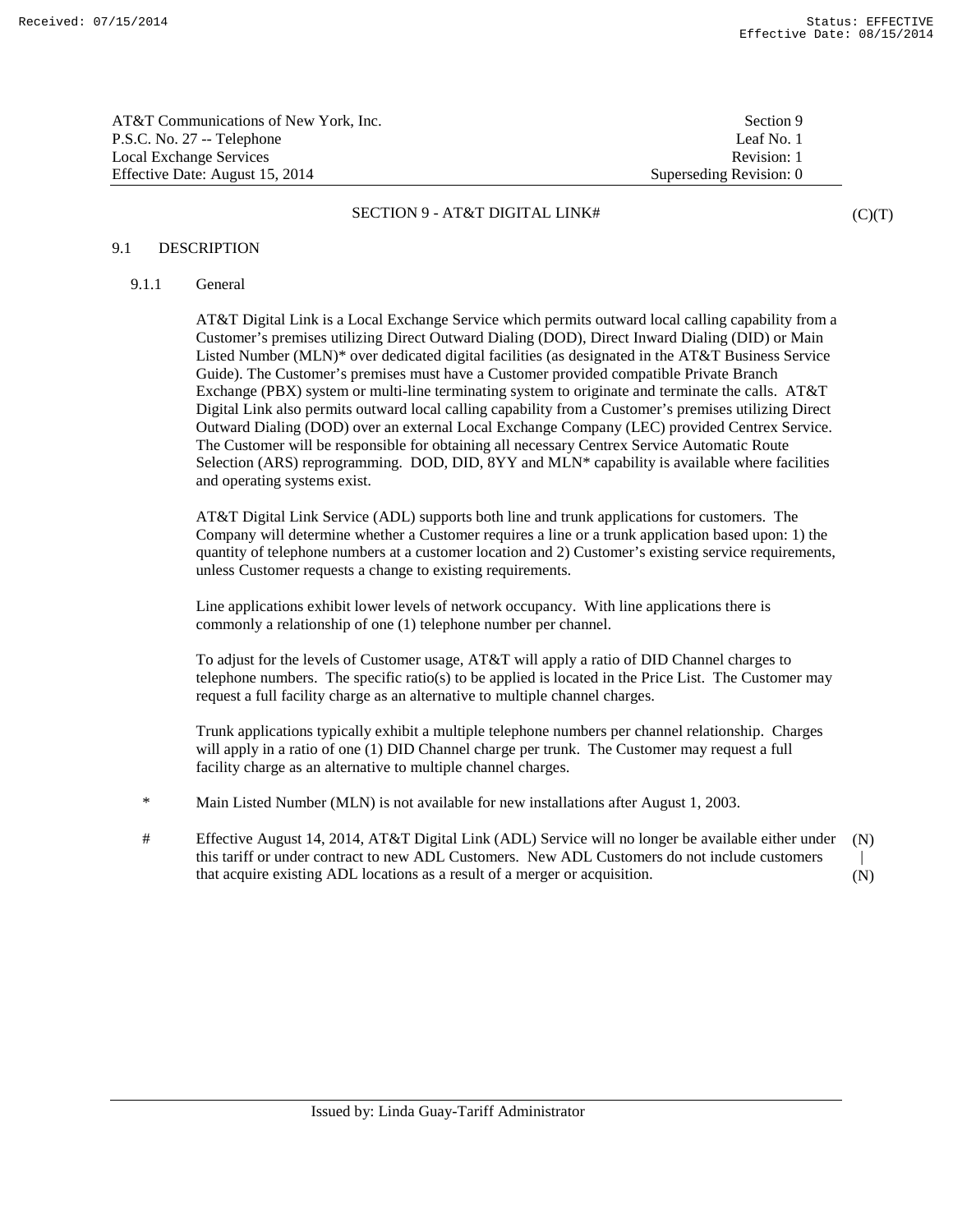| AT&T Communications of New York, Inc. | Section 9             |
|---------------------------------------|-----------------------|
| P.S.C. No. 27 -- Telephone            | Leaf No. 2            |
| Local Exchange Services               | Revision: 0           |
| Effective Date: July 21, 2010         | Superseding Revision: |

### 9.1 DESCRIPTION (Cont'd)

### 9.1.1 General (Cont'd)

 AT&T Digital Link is only available at locations where Customers subscribe to one or more of the following intrastate services: AT&T SDN OneNet Service, AT&T Software Defined Network Service, AT&T UniPlan® - Dedicated Service, AT&T UniPlan Basic Service Option, AT&T UniPlan Service FlatRate Pricing Option, AT&T State Calling Service, AT&T Virtual Telecommunications Network Service, AT&T CustomNet<sup>sm</sup> utilizing Special Access, AT&T UniPlan OneRate Service Option, AT&T UniPlan OneRate Service Pricing Option II, AT&T College Connect Calling Service-Custom, AT&T Business Network Service and ACC Business provided under this Company's Tariff P.S.C. No. 22.

 AT&T Digital Link calls using dedicated access will be rated from the originating call rate center to the terminating rate center.

 AT&T Digital Link does not include any of the following: Operator Assisted Services, Special Service Codes, or Special Access Codes. The Customer is responsible for securing individual business lines, or other appropriate facilities, to access these services and/or codes including:

- Conference Calls, or
- Calls to Special Service Codes including 500, 700, 900, 976 or N11 (where  $N = 2$ -6 and 8-9) or other special service codes that may be created,

For AT&T assigned telephone numbers, AT&T Digital Link Customers cannot receive:

- Person to Person calls,
- Collect calls,
- Third Number Billed Calls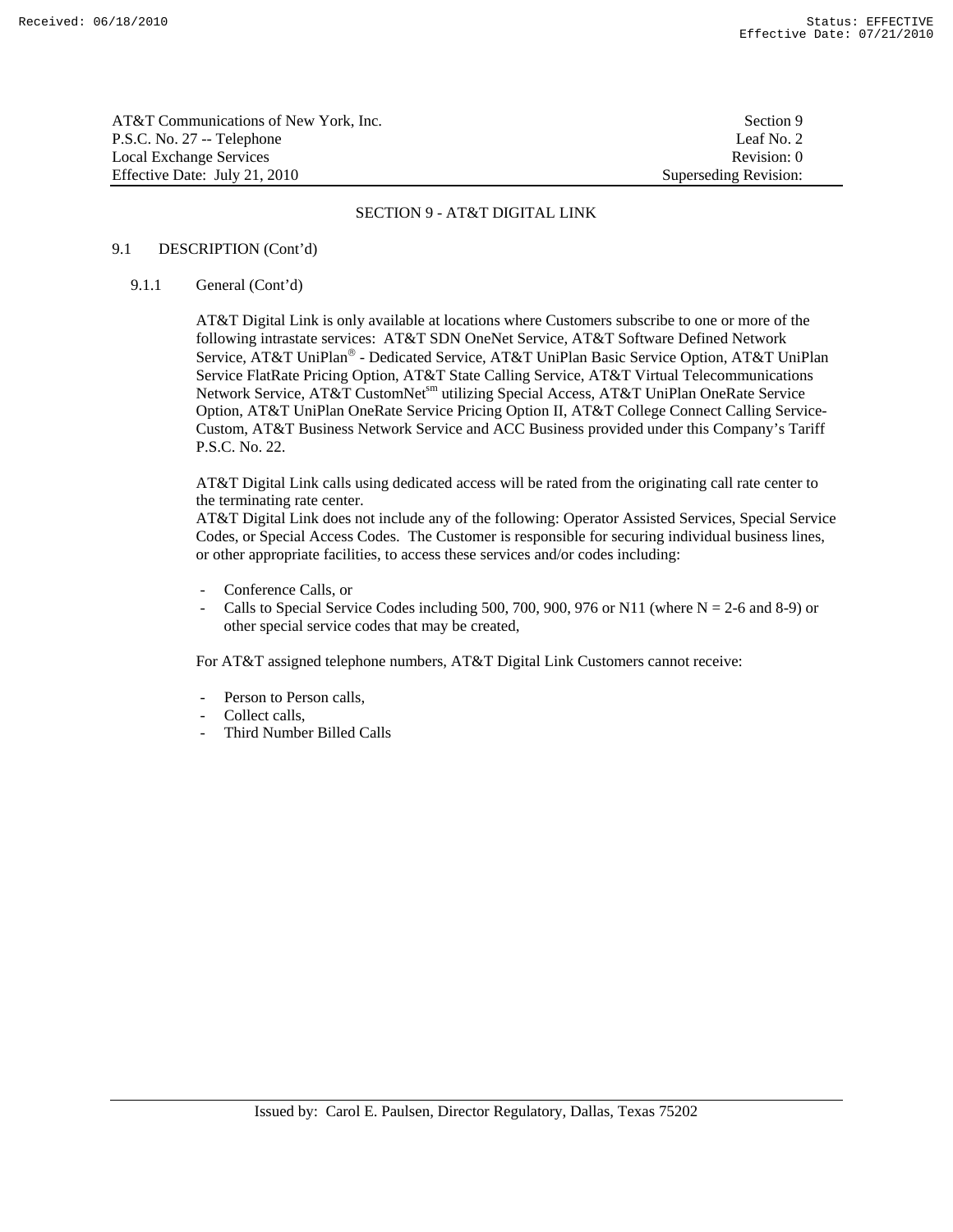| AT&T Communications of New York. Inc. | Section 9             |
|---------------------------------------|-----------------------|
| P.S.C. No. 27 -- Telephone            | Leaf No. 3            |
| Local Exchange Services               | Revision: 0           |
| Effective Date: July 21, 2010         | Superseding Revision: |

# 9.1 DESCRIPTION (Cont'd)

# 9.1.2 AT&T Digital Link Direct Outward Dialing Service (DOD)

 AT&T Digital Link Direct Outward Dialing Service provides outward calling from the Customer's premises to the telecommunications network. DOD is only furnished where facilities exist.

A. AT&T Digital Link Originating Toll Free Service provides outward calling from the Customer's premise to Toll Free numbers. ADL 8YY service is only furnished where facilities exist. In order to subscribe to ADL 8YY service, the customer must also subscribe to DOD service.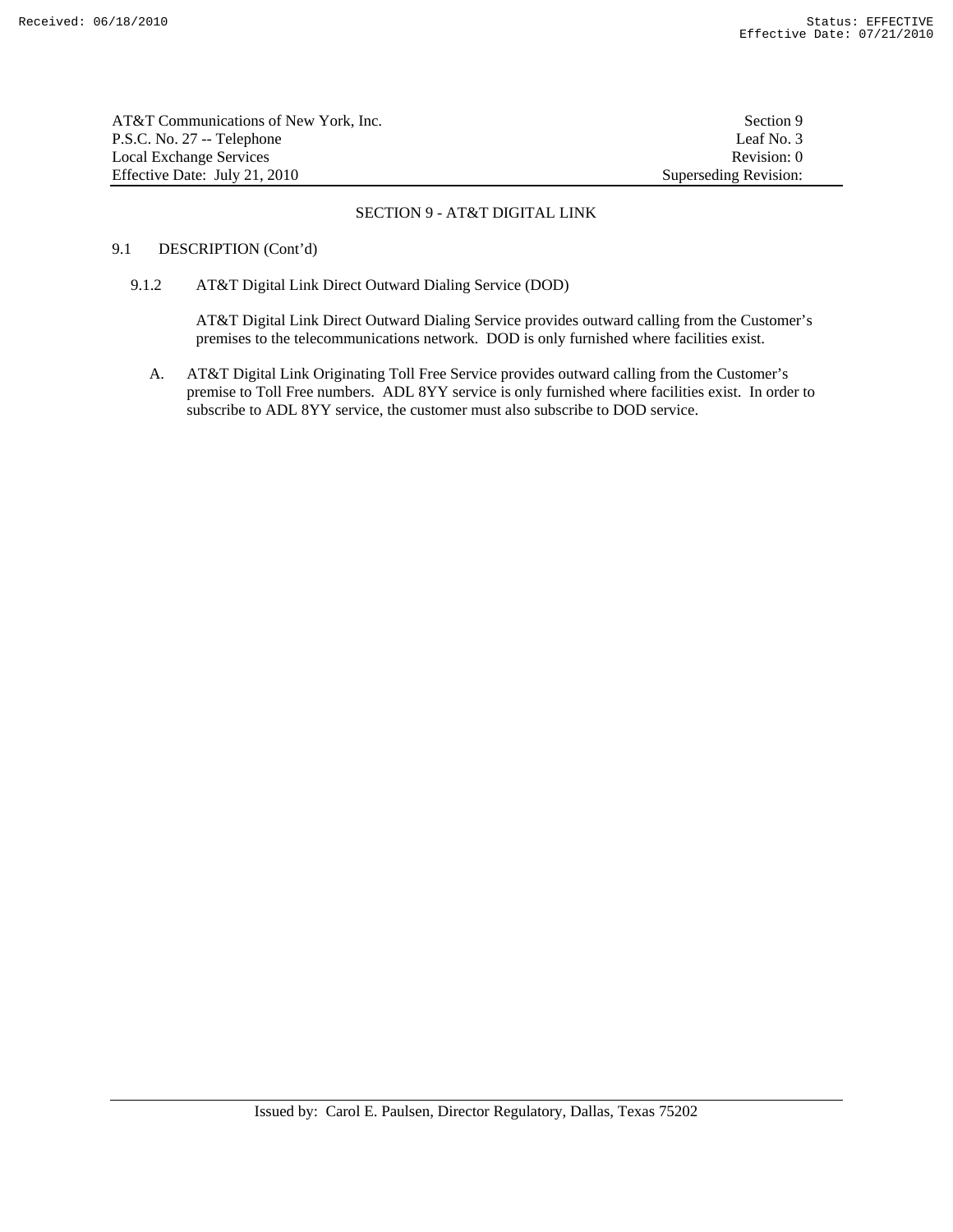| AT&T Communications of New York, Inc. | Section 9             |
|---------------------------------------|-----------------------|
| P.S.C. No. 27 -- Telephone            | Leaf No. 4            |
| Local Exchange Services               | Revision: 0           |
| Effective Date: July 21, 2010         | Superseding Revision: |

### 9.1 DESCRIPTION (Cont'd)

#### 9.1.3 AT&T Digital Link Direct Inward Dialing Service (DID)

 AT&T Digital Link Direct Inward Dialing Service provides inward calling service from the telecommunications network to the Customer's premises for use in connection with PBX dial switching equipment. DID is not available with an external LEC provided Centrex Service. Unless otherwise requested by the Customer, DID service transmits the dialed digits for all incoming calls to the Customer's PBX or multi-line terminating system allowing the Customer's PBX or multi-line terminating system to route the incoming calls to the desired station(s). In order to subscribe to DID Service, the Customer must also subscribe to DOD Service.

 AT&T Digital Link Direct Inward Dialing Service requires subscription to DID number groups. When dialed, these numbers are routed over available DID arranged channels of the digital access facilities to the Customer's premises. DID number groups may be ordered in initial groups of 20 and additional groups of 10. Additionally, Customers may request less than 20 DID numbers for a particular facility.

 AT&T Digital Link DID Service is not available to Customers with Terminating Switched Access Arrangements functionality or an Access Value Arrangement functionality with AT&T. DID Service is only furnished where facilities exist.

 The Customer will make available to AT&T sufficient capacity on the dedicated digital facilities between its premises and AT&T's network to allow AT&T to terminate all calls to that Customer, including calls originated by Interexchange Carriers and other Local Service providers.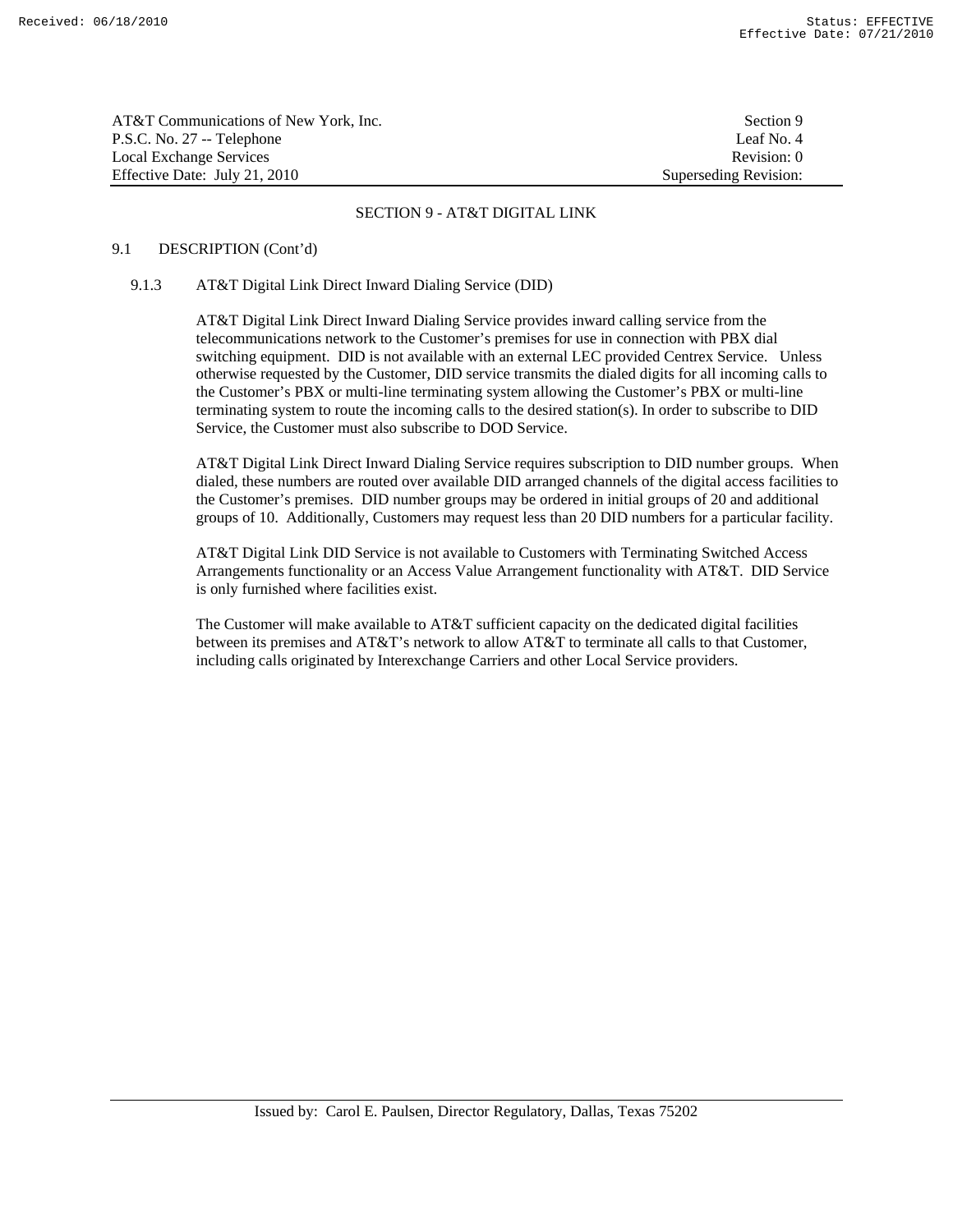| AT&T Communications of New York. Inc. | Section 9             |
|---------------------------------------|-----------------------|
| P.S.C. No. 27 -- Telephone            | Leaf No. 5            |
| Local Exchange Services               | Revision: 0           |
| Effective Date: July 21, 2010         | Superseding Revision: |

# 9.1 DESCRIPTION (Cont'd)

# 9.1.4 AT&T Digital Link Main Listed Number (MLN)#\*

 AT&T Digital Link Main Listed Number Service provides inward calling service from the telecommunications network to the Customer's premises. MLN is not available with an external LEC provided Centrex Service. MLN Service will terminate at the Customer's PBX or multi-line terminating system by way of the Customer's main listed number. This main listed number will be the Customer's only published and dialable AT&T Digital Link Service number. The incoming call will be completed to the called station via a prompt by an auto attendant (the PBX) or via an attending agent. In order to subscribe to MLN Service, the Customer must also subscribe to DOD Service.

 AT&T Digital Link MLN Service is not available to Customers with Terminating Switched Access Arrangement functionality or Access Value Arrangement functionality with AT&T.

 The Customer will make available to AT&T sufficient capacity on the dedicated digital facilities between its premises and AT&T's network to allow AT&T to terminate all calls to that Customer, including calls originated by Interexchange Carriers and other Local Service providers.

- # AT&T Digital Link MLN Service is only available to Customers (a) where the MLN Service was installed and operating on or before August 1, 2003, (b) where no additional telephone numbers are added to the MLN Service (resulting in multiple inbound numbers) after August 1, 2003, and (c) where the inbound MLN telephone number is not moved to a new location after August 1, 2003 ("Grandfathered MLN Service"). A Grandfathered MLN Service, which no longer satisfies one or more of the preceding conditions shall be reclassified as an AT&T Digital Link Direct Inward Dialing Service and shall be subject to the applicable monthly recurring charges. A Customer of a Grandfathered MLN Service may not order additional MLN Services to new locations, but may retain its Grandfathered MLN Services at existing locations provided that the applicable conditions are met.
- \* Main Listed Number (MLN) is not available for new installations after August 1, 2003.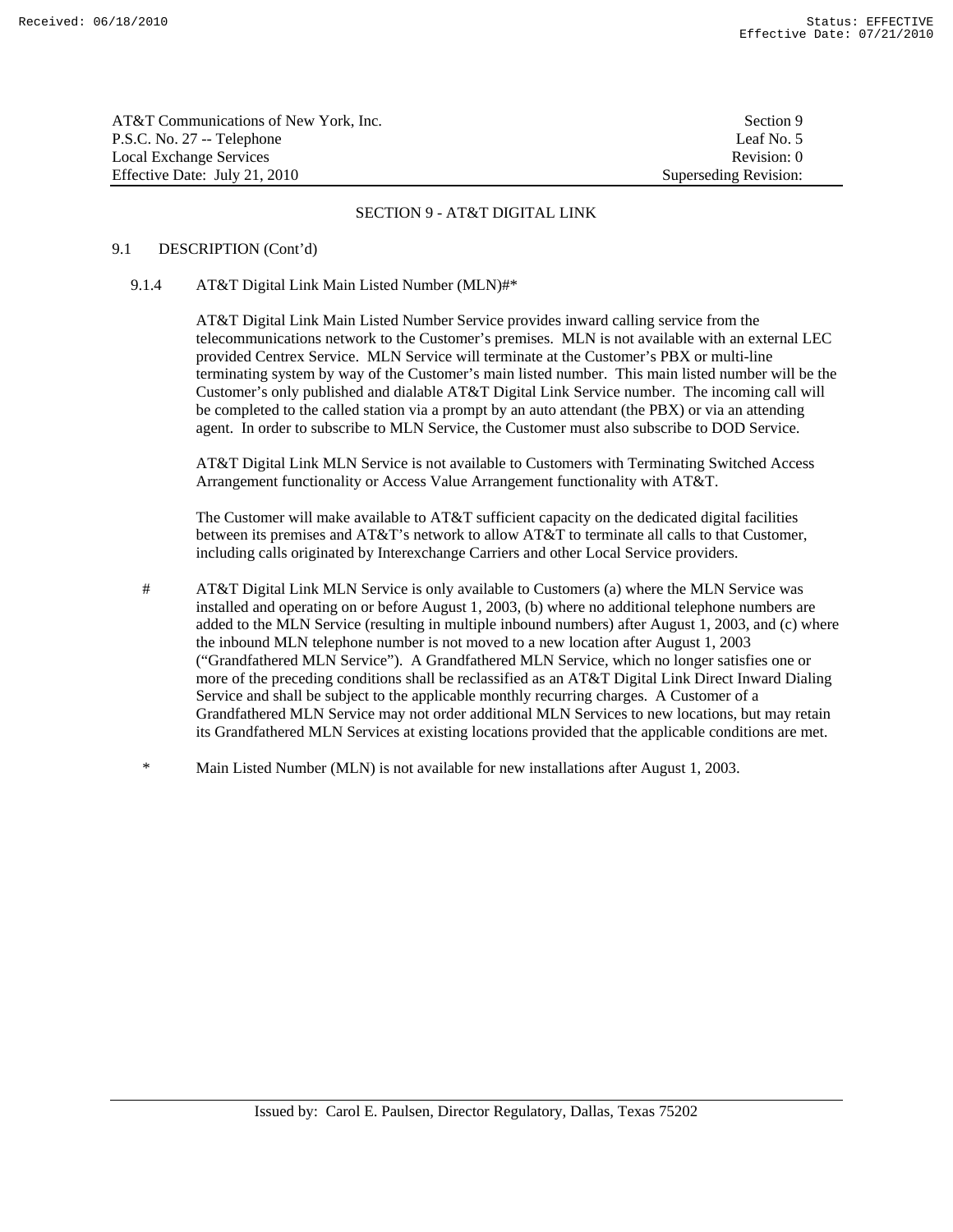| AT&T Communications of New York. Inc. | Section 9             |
|---------------------------------------|-----------------------|
| P.S.C. No. 27 -- Telephone            | Leaf No. 6            |
| Local Exchange Services               | Revision: 0           |
| Effective Date: July 21, 2010         | Superseding Revision: |

### 9.1 DESCRIPTION (Cont'd)

#### 9.1.5 AT&T Incoming Call Re-direct

 AT&T Digital Link (ADL) Direct Inward Dialing (DID) Customers may choose to redirect their incoming calls to an alternate ADL DID location within the local calling area, designated by the Customer, for completion during a network failure lasting more than four hours, a customer premise problem that causes an out-of-service condition, or a customer-scheduled interruption.

When re-directing calls the Customer will be responsible for ensuring that the receiving number(s) has the necessary capacity to handle the additional calling load. The Customer may re-direct their calls to either a single number or multiple numbers. If the customer opts to direct their calls to more than one number, the customer may re-direct up to five numbers to be routed to a maximum of five alternate routing numbers. The choice of five alternate routing numbers is applicable per location T1.5, not per trunk group (a "limited re-direct"). If the customer opts to direct their calls to a single number, the customer may re-direct any portion of their numbers to that single routing number (a "complete redirect).

 Emergency Routing: If the Company determines that an out-of-service condition cannot be resolved within four hours, the Company will attempt to implement an alternative routing limited re-direct within one hour. When line ranges are involved in a complete re-direct, implementation times may be longer. The Company will attempt to re-direct sequential ranges with a quantity of 800 telephone numbers or less within 2 hours. Non-sequential ranges or sequential ranges in excess of 800 telephone numbers may require additional time. The Company will provide the customer a targeted completion time when the determination to implement Call Re-Direct is made. If the out-of-service condition is a result of an AT&T local access or an AT&T network failure, emergency routing will be available at no charge. The re-direction will be cancelled and the original routing restored upon the earlier of (a) resolution of the out-of-service condition or (b) one week after re-direction is implemented.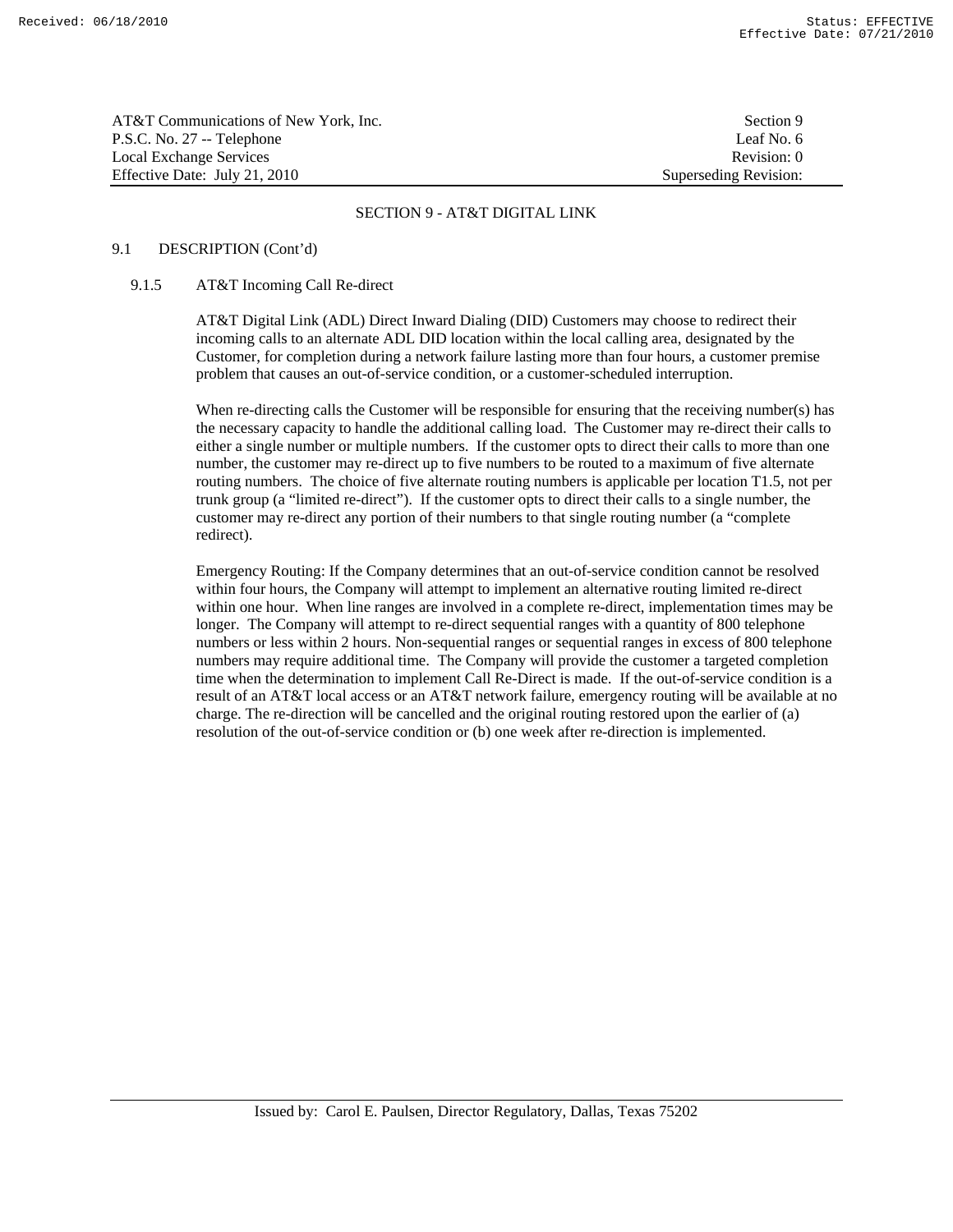| AT&T Communications of New York, Inc. | Section 9             |
|---------------------------------------|-----------------------|
| P.S.C. No. 27 -- Telephone            | Leaf No. 7            |
| Local Exchange Services               | Revision: 0           |
| Effective Date: July 21, 2010         | Superseding Revision: |

### 9.1 DESCRIPTION (Cont'd)

#### 9.1.5 AT&T Incoming Call Re-direct (Cont'd)

 If the out-of-service condition is not due to an AT&T network failure, the customer will be charged \$200 for each number, up to a maximum of five, to which the calls are being re-directed. The customer must inform AT&T when the out-of-service condition is remedied. The re-direction will be cancelled and the original routing restored upon the earlier of (a) resolution of the out-of-service condition or (b) one week after re-direction is implemented.

 Customer-Scheduled Routing: A Customer may request, up to 6 times per year, that their calls be redirected to an alternate location if conditions at their premise, e.g. a scheduled power shut down or disconnection of equipment, will result in an out of service condition. Customer-scheduled routing will be implemented at the discretion of the Company. The Customer is responsible for informing the Company of the timing and duration of the Call Re-Direct and must request the Call Re-Direct a minimum of 48 hours prior to the requested time of implementation. The Customer will be charged \$200 for each number, up to a maximum of five, to which the calls are being directed. The re-direction may be left in place for a maximum time period of one week.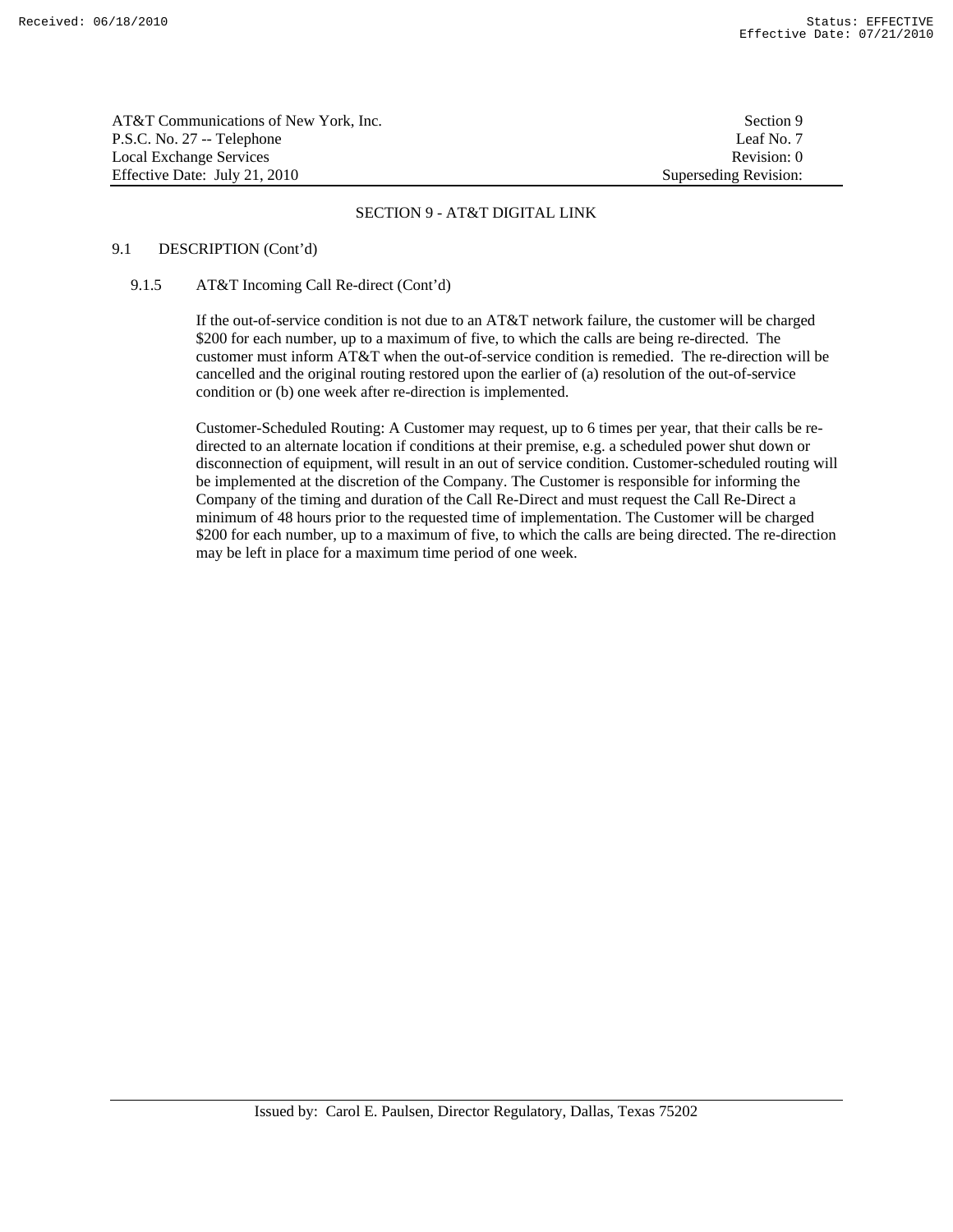| AT&T Communications of New York. Inc. | Section 9               |
|---------------------------------------|-------------------------|
| P.S.C. No. 27 -- Telephone            | Leaf No. 8              |
| Local Exchange Services               | Revision: 1             |
| Effective Date: October 1, 2014       | Superseding Revision: 0 |

## 9.2 REGULATIONS

### 9.2.1 Provisions of AT&T Digital Link

 AT&T Digital Link may be utilized by Customers only for the completion of AT&T local calls that both originate and terminate within the AT&T Digital Link Local Service Area. Calls which terminate or originate outside of the AT&T Digital Link Local Service Area are provided under other appropriate tariffs.

### 9.3 RATES AND CHARGES

 AT&T Digital Link DOD rates include usage-based charges which are billed in arrears, and apply to all AT&T Digital Link DOD calls. DOD usage charges for AT&T Digital Link are determined by the following rate periods. AT&T Digital Link DID and MLN\* rates include non-recurring and monthly recurring charges.

 # Charges for Direct Inward Dialing Service (DID) (per Channel of the Digital Facility so equipped) or Direct Inward Dialing Service (DID) (per Digital Facility so equipped) do not apply when ISDN-PRI is provisioned on the dedicated digital facilities described in Section 9.1.1 above.  $(C)(T)$ 

 Direct Inward Dialing Service Trunk Establishment Charge is waived for new AT&T Digital Link DID Customer locations.

- \* Main Listed Number (MLN) is not available for new installations after August 1, 2003.
- # Effective October 1, 2014, a waiver of charges for these DID services will no longer be available. Existing ADL Customers currently receiving this waiver and orders for DID services eligible for this waiver that are received by September 30, 2014, will continue to have these DID service charges waived. (N) | (N)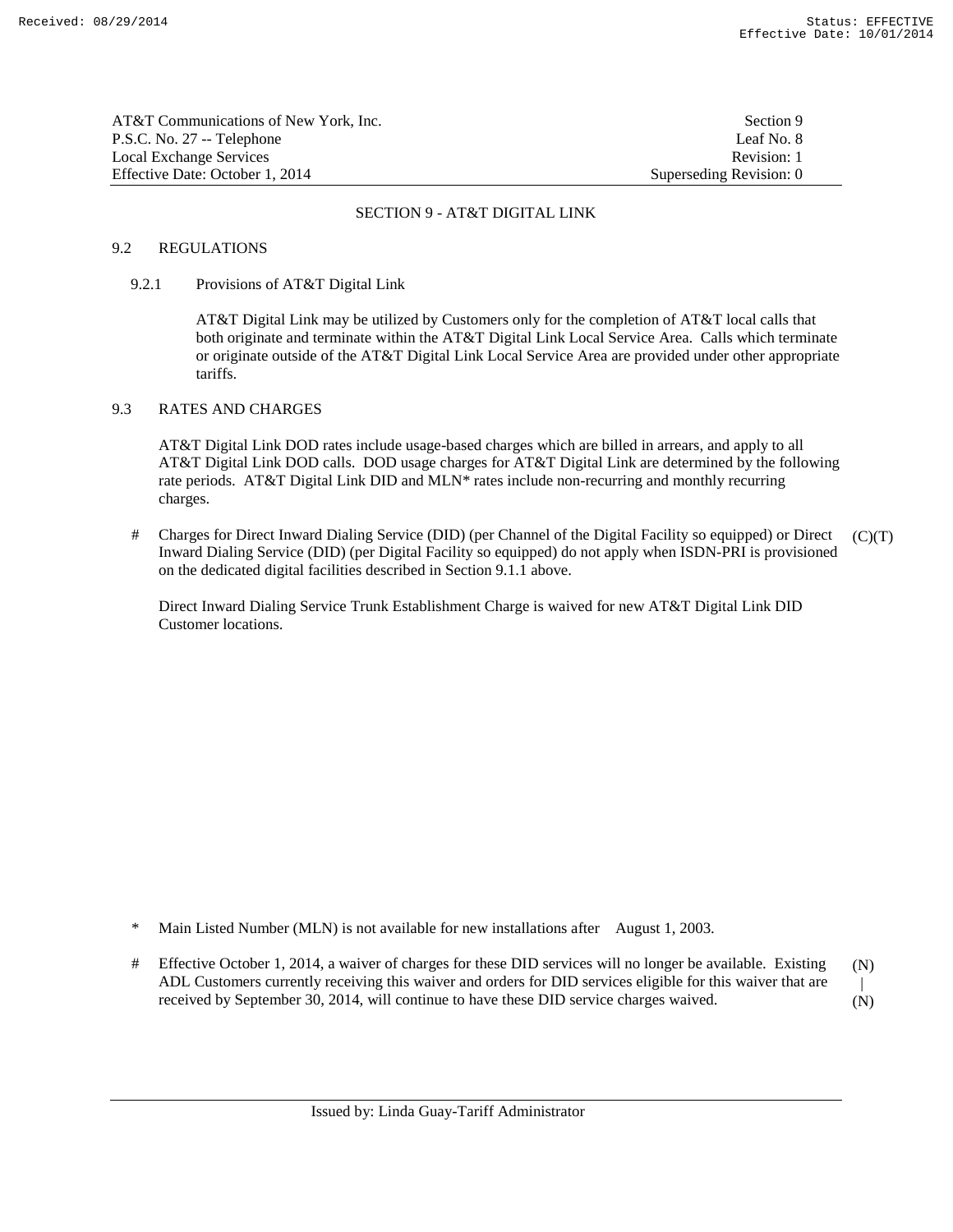| AT&T Communications of New York. Inc. | Section 9             |
|---------------------------------------|-----------------------|
| P.S.C. No. 27 -- Telephone            | Leaf No. 9            |
| Local Exchange Services               | Revision: 0           |
| Effective Date: July 21, 2010         | Superseding Revision: |

# 9.3 RATES AND CHARGES (Cont'd)

## 9.3.1 Application Periods

Day, Evening, and Night/Weekend rates apply as follows for AT&T Digital Link calls associated with:

 AT&T SDN OneNet Service AT&T Software Defined Network Service AT&T UniPlan Service - Dedicated Access AT&T UniPlan Basic Service Option AT&T UniPlan Service FlatRate Pricing Option AT&T UniPlan OneRate Service Option AT&T UniPlan OneRate Service Option II AT&T Virtual Telecommunications Network Service (VTNS) AT&T CustomNet Service - Special Access AT&T State Calling Service AT&T College Connect Calling Service-Custom AT&T Business Network Service

|                   |                                | Times Applicable               |                                |
|-------------------|--------------------------------|--------------------------------|--------------------------------|
| Rate<br>Period    | From                           | To, But Not<br>Including       | Days Applicable                |
| Day1              | 8:00 AM                        | 5:00 PM                        | Monday - Friday                |
| Evening           | 5:00 PM                        | $11:00 \text{ PM}$             | Sunday - Friday                |
| Night/<br>Weekend | 11:00 PM<br>8:00 AM<br>8:00 AM | 8:00 AM<br>11:00 PM<br>5:00 PM | All days<br>Saturday<br>Sunday |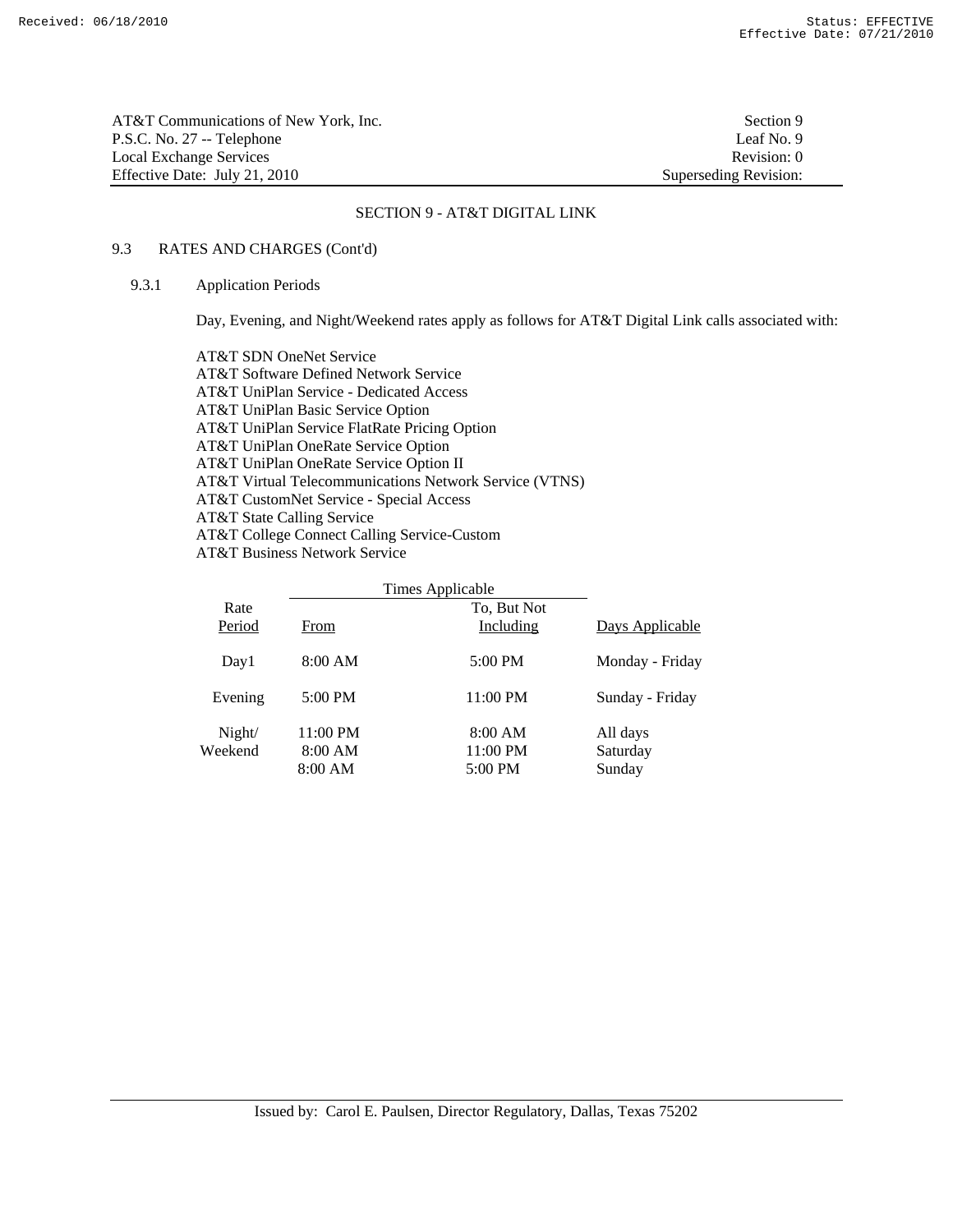AT&T Communications of New York, Inc. Section 9 P.S.C. No. 27 -- Telephone Leaf No. 10 Local Exchange Services **Revision:** 0 Effective Date: July 21, 2010 Superseding Revision:

## SECTION 9 - AT&T DIGITAL LINK

# 9.3 RATES AND CHARGES (Cont'd)

## 9.3.1 Application Periods (Cont'd)

A. Holiday Rate Discounts

 AT&T Digital Link rates for New Year's Day (January 1), Independence Day (July 4), Labor Day, Thanksgiving Day and Christmas Day (December 25) are Rate Period 2, unless a lower rate would normally apply.

B. Initial Period

 The initial period for AT&T Digital Link is 18 seconds for calls provided in connection with AT&T SDN OneNet Service, AT&T Software Defined Network Service, AT&T State Calling Service, AT&T College Connect Calling Service - Custom, AT&T Virtual Telecommunications Network Service and 30 seconds for calls provided in connection with UniPlan Dedicated Service, AT&T UniPlan FlatRate Pricing Option, AT&T CustomNet utilizing Special Access, AT&T UniPlan OneRate Service, AT&T UniPlan OneRate Pricing Option II, AT&T UniPlan Basic Service Option and AT&T Business Network Service.

C. Additional Period

 The additional period for AT&T Digital Link is 6 seconds for calls provided in connection with AT&T SDN OneNet Service, AT&T Software Defined Network Service, AT&T UniPlan Dedicated Service, AT&T UniPlan Basic Service Option, AT&T State Calling Service and AT&T College Connect Calling Service-Custom, AT&T Virtual Telecommunications Network Service and 1 second for AT&T UniPlan FlatRate Pricing Option, AT&T UniPlan OneRate, AT&T UniPlan OneRate Pricing Option II, AT&T CustomNet utilizing Special Access and AT&T Business Network Service.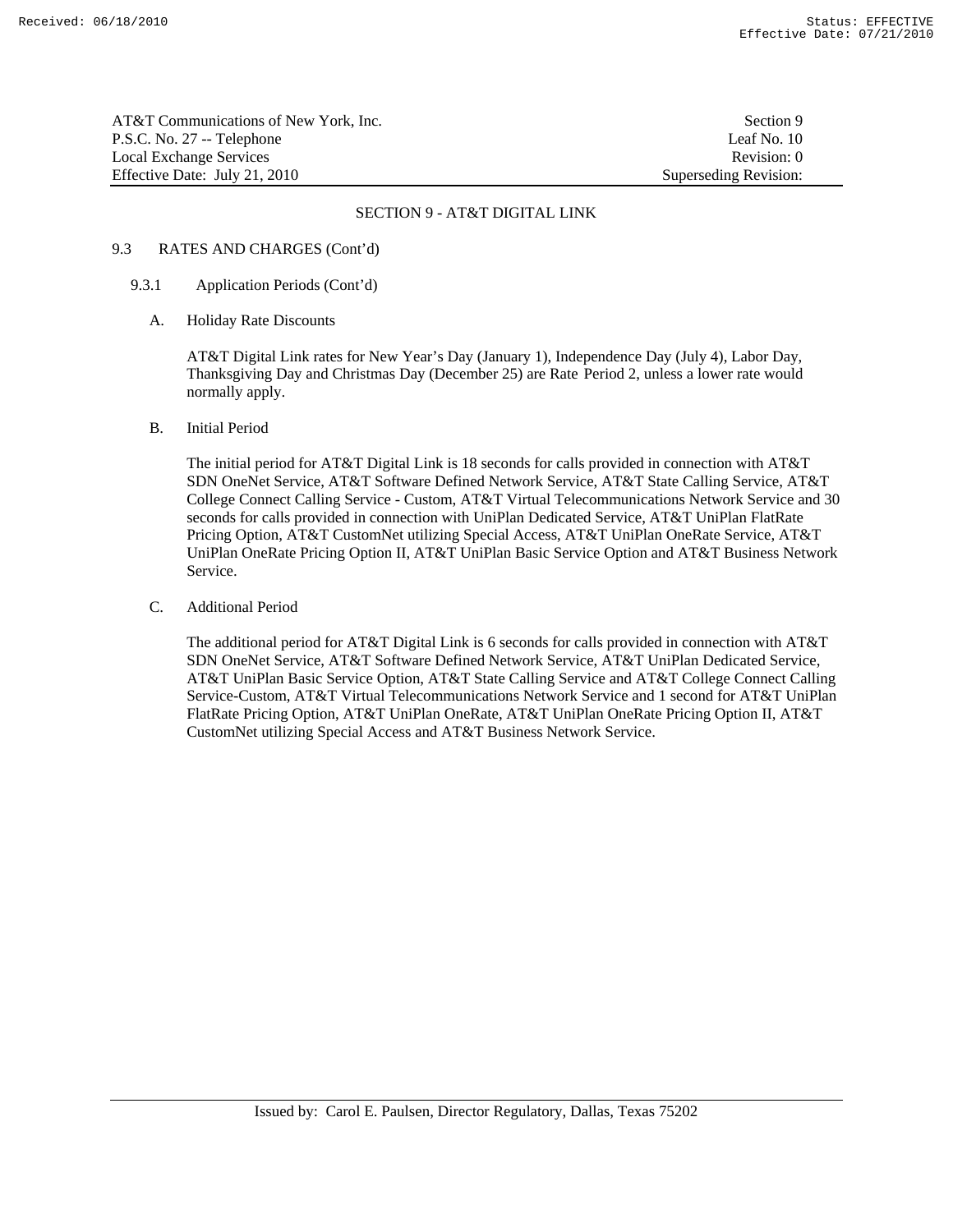| AT&T Communications of New York. Inc. | Section 9               |
|---------------------------------------|-------------------------|
| P.S.C. No. 27 -- Telephone            | Leaf No. 11             |
| Local Exchange Services               | Revision: 1             |
| Effective Date: March 8, 2015         | Superseding Revision: 0 |

# 9.3 RATES AND CHARGES (Cont'd)

# 9.3.2 AT&T Software Defined Network Service (LATAs 132 and 138)

 The following minimum and maximum range of rates are applicable for AT&T Digital Link calls provided in connection with AT&T Software Defined Network Service. Calls originating in LATA 132, New York City rate centers NWYRCYZN01- NWYRCYZN015 will utilize a Local Service Area of 0-26 miles, calls originating in LATA 132, except the New York City rate centers as specified, will utilize a Local Service Area of 0-14 miles. LATA 138 will utilize a Local Service Area of 0-16 miles. See Price List Addendum for current rates:

# Rounding of Charges

 If the computed usage charges or credit for such charges include one-half cent or more, the fraction is rounded up to the next highest cent. Fractions of less than one-half cent are rounded down to the next whole cent, unless the cost of the call would total less than \$.01. The minimum charge for each Digital Link OneNet call is \$.01.

#### Schedule B

This schedule applies to calls from on-network stations which use originating special access.

|                                                 |             | <b>RATE PERIOD 1</b> |             |                           |     |  |
|-------------------------------------------------|-------------|----------------------|-------------|---------------------------|-----|--|
| Initial 18 Seconds<br>Each Additional 6 Seconds |             |                      |             |                           |     |  |
| Rate Mileage                                    | or Fraction |                      | or Fraction |                           |     |  |
|                                                 | Minimum*    | Maximum              | Minimum*    | Maximum                   |     |  |
| $0-14$                                          |             | \$.0441              |             | \$.0147                   | (C) |  |
| $0-16$                                          |             | \$.0441              |             | \$.0147                   |     |  |
| $0-26$                                          |             | \$.0441              |             | \$.0147                   | (C) |  |
|                                                 |             |                      |             |                           |     |  |
|                                                 |             | <b>RATE PERIOD 2</b> |             |                           |     |  |
|                                                 |             | Initial 18 Seconds   |             | Each Additional 6 Seconds |     |  |
| Rate Mileage                                    | or Fraction |                      |             | or Fraction               |     |  |
|                                                 | Minimum*    | Maximum              | Minimum*    | Maximum                   |     |  |
| $0-14$                                          |             | \$.0441              |             | \$.0147                   | (C) |  |
| $0-16$                                          |             | \$.0441              |             | \$.0147                   |     |  |
| $0 - 26$                                        |             | \$.0441              |             | \$.0147                   | (C) |  |
|                                                 |             |                      |             |                           |     |  |
|                                                 |             | <b>RATE PERIOD 3</b> |             |                           |     |  |
|                                                 |             | Initial 18 Seconds   |             | Each Additional 6 Seconds |     |  |
| Rate Mileage                                    | or Fraction |                      |             | or Fraction               |     |  |
|                                                 | Minimum*    | Maximum              | Minimum*    | Maximum                   |     |  |
| $0-14$                                          |             | \$.0441              |             | \$.0147                   | (C) |  |
| $0-16$                                          |             | \$.0441              |             | \$.0147                   |     |  |
| $0 - 26$                                        |             | \$.0441              |             | \$.0147                   | (C) |  |
| $S_{\rho\alpha}$ 1 A 2 A of this tariff         |             |                      |             |                           |     |  |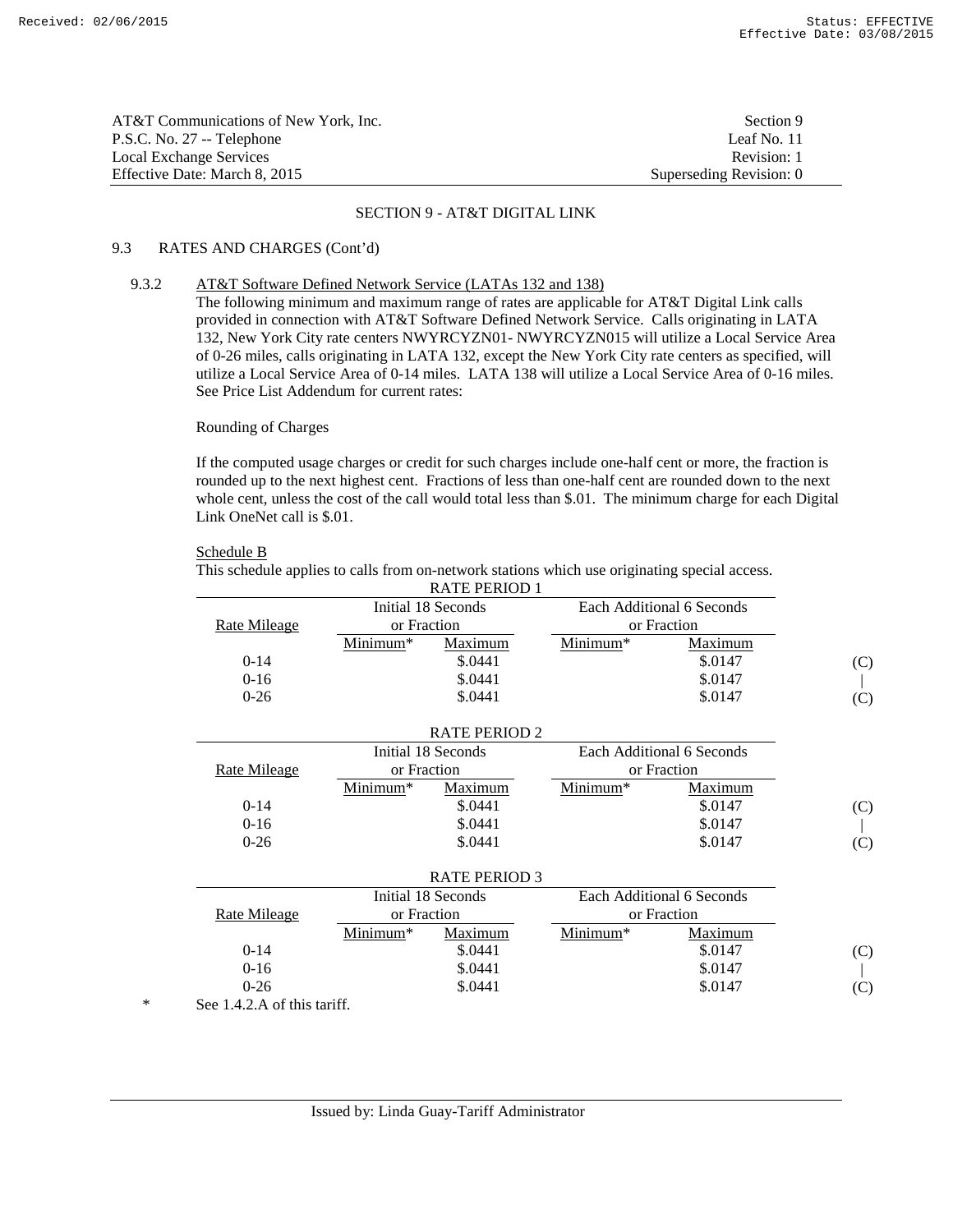| AT&T Communications of New York. Inc. | Section 9               |
|---------------------------------------|-------------------------|
| P.S.C. No. 27 -- Telephone            | Leaf No. 12             |
| Local Exchange Services               | Revision: 1             |
| Effective Date: March 8, 2015         | Superseding Revision: 0 |

# 9.3 RATES AND CHARGES (Cont'd)

### 9.3.2 AT&T Software Defined Network Service (All LATAs Except 132 and 138)

 The following minimum and maximum range of rates are applicable for AT&T Digital Link calls provided in connection with AT&T Software Defined Network Service. Calls originating in All LATAs except 132 and 138, as described in Section 3.1.2 of this tariff, will utilize a Local Service Area of 0-24 miles. See Price List Addendum for current rates:

#### Schedule B

This schedule applies to calls from on-network stations which use originating special access.

|              |             | <b>RATE PERIOD 1</b> |          |                           |     |
|--------------|-------------|----------------------|----------|---------------------------|-----|
|              |             | Initial 18 Seconds   |          | Each Additional 6 Seconds |     |
| Rate Mileage |             | or Fraction          |          | or Fraction               |     |
|              | Minimum*    | Maximum              | Minimum* | Maximum                   |     |
| $0 - 24$     |             | \$.0441              |          | \$.0147                   | (C) |
|              |             | <b>RATE PERIOD 2</b> |          |                           |     |
|              |             | Initial 18 Seconds   |          | Each Additional 6 Seconds |     |
| Rate Mileage | or Fraction |                      |          | or Fraction               |     |
|              | Minimum*    | Maximum              | Minimum* | Maximum                   |     |
| $0 - 24$     |             | \$.0441              |          | \$.0147                   | (C) |
|              |             | <b>RATE PERIOD 3</b> |          |                           |     |
|              |             | Initial 18 Seconds   |          | Each Additional 6 Seconds |     |
| Rate Mileage | or Fraction |                      |          | or Fraction               |     |
|              | Minimum*    | Maximum              | Minimum* | Maximum                   |     |
| $0 - 24$     |             | \$.0441              |          | \$.0147                   | (C) |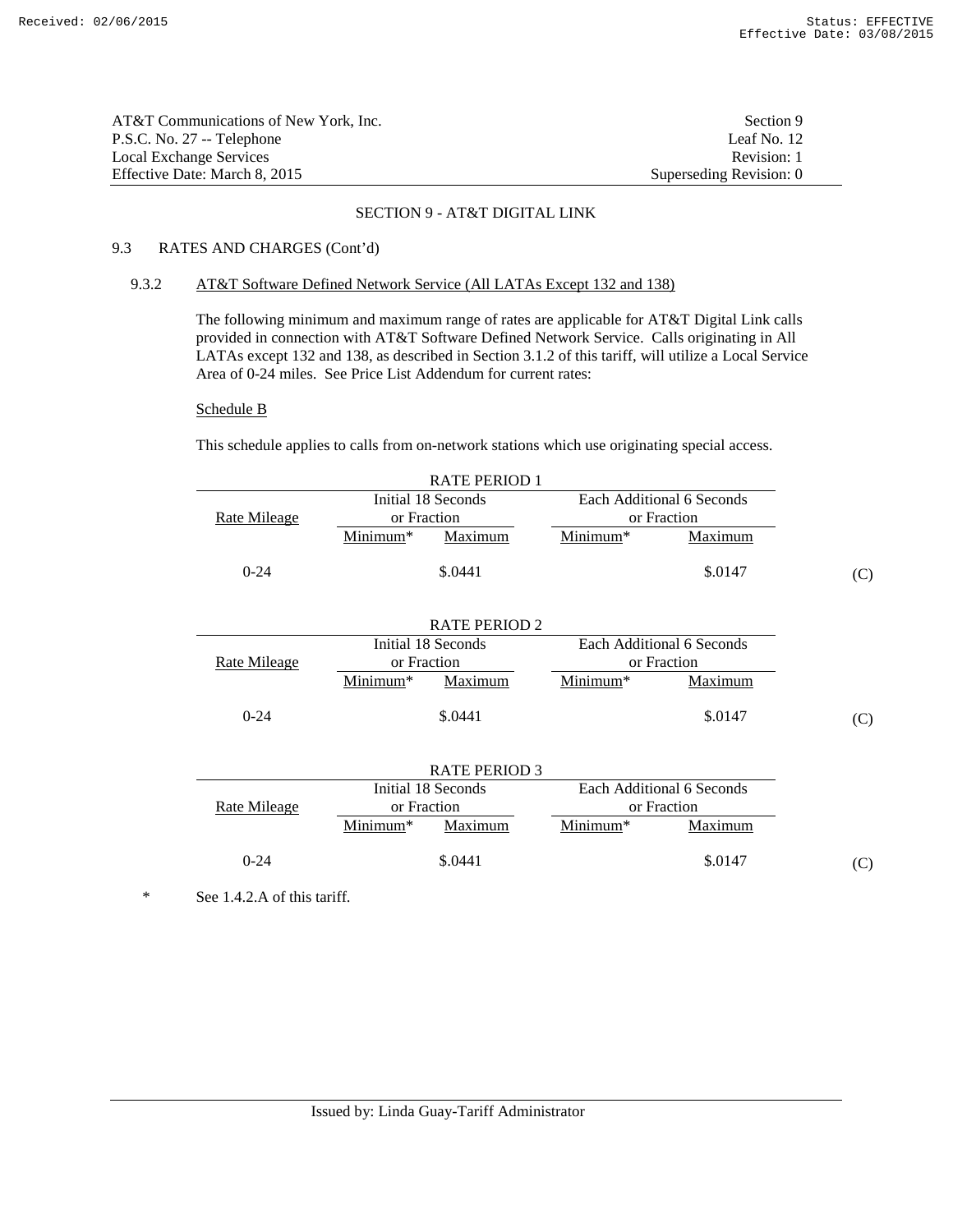| AT&T Communications of New York. Inc. | Section 9               |
|---------------------------------------|-------------------------|
| P.S.C. No. 27 -- Telephone            | Leaf No. 13             |
| Local Exchange Services               | Revision: 1             |
| Effective Date: March 8, 2015         | Superseding Revision: 0 |

# 9.3 RATES AND CHARGES (Cont'd)

### 9.3.2 AT&T Software Defined Network Service (Albany, Troy and Saratoga Springs Rate Centers)

 The following minimum and maximum range of rates are applicable for AT&T Digital Link calls provided in connection with AT&T Software Defined Network Service. Calls originating and terminating between the Albany, Troy and Saratoga Springs Rate Centers, will utilize a Local Service Area of 0-31 miles, as described in Section 3.1.2 of this tariff. See Price List Addendum for current rates:

# Schedule B

This schedule applies to calls from on-network stations which use originating special access.

| <b>RATE PERIOD 1</b>                            |             |                      |          |                           |     |
|-------------------------------------------------|-------------|----------------------|----------|---------------------------|-----|
| Initial 18 Seconds<br>Each Additional 6 Seconds |             |                      |          |                           |     |
| <u>Rate Mileage</u>                             | or Fraction |                      |          | or Fraction               |     |
|                                                 | Minimum*    | <b>Maximum</b>       | Minimum* | <b>Maximum</b>            |     |
| $0 - 31$                                        |             | \$.0441              |          | \$.0147                   | (C) |
|                                                 |             | <b>RATE PERIOD 2</b> |          |                           |     |
|                                                 |             | Initial 18 Seconds   |          | Each Additional 6 Seconds |     |
| Rate Mileage                                    | or Fraction |                      |          | or Fraction               |     |
|                                                 | Minimum*    | Maximum              | Minimum* | Maximum                   |     |
| $0 - 31$                                        |             | \$.0441              |          | \$.0147                   | (C) |
|                                                 |             | <b>RATE PERIOD 3</b> |          |                           |     |
|                                                 |             | Initial 18 Seconds   |          | Each Additional 6 Seconds |     |
| or Fraction<br>or Fraction<br>Rate Mileage      |             |                      |          |                           |     |
|                                                 | Minimum*    | Maximum              | Minimum* | Maximum                   |     |
| $0 - 31$                                        |             | \$.0441              |          | \$.0147                   | (C) |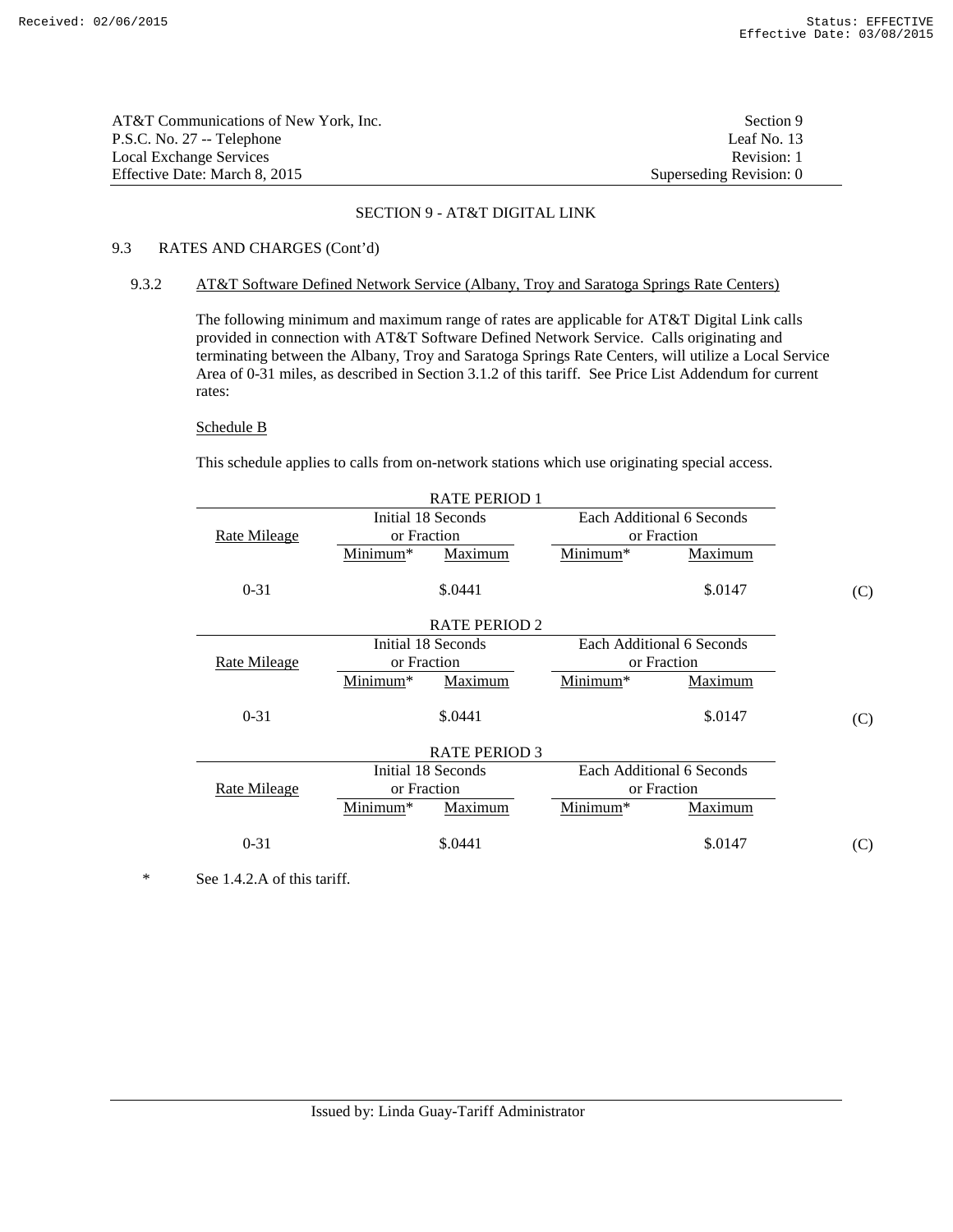| AT&T Communications of New York. Inc. | Section 9               |
|---------------------------------------|-------------------------|
| P.S.C. No. 27 -- Telephone            | Leaf No. 14             |
| Local Exchange Services               | Revision: 1             |
| Effective Date: March 8, 2015         | Superseding Revision: 0 |

# 9.3 RATES AND CHARGES (Cont'd)

### 9.3.3 AT&T SDN OneNet Service (LATAs 132 and 138)

 The following minimum and maximum range of rates are applicable for AT&T Digital Link calls provided in connection with AT&T SDN OneNet Service. Calls originating in LATA 132, New York City rate centers NWYRCYZN01- NWYRCYZN015 will utilize a Local Service Area of 0-26 miles, calls originating in LATA 132, except the New York City rate centers as specified, will utilize a Local Service Area of 0-14 miles. LATA 138 will utilize a Local Service Area of 0-16 miles. See Price List Addendum for current rates:

# Rounding of Charges

 If the computed usage charges or credit for such charges include one-half cent or more, the fraction is rounded up to the next highest cent. Fractions of less than one-half cent are rounded down to the next whole cent, unless the cost of the call would total less than \$.01. The minimum charge for each Digital Link OneNet call is \$.01.

#### Schedule B

This schedule applies to calls from on-network stations which use originating special access.

|              |             | <b>RATE PERIOD 1</b> |          |                           |     |
|--------------|-------------|----------------------|----------|---------------------------|-----|
|              |             | Initial 18 Seconds   |          | Each Additional 6 Seconds |     |
| Rate Mileage | or Fraction |                      |          | or Fraction               |     |
|              | Minimum*    | Maximum              | Minimum* | Maximum                   |     |
| $0-14$       |             | \$.0441              |          | \$.0147                   | (C) |
| $0 - 16$     |             | \$.0441              |          | \$.0147                   |     |
| $0 - 26$     |             | \$.0441              |          | \$.0147                   | (C) |
|              |             |                      |          |                           |     |
|              |             | <b>RATE PERIOD 2</b> |          |                           |     |
|              |             | Initial 18 Seconds   |          | Each Additional 6 Seconds |     |
| Rate Mileage | or Fraction |                      |          | or Fraction               |     |
|              | Minimum*    | Maximum              | Minimum* | Maximum                   |     |
| $0-14$       |             | \$.0441              |          | \$.0147                   | (C) |
| $0 - 16$     |             | \$.0441              |          | \$.0147                   |     |
| $0 - 26$     |             | \$.0441              |          | \$.0147                   | (C) |
|              |             |                      |          |                           |     |
|              |             | <b>RATE PERIOD 3</b> |          |                           |     |
|              |             | Initial 18 Seconds   |          | Each Additional 6 Seconds |     |
| Rate Mileage | or Fraction |                      |          | or Fraction               |     |
|              | Minimum*    | Maximum              | Minimum* | Maximum                   |     |
| $0 - 14$     |             | \$.0441              |          | \$.0147                   | (C) |
| $0 - 16$     |             | \$.0441              |          | \$.0147                   |     |
| $0-26$       |             | \$.0441              |          | \$.0147                   | (C) |
|              |             |                      |          |                           |     |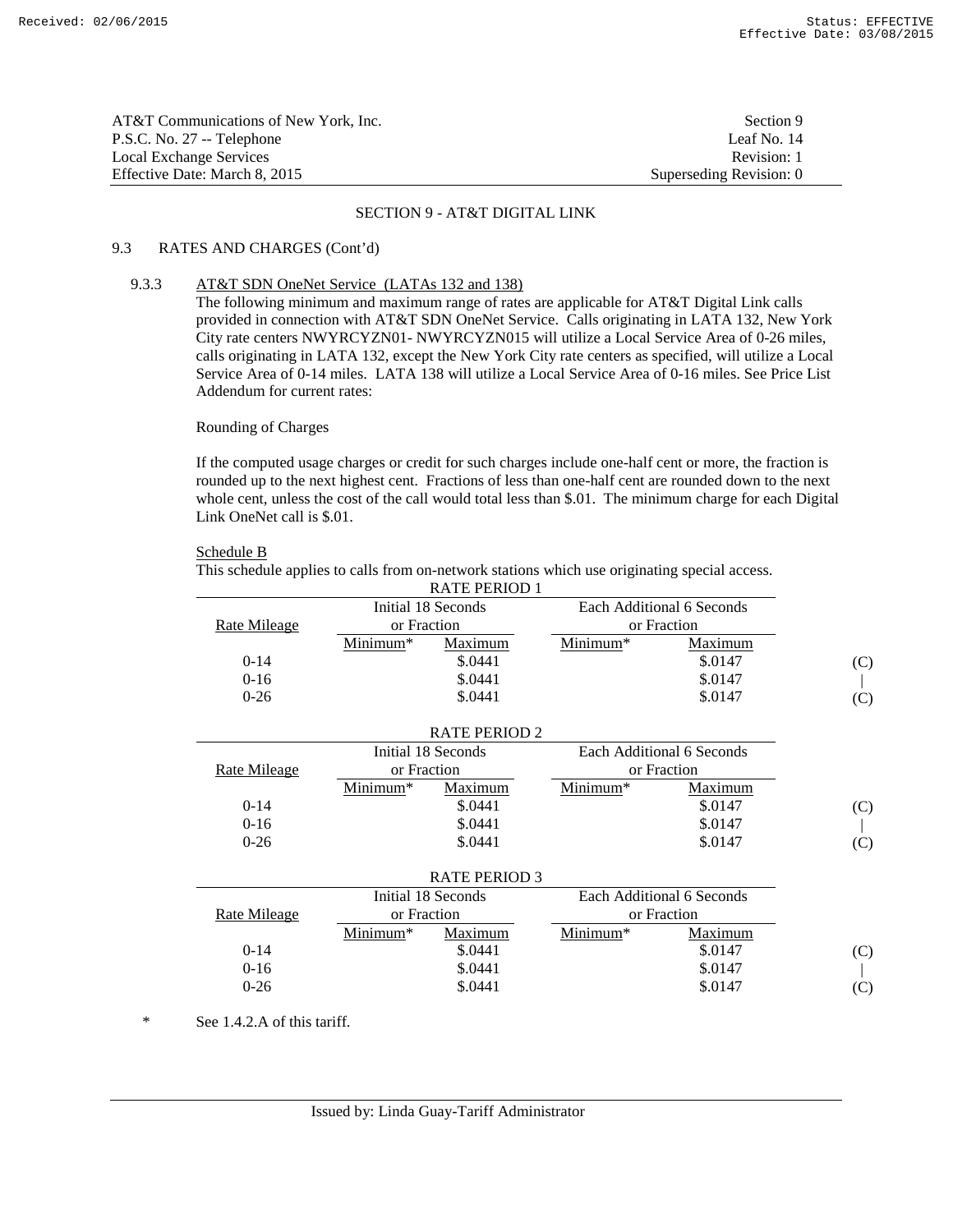(C)

| AT&T Communications of New York. Inc. | Section 9               |
|---------------------------------------|-------------------------|
| P.S.C. No. 27 -- Telephone            | Leaf No. 15             |
| Local Exchange Services               | Revision: 1             |
| Effective Date: March 8. 2015         | Superseding Revision: 0 |

### SECTION 9 - AT&T DIGITAL LINK

# 9.3 RATES AND CHARGES (Cont'd)

### 9.3.3 AT&T SDN OneNet Service (All LATAs Except 132 and 138)

 The following minimum and maximum range of rates are applicable for AT&T Digital Link calls provided in connection with AT&T SDN OneNet Service. Calls originating in All LATAs except 132 and 138, as described in Section 3.1.2 of this tariff, will utilize a Local Service Area of 0-24 miles. See Price List Addendum for current rates:

## Rounding of Charges

 If the computed usage charges or credit for such charges include one-half cent or more, the fraction is rounded up to the next highest cent. Fractions of less than one-half cent are rounded down to the next whole cent, unless the cost of the call would total less than \$.01. The minimum charge for each Digital Link OneNet call is \$.01.

# Schedule B

 This schedule applies to calls from on-network stations which use originating special access. RATE PERIOD 1

|              |             | NATE FENIVILLE       |            |                           |     |
|--------------|-------------|----------------------|------------|---------------------------|-----|
|              |             | Initial 18 Seconds   |            | Each Additional 6 Seconds |     |
| Rate Mileage |             | or Fraction          |            | or Fraction               |     |
|              | Minimum*    | Maximum              | $Minimum*$ | Maximum                   |     |
| $0 - 24$     |             | \$.0441              |            | \$.0147                   | (C) |
|              |             |                      |            |                           |     |
|              |             | <b>RATE PERIOD 2</b> |            |                           |     |
|              |             | Initial 18 Seconds   |            | Each Additional 6 Seconds |     |
| Rate Mileage | or Fraction |                      |            | or Fraction               |     |
|              | Minimum*    | Maximum              | Minimum*   | Maximum                   |     |
| $0 - 24$     |             | \$.0441              |            | \$.0147                   | (C) |
|              |             |                      |            |                           |     |
|              |             |                      |            |                           |     |
|              |             | <b>RATE PERIOD 3</b> |            |                           |     |
|              |             | Initial 18 Seconds   |            | Each Additional 6 Seconds |     |
| Rate Mileage |             | or Fraction          |            | or Fraction               |     |
|              | Minimum*    | Maximum              | Minimum*   | Maximum                   |     |

 $\text{0-24}$  \$.0441 \$.0147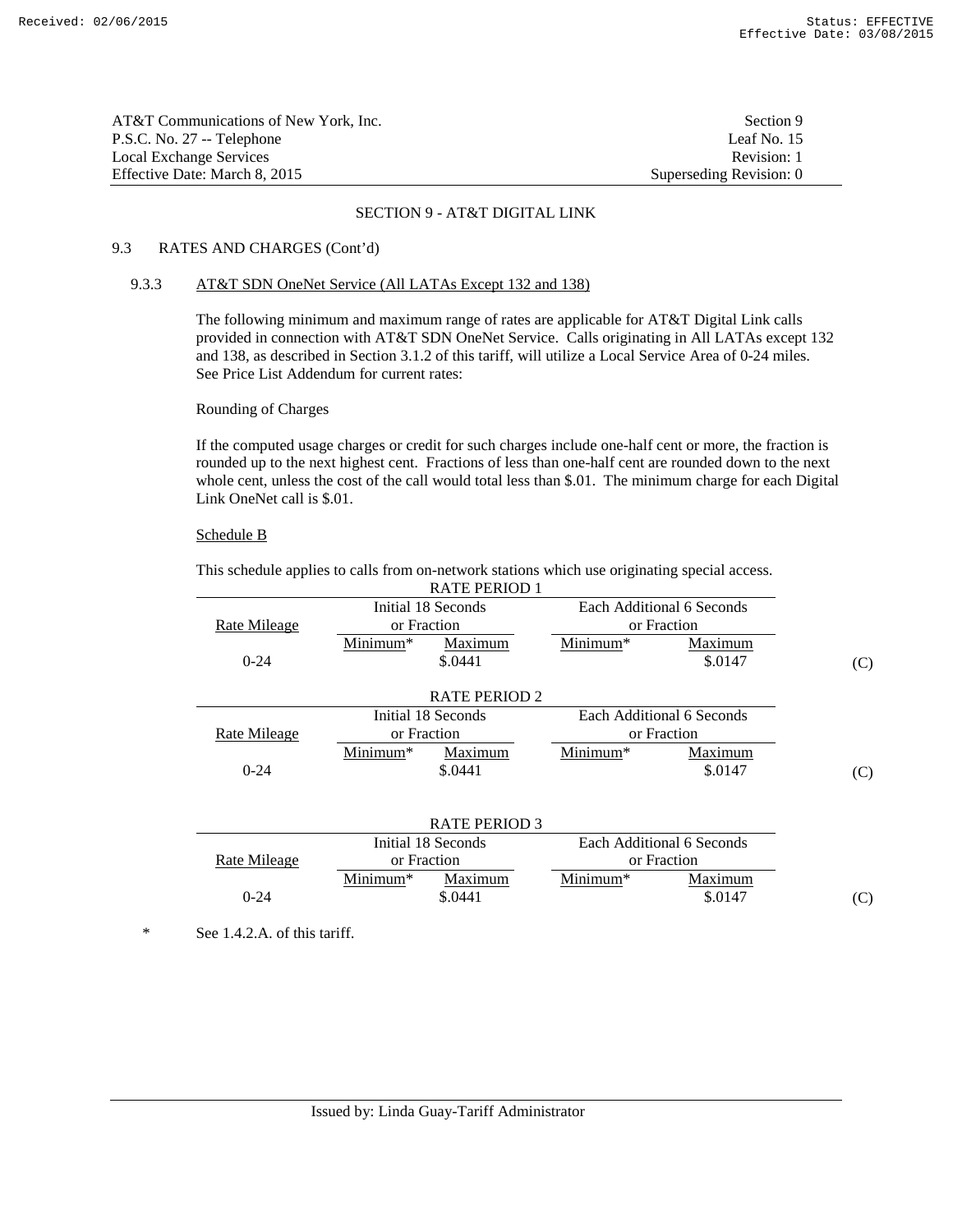| AT&T Communications of New York, Inc. | Section 9               |
|---------------------------------------|-------------------------|
| P.S.C. No. 27 -- Telephone            | Leaf No. 16             |
| Local Exchange Services               | Revision: 1             |
| Effective Date: March 8. 2015         | Superseding Revision: 0 |

# 9.3 RATES AND CHARGES (Cont'd)

### 9.3.3 AT&T SDN OneNet Service (Albany, Troy and Saratoga Springs Rate Centers)

 The following minimum and maximum range of rates are applicable for AT&T Digital Link calls provided in connection with AT&T SDN OneNet Service. Calls originating and terminating between the Albany, Troy and Saratoga Springs Rate Centers, will utilize a Local Service Area of 0-31 miles, as described in Section 3.1.2 of this tariff. See Price List Addendum for current rates:

# Rounding of Charges

 If the computed usage charges or credit for such charges include one-half cent or more, the fraction is rounded up to the next highest cent. Fractions of less than one-half cent are rounded down to the next whole cent, unless the cost of the call would total less than \$.01. The minimum charge for each Digital Link OneNet call is \$.01.

# Schedule B

This schedule applies to calls from on-network stations which use originating special access.

| <b>RATE PERIOD 1</b> |                      |                      |          |                           |     |
|----------------------|----------------------|----------------------|----------|---------------------------|-----|
|                      |                      | Initial 18 Seconds   |          | Each Additional 6 Seconds |     |
| <b>Rate Mileage</b>  |                      | or Fraction          |          | or Fraction               |     |
|                      | Minimum <sup>*</sup> | Maximum              | Minimum* | Maximum                   |     |
| $0 - 31$             |                      | \$.0441              |          | \$.0147                   | (C) |
|                      |                      |                      |          |                           |     |
|                      |                      | <b>RATE PERIOD 2</b> |          |                           |     |
|                      |                      | Initial 18 Seconds   |          | Each Additional 6 Seconds |     |
| Rate Mileage         |                      | or Fraction          |          | or Fraction               |     |
|                      | $Minimum*$           | Maximum              | Minimum* | Maximum                   |     |
| $0 - 31$             |                      | \$.0441              |          | \$.0147                   | (C) |
|                      |                      |                      |          |                           |     |
|                      |                      | <b>RATE PERIOD 3</b> |          |                           |     |
|                      |                      | Initial 18 Seconds   |          | Each Additional 6 Seconds |     |
| <b>Rate Mileage</b>  |                      | or Fraction          |          | or Fraction               |     |
|                      | Minimum <sup>*</sup> | Maximum              | Minimum* | <b>Maximum</b>            |     |
| $0 - 31$             |                      | \$.0441              |          | \$.0147                   | (C) |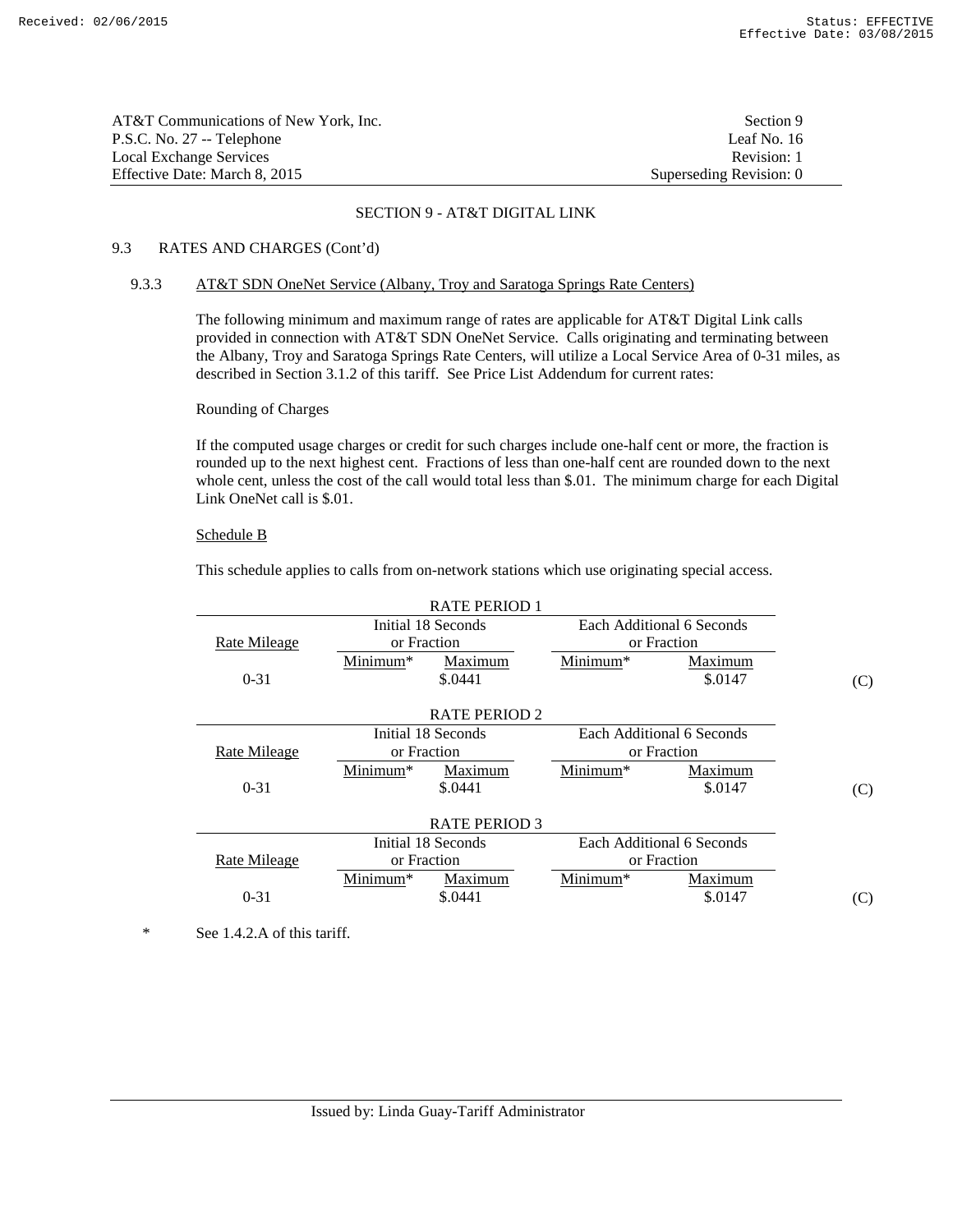| AT&T Communications of New York, Inc. | Section 9               |
|---------------------------------------|-------------------------|
| P.S.C. No. 27 -- Telephone            | Leaf No. 17             |
| Local Exchange Services               | Revision: 1             |
| Effective Date: March 8, 2015         | Superseding Revision: 0 |

# 9.3 RATES AND CHARGES (Cont'd)

# 9.3.4 AT&T UniPlan<sup>sm</sup> Dedicated Service (LATAs 132 and 138)

 The following minimum and maximum range of rates are applicable for AT&T Digital Link calls provided in connection with AT&T UniPlan Dedicated Service. Calls originating in LATA 132, New York City rate centers NWYRCYZN01- NWYRCYZN015 will utilize a Local Service Area of 0-26 miles, calls originating in LATA 132, except the New York City rate centers as specified, will utilize a Local Service Area of 0-14 miles. LATA 138 will utilize a Local Service Area of 0-16 miles. See Price List Addendum for current rates:

This schedule applies to calls from on-network stations which use originating special access.

| <b>RATE PERIOD 1</b> |                            |                      |          |                           |     |
|----------------------|----------------------------|----------------------|----------|---------------------------|-----|
|                      |                            | Initial 30 Seconds   |          | Each Additional 6 Seconds |     |
| <b>Rate Mileage</b>  | or Fraction                |                      |          | or Fraction               |     |
|                      | Minimum*                   | Maximum              | Minimum* | Maximum                   |     |
| $0-14$               |                            | \$.0703              |          | \$.0140                   | (C) |
| $0-16$               |                            | \$.0703              |          | \$.0140                   |     |
| $0 - 26$             |                            | \$.0703              |          | \$.0140                   | (C) |
|                      |                            |                      |          |                           |     |
|                      |                            | <b>RATE PERIOD 2</b> |          |                           |     |
|                      |                            | Initial 30 Seconds   |          | Each Additional 6 Seconds |     |
| Rate Mileage         | or Fraction                |                      |          | or Fraction               |     |
|                      | Minimum*                   | Maximum              | Minimum* | Maximum                   |     |
| $0-14$               |                            | \$.0703              |          | \$.0140                   | (C) |
| $0-16$               |                            | \$.0703              |          | \$.0140                   |     |
| $0 - 26$             |                            | \$.0703              |          | \$.0140                   | (C) |
|                      |                            |                      |          |                           |     |
|                      |                            | <b>RATE PERIOD 3</b> |          |                           |     |
|                      |                            | Initial 30 Seconds   |          | Each Additional 6 Seconds |     |
| Rate Mileage         | or Fraction<br>or Fraction |                      |          |                           |     |
|                      | Minimum*                   | Maximum              | Minimum* | Maximum                   |     |
| $0-14$               |                            | \$.0703              |          | \$.0140                   | (C) |
| $0-16$               |                            | \$.0703              |          | \$.0140                   |     |
| $0 - 26$             |                            | \$.0703              |          | \$.0140                   | (C) |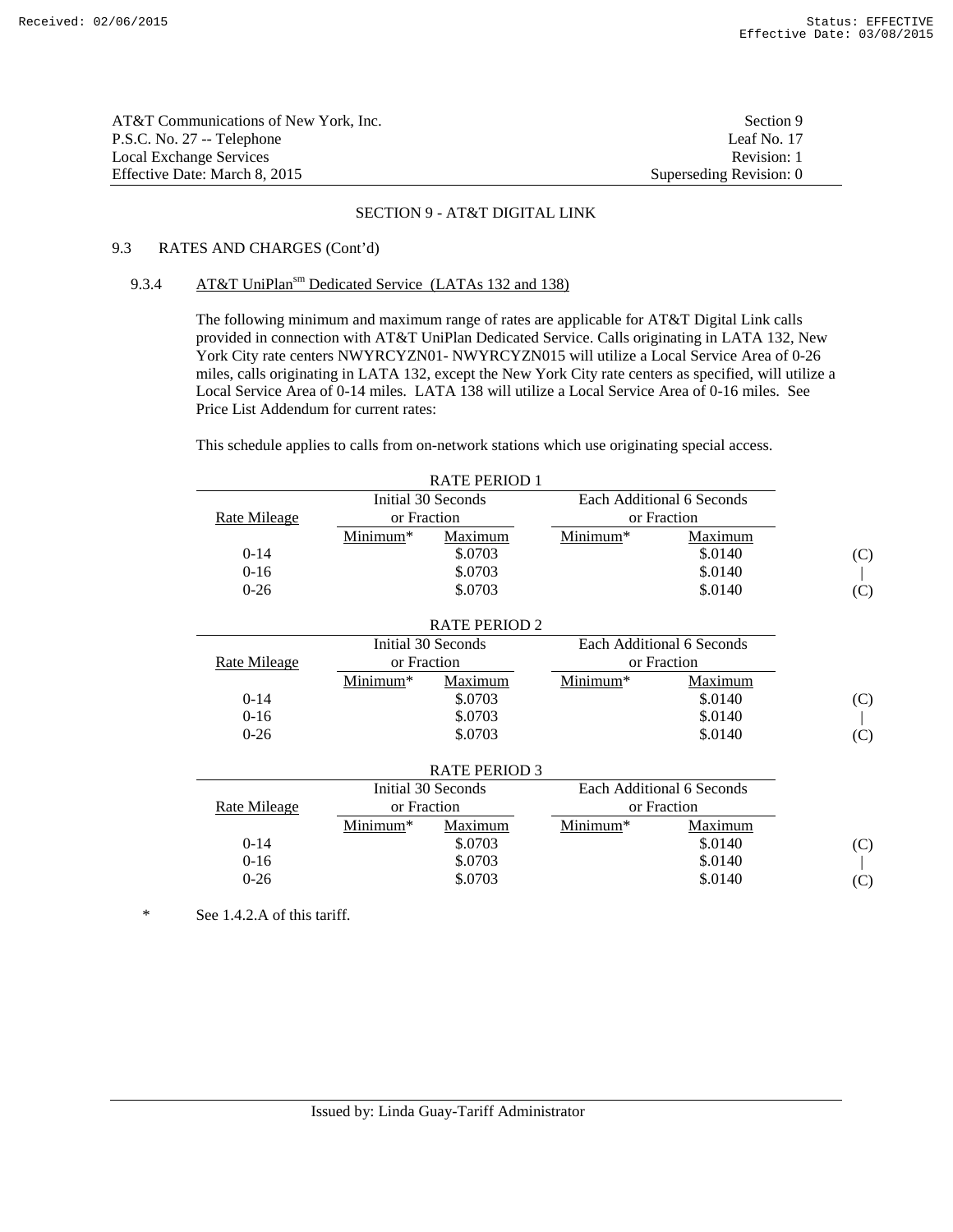| AT&T Communications of New York, Inc. | Section 9               |
|---------------------------------------|-------------------------|
| P.S.C. No. 27 -- Telephone            | Leaf No. 18             |
| Local Exchange Services               | Revision: 1             |
| Effective Date: March 8, 2015         | Superseding Revision: 0 |

# 9.3 RATES AND CHARGES (Cont'd)

# 9.3.4 AT&T UniPlan<sup>sm</sup> Dedicated Service (All LATAs Except 132 and 138)

 The following minimum and maximum range of rates are applicable for AT&T Digital Link calls provided in connection with AT&T UniPlan Dedicated Service. Calls originating in All LATAs except 132 and 138, as described in Section 3.1.2 of this tariff, will utilize a Local Service Area of 0-24 miles. See Price List Addendum for current rates:

This schedule applies to calls from on-network stations which use originating special access.

|                     |                      | <b>RATE PERIOD 1</b> |                      |                           |     |
|---------------------|----------------------|----------------------|----------------------|---------------------------|-----|
|                     | Initial 30 Seconds   |                      |                      | Each Additional 6 Seconds |     |
| <b>Rate Mileage</b> | or Fraction          |                      |                      | or Fraction               |     |
|                     | Minimum <sup>*</sup> | Maximum              | Minimum*             | Maximum                   |     |
| $0 - 24$            |                      | \$.0703              |                      | \$.0140                   | (C) |
|                     |                      | <b>RATE PERIOD 2</b> |                      |                           |     |
|                     | Initial 30 Seconds   |                      |                      | Each Additional 6 Seconds |     |
| <b>Rate Mileage</b> | or Fraction          |                      |                      | or Fraction               |     |
|                     | Minimum <sup>*</sup> | <b>Maximum</b>       | Minimum <sup>*</sup> | <b>Maximum</b>            |     |
| $0 - 24$            |                      | \$.0703              |                      | \$.0140                   | (C) |
|                     |                      | <b>RATE PERIOD 3</b> |                      |                           |     |
|                     | Initial 30 Seconds   |                      |                      | Each Additional 6 Seconds |     |
| Rate Mileage        | or Fraction          |                      |                      | or Fraction               |     |
|                     | Minimum*             | Maximum              | Minimum*             | Maximum                   |     |
| $0 - 24$            |                      | \$.0703              |                      | \$.0140                   | (C) |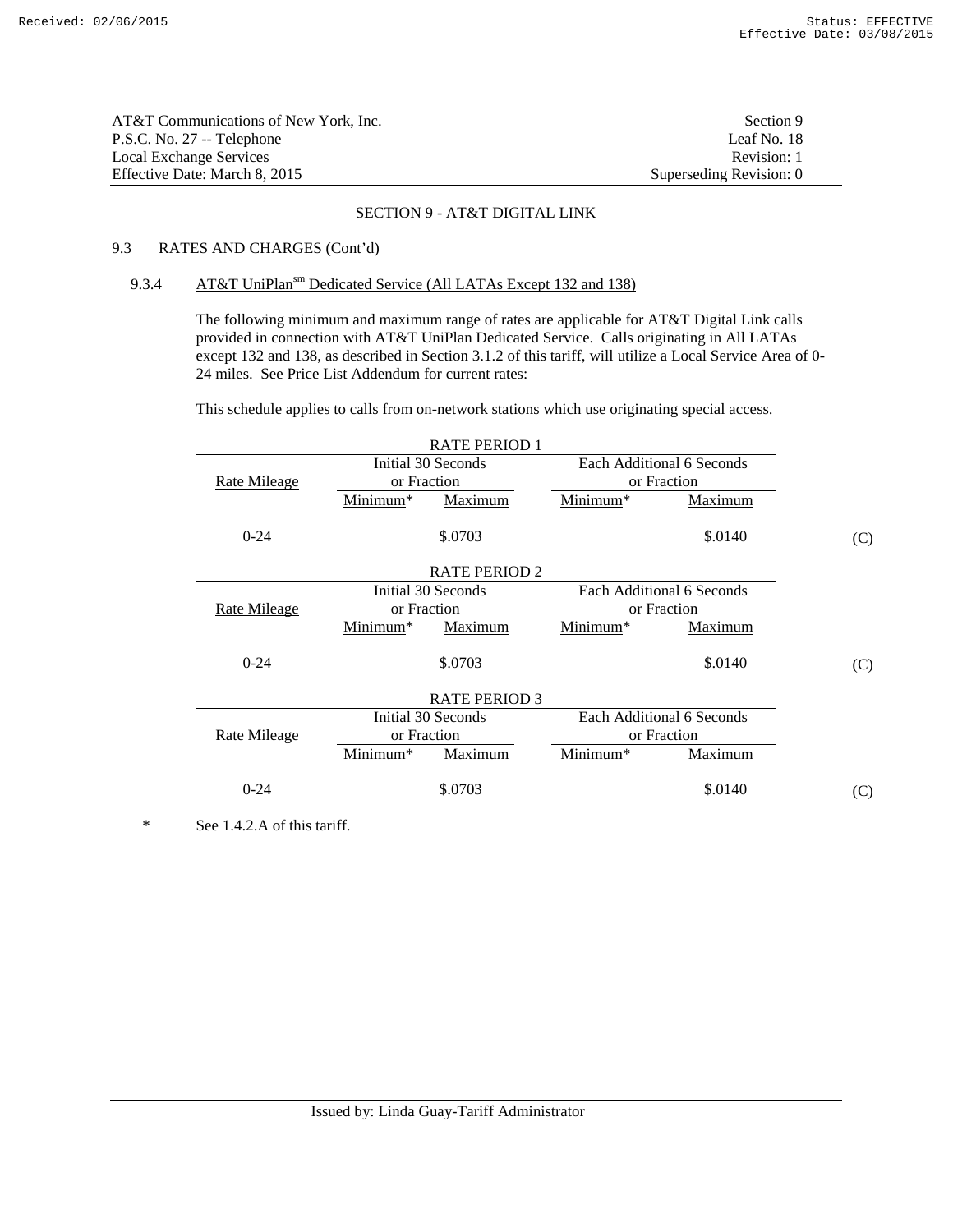| AT&T Communications of New York. Inc. | Section 9               |
|---------------------------------------|-------------------------|
| P.S.C. No. 27 -- Telephone            | Leaf No. 19             |
| Local Exchange Services               | Revision: 1             |
| Effective Date: March 8, 2015         | Superseding Revision: 0 |

# 9.3 RATES AND CHARGES (Cont'd)

# 9.3.4 AT&T UniPlan<sup>sm</sup> Dedicated Service (Albany, Troy and Saratoga Springs Rate Centers)

 The following minimum and maximum range of rates are applicable for AT&T Digital Link calls provided in connection with AT&T UniPlan Dedicated Service. Calls originating and terminating between the Albany, Troy and Saratoga Springs Rate Centers, will utilize a Local Service Area of 0-31 miles, as described in Section 3.1.2 of this tariff. See Price List Addendum for current rates:

This schedule applies to calls from on-network stations which use originating special access.

|                     | <b>RATE PERIOD 1</b> |                           |     |
|---------------------|----------------------|---------------------------|-----|
|                     | Initial 30 Seconds   | Each Additional 6 Seconds |     |
| <b>Rate Mileage</b> | or Fraction          | or Fraction               |     |
|                     | Minimum*<br>Maximum  | Minimum*<br>Maximum       |     |
| $0 - 31$            | \$.0703              | \$.0140                   | (C) |
|                     | <b>RATE PERIOD 2</b> |                           |     |
|                     | Initial 30 Seconds   | Each Additional 6 Seconds |     |
| <b>Rate Mileage</b> | or Fraction          | or Fraction               |     |
|                     | Minimum*<br>Maximum  | Minimum*<br>Maximum       |     |
| $0 - 31$            | \$.0703              | \$.0140                   | (C) |
|                     | <b>RATE PERIOD 3</b> |                           |     |
|                     | Initial 30 Seconds   | Each Additional 6 Seconds |     |
| Rate Mileage        | or Fraction          | or Fraction               |     |
|                     | Minimum*<br>Maximum  | Maximum<br>Minimum*       |     |
| $0 - 31$            | \$.0703              | \$.0140                   | (C) |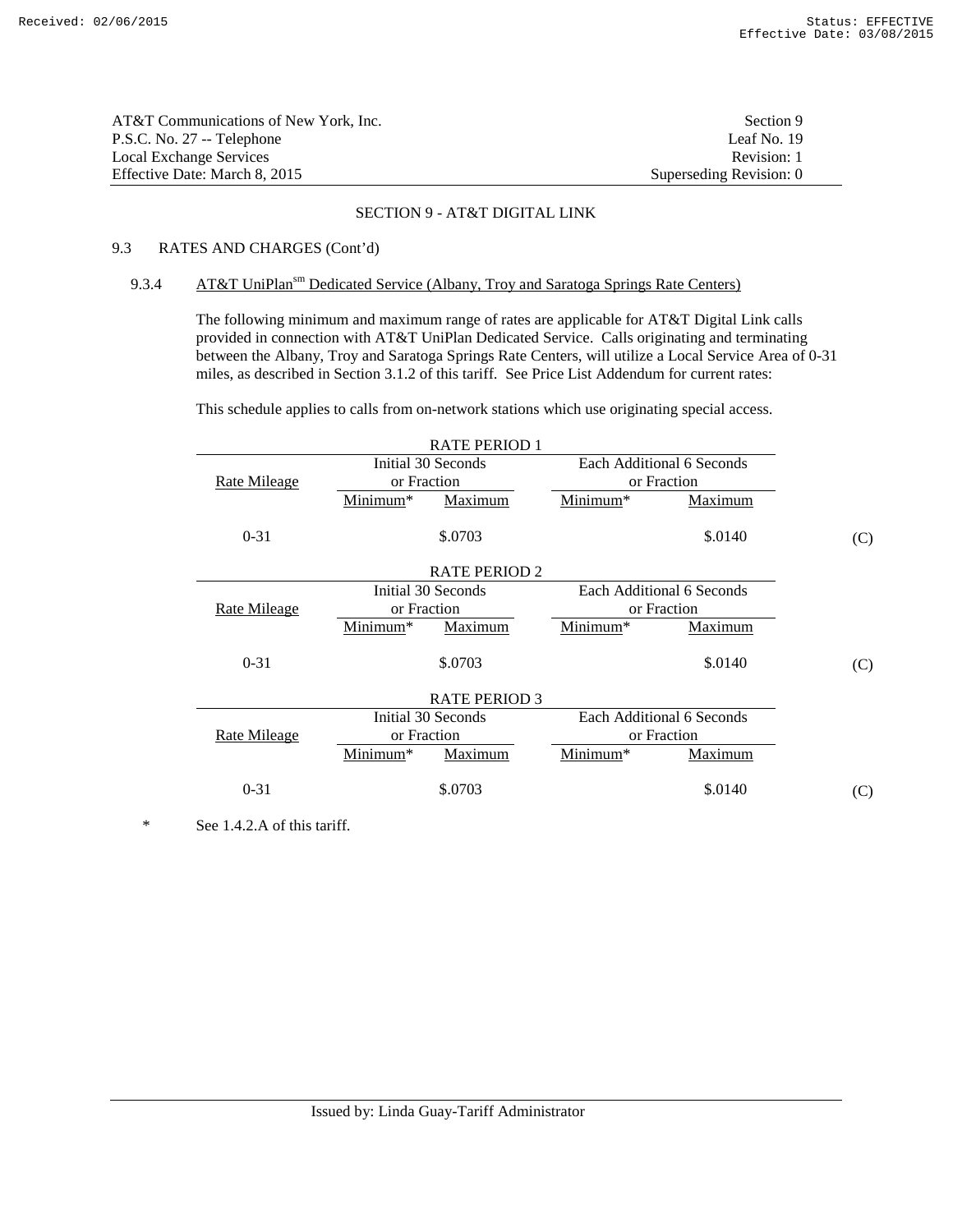| AT&T Communications of New York. Inc. | Section 9               |
|---------------------------------------|-------------------------|
| P.S.C. No. 27 -- Telephone            | Leaf No. $20$           |
| Local Exchange Services               | Revision: 1             |
| Effective Date: March 8, 2015         | Superseding Revision: 0 |

# 9.3 RATES AND CHARGES (Cont'd)

### 9.3.5 AT&T UniPlan Basic Service Option (LATA 132 and 138)

 The following minimum and maximum range of rates are applicable for AT&T Digital Link calls provided in connection with AT&T UniPlan Basic Service Option. Calls originating in LATA 132, New York City rate centers NWYRCYZN01- NWYRCYZN015 will utilize a Local Service Area of 0- 26 miles, calls originating in LATA 132, except the New York City rate centers as specified, will utilize a Local Service Area of 0-14 miles. LATA 138 will utilize a Local Service Area of 0-16 miles. See Price List Addendum for current rates:

This schedule applies to calls from on-network stations which use originating special access.

|              |             | <b>RATE PERIOD 1</b> |          |                           |     |
|--------------|-------------|----------------------|----------|---------------------------|-----|
|              |             | Initial 30 Seconds   |          | Each Additional 6 Seconds |     |
| Rate Mileage | or Fraction |                      |          | or Fraction               |     |
|              | Minimum*    | Maximum              | Minimum* | Maximum                   |     |
| $0-14$       |             | \$.0770              |          | \$.0153                   | (C) |
| $0 - 16$     |             | \$.0770              |          | \$.0153                   |     |
| $0 - 26$     |             | \$.0770              |          | \$.0153                   | (C) |
|              |             |                      |          |                           |     |
|              |             | <b>RATE PERIOD 2</b> |          |                           |     |
|              |             | Initial 30 Seconds   |          | Each Additional 6 Seconds |     |
| Rate Mileage | or Fraction |                      |          | or Fraction               |     |
|              | Minimum*    | Maximum              | Minimum* | Maximum                   |     |
| $0-14$       |             | \$.0770              |          | \$.0153                   | (C) |
| $0 - 16$     |             | \$.0770              |          | \$.0153                   |     |
| $0 - 26$     |             | \$.0770              |          | \$.0153                   | (C) |
|              |             |                      |          |                           |     |
|              |             | <b>RATE PERIOD 3</b> |          |                           |     |
|              |             | Initial 30 Seconds   |          | Each Additional 6 Seconds |     |
| Rate Mileage | or Fraction |                      |          | or Fraction               |     |
|              | Minimum*    | Maximum              | Minimum* | Maximum                   |     |
| $0-14$       |             | \$.0770              |          | \$.0153                   | (C) |
| $0 - 16$     |             | \$.0770              |          | \$.0153                   |     |
| $0 - 26$     |             | \$.0770              |          | \$.0153                   | (C) |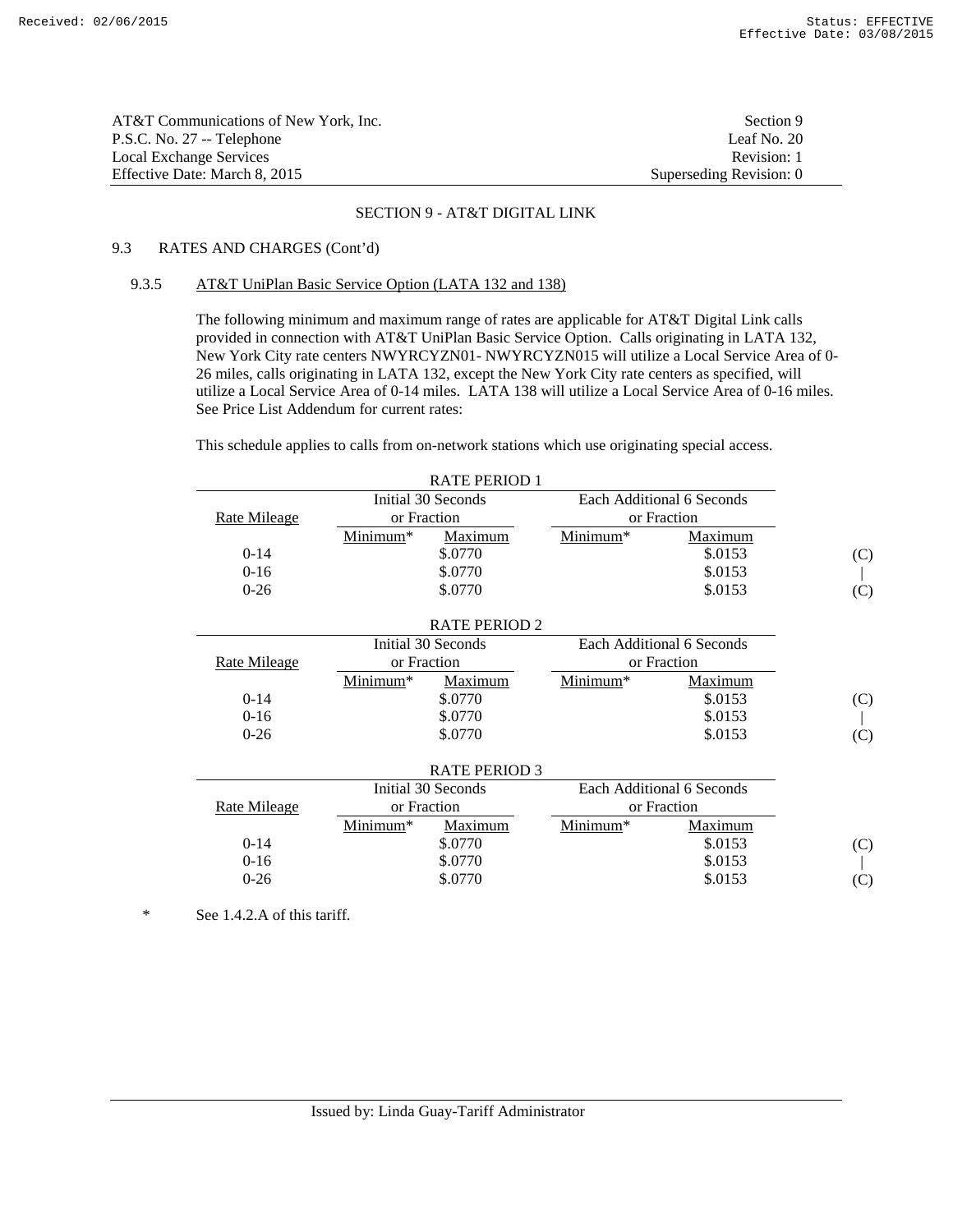| AT&T Communications of New York, Inc. | Section 9               |
|---------------------------------------|-------------------------|
| P.S.C. No. 27 -- Telephone            | Leaf No. 21             |
| Local Exchange Services               | Revision: 1             |
| Effective Date: March 8, 2015         | Superseding Revision: 0 |

# 9.3 RATES AND CHARGES (Cont'd)

### 9.3.5 AT&T UniPlan Basic Service Option (All LATAs Except 132 and 138)

 The following minimum and maximum range of rates are applicable for AT&T Digital Link calls provided in connection with AT&T UniPlan Basic Service Option. Calls originating in All LATAs except 132 and 138, as described in Section 3.1.2 of this tariff, will utilize a Local Service Area of 0-24 miles. See Price List Addendum for current rates:

This schedule applies to calls from on-network stations which use originating special access.

|                     |                      | <b>RATE PERIOD 1</b> |                      |                           |     |
|---------------------|----------------------|----------------------|----------------------|---------------------------|-----|
|                     | Initial 30 Seconds   |                      |                      | Each Additional 6 Seconds |     |
| <b>Rate Mileage</b> | or Fraction          |                      |                      | or Fraction               |     |
|                     | Minimum*             | Maximum              | Minimum*             | Maximum                   |     |
| $0 - 24$            |                      | \$.0770              |                      | \$.0153                   | (C) |
|                     |                      | <b>RATE PERIOD 2</b> |                      |                           |     |
|                     | Initial 30 Seconds   |                      |                      | Each Additional 6 Seconds |     |
| <b>Rate Mileage</b> | or Fraction          |                      |                      | or Fraction               |     |
|                     | Minimum <sup>*</sup> | Maximum              | Minimum <sup>*</sup> | <b>Maximum</b>            |     |
| $0 - 24$            |                      | \$.0770              |                      | \$.0153                   | (C) |
|                     |                      | <b>RATE PERIOD 3</b> |                      |                           |     |
|                     | Initial 30 Seconds   |                      |                      | Each Additional 6 Seconds |     |
| Rate Mileage        | or Fraction          |                      |                      | or Fraction               |     |
|                     | Minimum*             | Maximum              | Minimum*             | Maximum                   |     |
| $0 - 24$            |                      | \$.0770              |                      | \$.0153                   | (C) |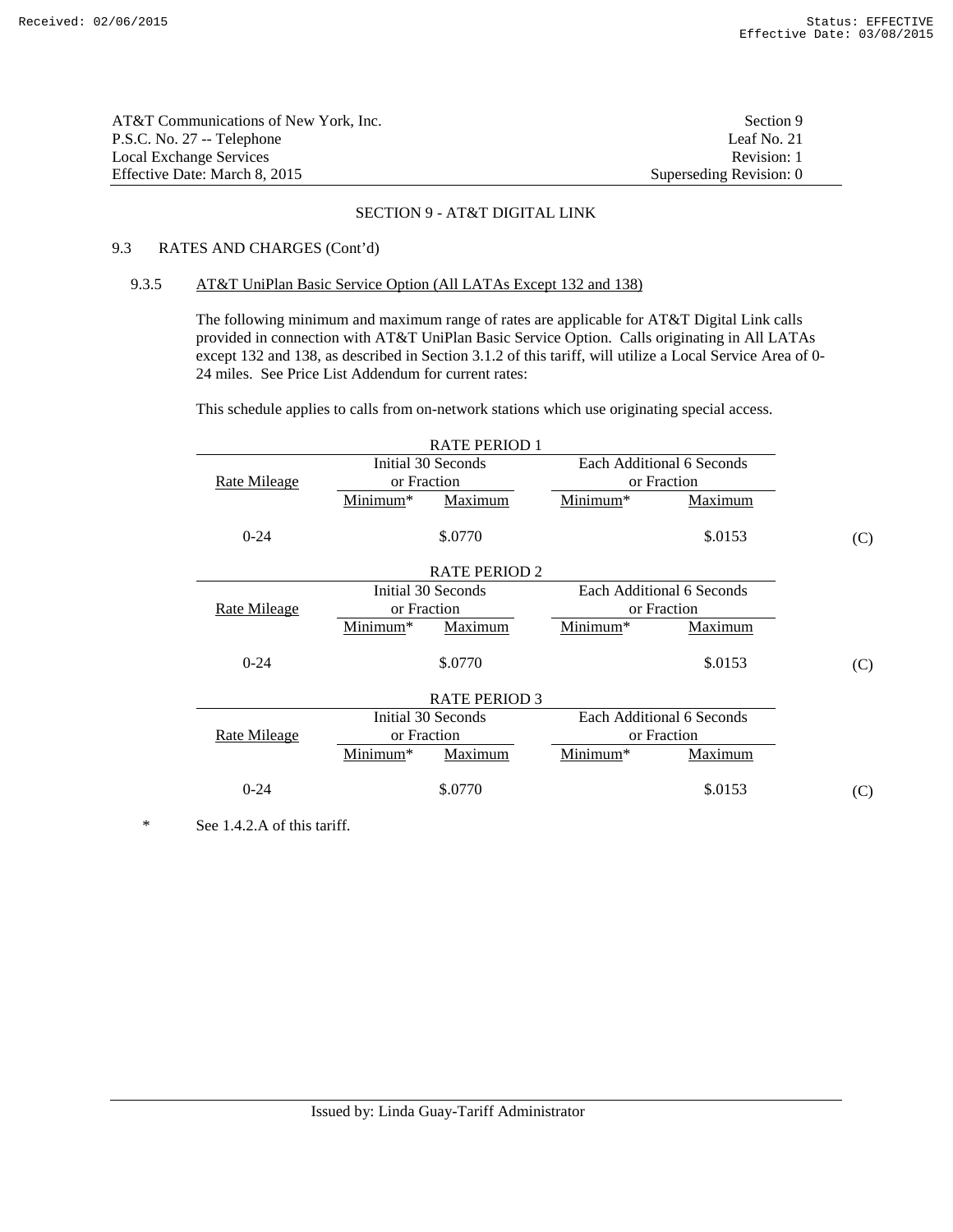| AT&T Communications of New York. Inc. | Section 9               |
|---------------------------------------|-------------------------|
| P.S.C. No. 27 -- Telephone            | Leaf No. 22             |
| Local Exchange Services               | Revision: 1             |
| Effective Date: March 8. 2015         | Superseding Revision: 0 |

# 9.3 RATES AND CHARGES (Cont'd)

### 9.3.5 AT&T UniPlan Basic Service Option (Albany, Troy and Saratoga Springs Rate Centers)

 The following minimum and maximum range of rates are applicable for AT&T Digital Link calls provided in connection with AT&T UniPlan Basic Service Option. Calls originating and terminating between the Albany, Troy and Saratoga Springs Rate Centers, will utilize a Local Service Area of 0-31 miles, as described in Section 3.1.2 of this tariff. See Price List Addendum for current rates:

This schedule applies to calls from on-network stations which use originating special access.

|                     |                      | <b>RATE PERIOD 1</b> |            |                           |     |
|---------------------|----------------------|----------------------|------------|---------------------------|-----|
|                     |                      | Initial 30 Seconds   |            | Each Additional 6 Seconds |     |
| Rate Mileage        | or Fraction          |                      |            | or Fraction               |     |
|                     | Minimum*             | Maximum              | Minimum*   | Maximum                   |     |
| $0 - 31$            |                      | \$.0770              |            | \$.0153                   | (C) |
|                     |                      | <b>RATE PERIOD 2</b> |            |                           |     |
|                     |                      | Initial 30 Seconds   |            | Each Additional 6 Seconds |     |
| <b>Rate Mileage</b> | or Fraction          |                      |            | or Fraction               |     |
|                     | Minimum <sup>*</sup> | Maximum              | Minimum*   | <b>Maximum</b>            |     |
| $0 - 31$            |                      | \$.0770              |            | \$.0153                   | (C) |
|                     |                      | <b>RATE PERIOD 3</b> |            |                           |     |
|                     |                      | Initial 30 Seconds   |            | Each Additional 6 Seconds |     |
| <b>Rate Mileage</b> | or Fraction          |                      |            | or Fraction               |     |
|                     | Minimum*             | Maximum              | $Minimum*$ | Maximum                   |     |
| $0 - 31$            |                      | \$.0770              |            | \$.0153                   | (C) |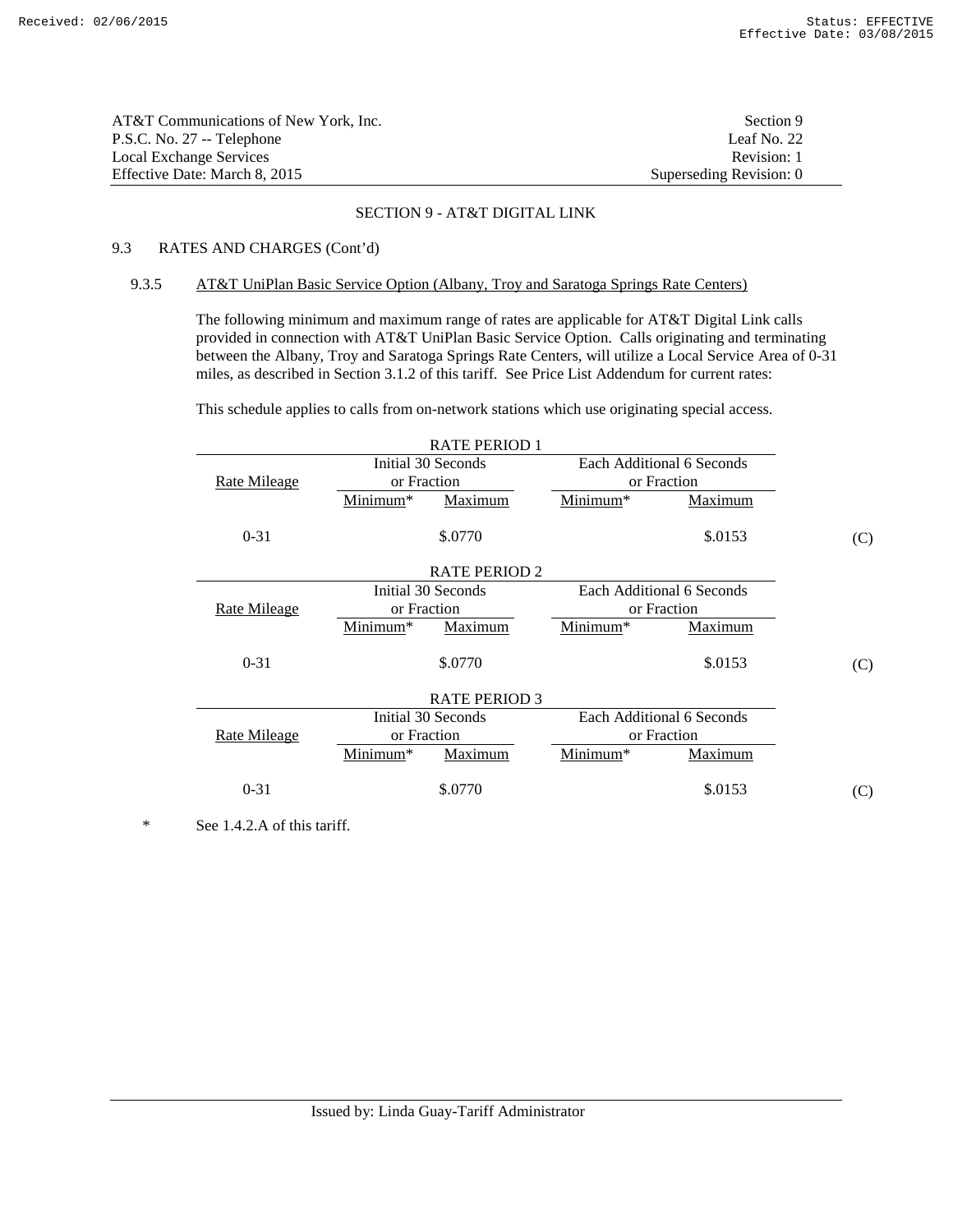| AT&T Communications of New York. Inc. | Section 9               |
|---------------------------------------|-------------------------|
| P.S.C. No. 27 -- Telephone            | Leaf No. $23$           |
| Local Exchange Services               | Revision: 1             |
| Effective Date: March 8, 2015         | Superseding Revision: 0 |

# 9.3 RATES AND CHARGES (Cont'd)

### 9.3.6 AT&T UniPlan FlatRate Pricing Option (LATAs 132 and 138)

 The following minimum and maximum range of rates are applicable for AT&T Digital Link calls provided in connection with AT&T UniPlan FlatRate Pricing Option. Calls originating in LATA 132, New York City rate centers NWYRCYZN01- NWYRCYZN015 will utilize a Local Service Area of 0- 26 miles, calls originating in LATA 132, except the New York City rate centers as specified, will utilize a Local Service Area of 0-14 miles. LATA 138 will utilize a Local Service Area of 0-16 miles. See Price List Addendum for current rates:

This schedule applies to calls from on-network stations which use originating special access.

|                     |             | <b>RATE PERIOD 1</b> |          |                          |     |
|---------------------|-------------|----------------------|----------|--------------------------|-----|
|                     |             | Initial 30 Seconds   |          | Each Additional 1 Second |     |
| <b>Rate Mileage</b> | or Fraction |                      |          | or Fraction              |     |
|                     | Minimum*    | Maximum              | Minimum* | Maximum                  |     |
| $0-14$              |             | \$.0790              |          | \$.0027                  | (C) |
| $0 - 16$            |             | \$.0790              |          | \$.0027                  |     |
| $0 - 26$            |             | \$.0790              |          | \$.0027                  | (C) |
|                     |             |                      |          |                          |     |
|                     |             | <b>RATE PERIOD 2</b> |          |                          |     |
|                     |             | Initial 30 Seconds   |          | Each Additional 1 Second |     |
| <b>Rate Mileage</b> | or Fraction |                      |          | or Fraction              |     |
|                     | Minimum*    | Maximum              | Minimum* | Maximum                  |     |
| $0-14$              |             | \$.0790              |          | \$.0027                  | (C) |
| $0-16$              |             | \$.0790              |          | \$.0027                  |     |
| $0 - 26$            |             | \$.0790              |          | \$.0027                  | (C) |
|                     |             |                      |          |                          |     |
|                     |             | <b>RATE PERIOD 3</b> |          |                          |     |
|                     |             | Initial 30 Seconds   |          | Each Additional 1 Second |     |
| <b>Rate Mileage</b> | or Fraction |                      |          | or Fraction              |     |
|                     | Minimum*    | Maximum              | Minimum* | Maximum                  |     |
| $0-14$              |             | \$.0790              |          | \$.0027                  | (C) |
| $0-16$              |             | \$.0790              |          | \$.0027                  |     |
| $0 - 26$            |             | \$.0790              |          | \$.0027                  | (C) |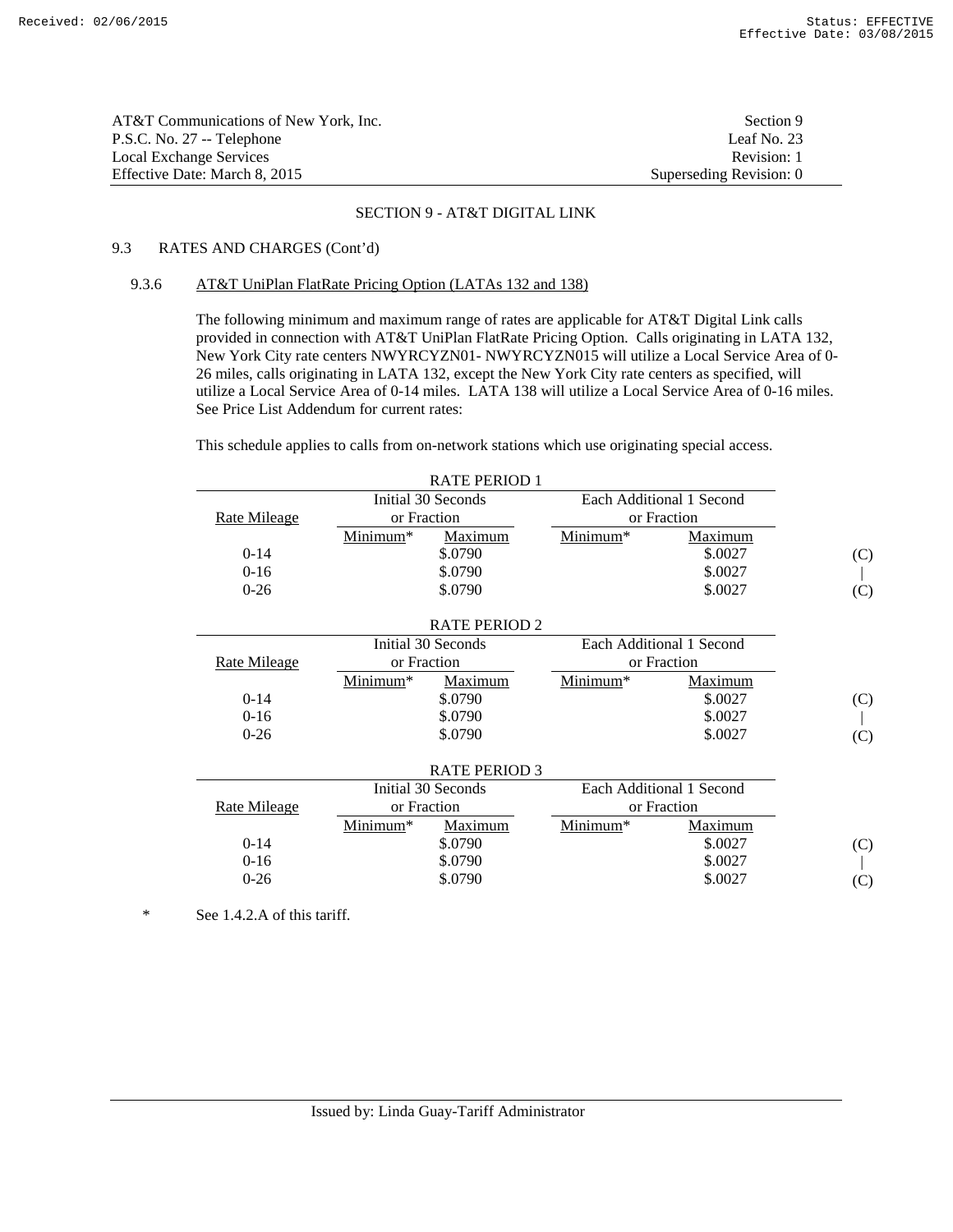| AT&T Communications of New York, Inc. | Section 9               |
|---------------------------------------|-------------------------|
| P.S.C. No. 27 -- Telephone            | Leaf No. 24             |
| Local Exchange Services               | Revision: 1             |
| Effective Date: March 8. 2015         | Superseding Revision: 0 |

# 9.3 RATES AND CHARGES (Cont'd)

### 9.3.6 AT&T UniPlan FlatRate Pricing Option (All LATAs Except 132 and 138)

 The following minimum and maximum range of rates are applicable for AT&T Digital Link calls provided in connection with AT&T UniPlan FlatRate Pricing Option. Calls originating in All LATAs except 132 and 138, as described in Section 3.1.2 of this tariff, will utilize a Local Service Area of 0- 24 miles. See Price List Addendum for current rates:

This schedule applies to calls from on-network stations which use originating special access.

| <b>RATE PERIOD 1</b> |                      |                      |                      |                          |     |
|----------------------|----------------------|----------------------|----------------------|--------------------------|-----|
|                      |                      | Initial 30 Seconds   |                      | Each Additional 1 Second |     |
| <b>Rate Mileage</b>  | or Fraction          |                      |                      | or Fraction              |     |
|                      | Minimum*             | Maximum              | Minimum <sup>*</sup> | <b>Maximum</b>           |     |
| $0 - 24$             |                      | \$.0790              |                      | \$.0027                  | (C) |
|                      |                      | <b>RATE PERIOD 2</b> |                      |                          |     |
|                      |                      | Initial 30 Seconds   |                      | Each Additional 1 Second |     |
| <b>Rate Mileage</b>  | or Fraction          |                      |                      | or Fraction              |     |
|                      | Minimum <sup>*</sup> | Maximum              | Minimum <sup>*</sup> | <b>Maximum</b>           |     |
| $0 - 24$             |                      | \$.0790              |                      | \$.0027                  | (C) |
|                      |                      | <b>RATE PERIOD 3</b> |                      |                          |     |
|                      |                      | Initial 30 Seconds   |                      | Each Additional 1 Second |     |
| Rate Mileage         | or Fraction          |                      |                      | or Fraction              |     |
|                      | Minimum*             | Maximum              | Minimum*             | Maximum                  |     |
| $0 - 24$             |                      | \$.0790              |                      | \$.0027                  | (C) |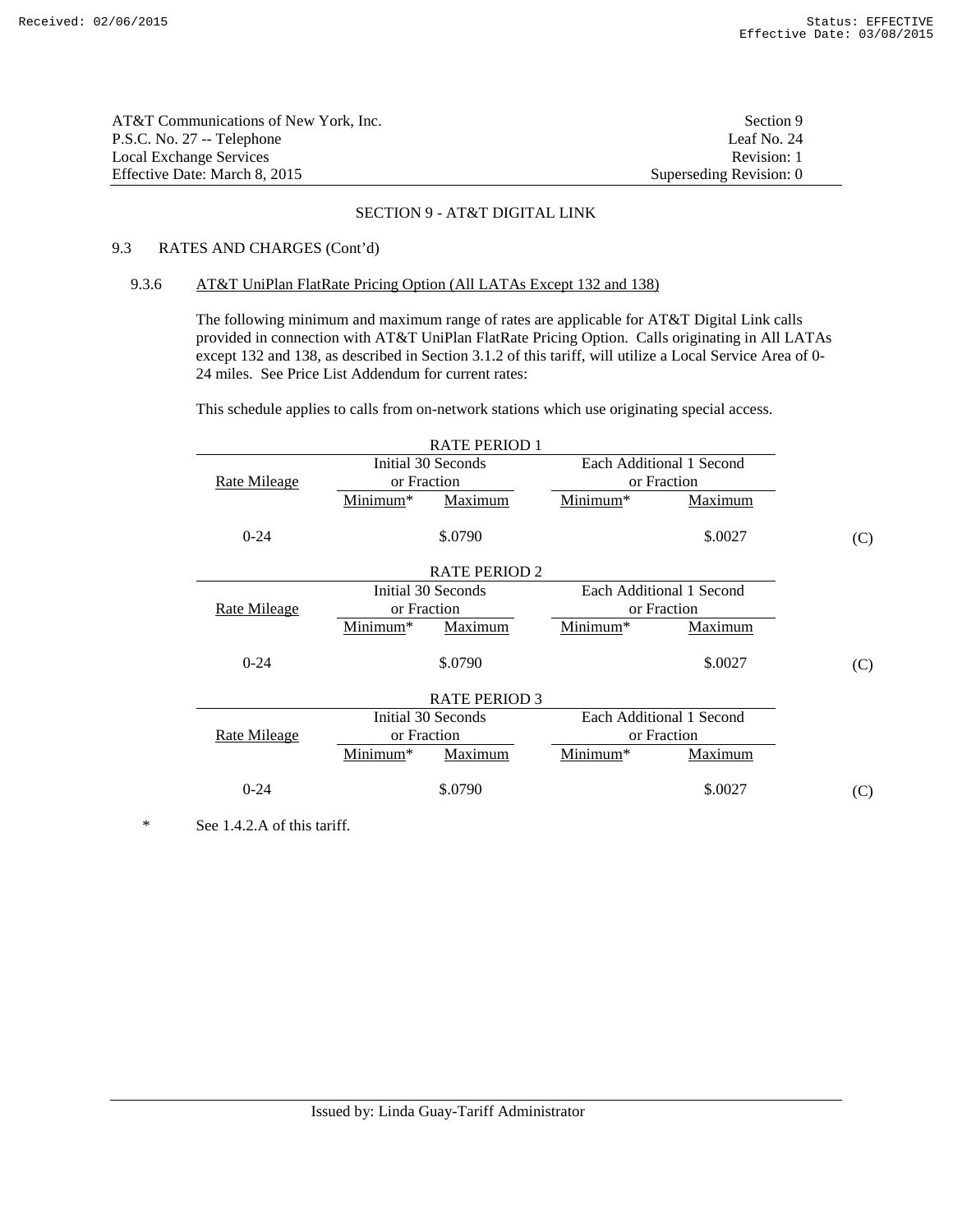| AT&T Communications of New York, Inc. | Section 9               |
|---------------------------------------|-------------------------|
| P.S.C. No. 27 -- Telephone            | Leaf No. $25$           |
| Local Exchange Services               | Revision: 1             |
| Effective Date: March 8, 2015         | Superseding Revision: 0 |

# 9.3 RATES AND CHARGES (Cont'd)

### 9.3.6 AT&T UniPlan FlatRate Pricing Option (Albany, Troy and Saratoga Springs Rate Centers)

 The following minimum and maximum range of rates are applicable for AT&T Digital Link calls provided in connection with AT&T UniPlan FlatRate Pricing Option. Calls originating and terminating between the Albany, Troy and Saratoga Springs Rate Centers, will utilize a Local Service Area of 0-31 miles, as described in Section 3.1.2 of this tariff. See Price List Addendum for current rates:

This schedule applies to calls from on-network stations which use originating special access.

|                     | <b>RATE PERIOD 1</b> |          |                          |     |
|---------------------|----------------------|----------|--------------------------|-----|
|                     | Initial 30 Seconds   |          | Each Additional 1 Second |     |
| Rate Mileage        | or Fraction          |          | or Fraction              |     |
|                     | Minimum*<br>Maximum  | Minimum* | Maximum                  |     |
| $0 - 31$            | \$.0790              |          | \$.0027                  | (C) |
|                     | <b>RATE PERIOD 2</b> |          |                          |     |
|                     | Initial 30 Seconds   |          | Each Additional 1 Second |     |
| <b>Rate Mileage</b> | or Fraction          |          | or Fraction              |     |
|                     | Minimum*<br>Maximum  | Minimum* | <b>Maximum</b>           |     |
| $0 - 31$            | \$.0790              |          | \$.0027                  | (C) |
|                     | <b>RATE PERIOD 3</b> |          |                          |     |
|                     | Initial 30 Seconds   |          | Each Additional 1 Second |     |
| <b>Rate Mileage</b> | or Fraction          |          | or Fraction              |     |
|                     | Minimum*<br>Maximum  | Minimum* | <b>Maximum</b>           |     |
| $0 - 31$            | \$.0790              |          | \$.0027                  | (C) |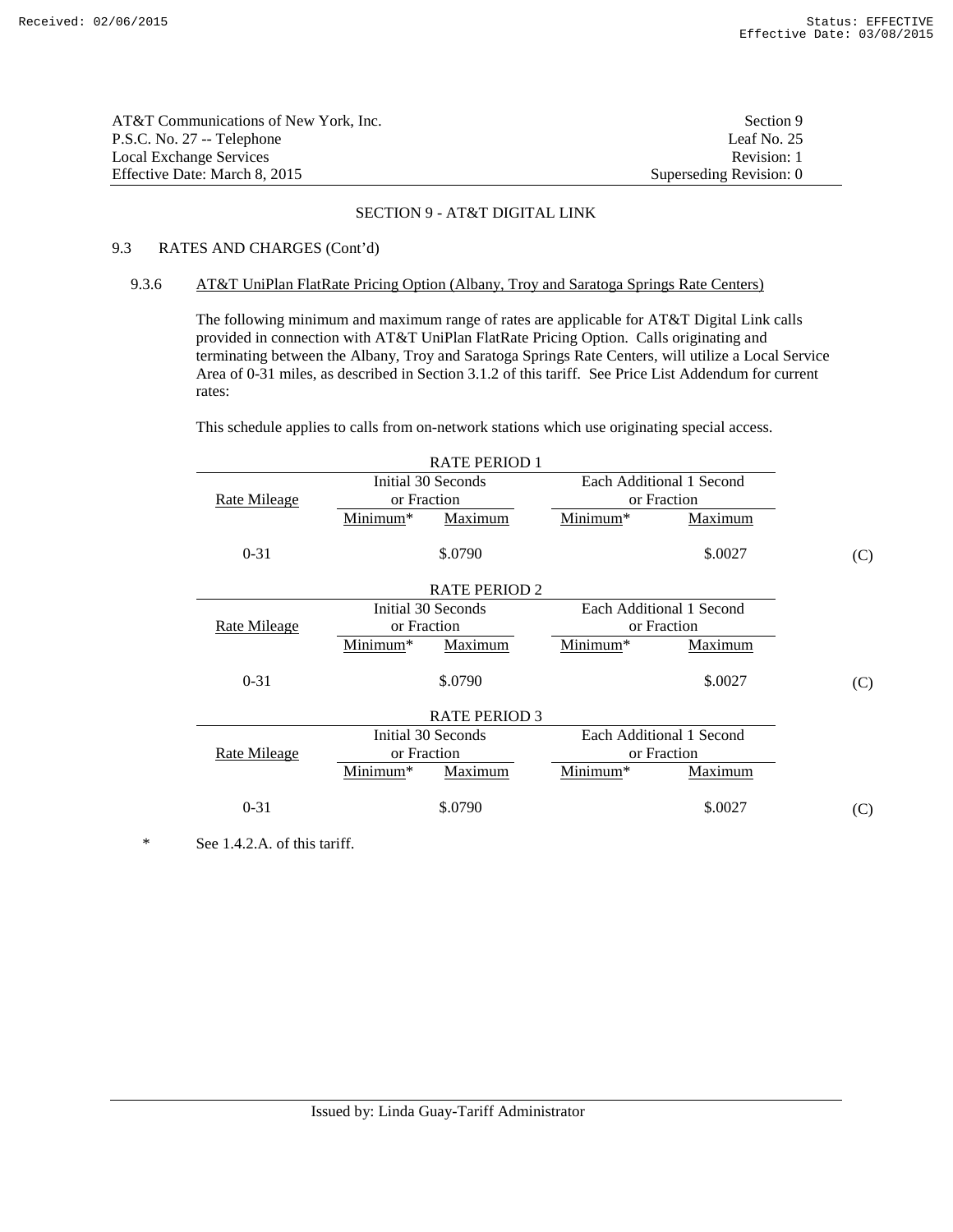| AT&T Communications of New York, Inc. | Section 9               |
|---------------------------------------|-------------------------|
| P.S.C. No. 27 -- Telephone            | Leaf No. 26             |
| Local Exchange Services               | Revision: 1             |
| Effective Date: March 8, 2015         | Superseding Revision: 0 |

# 9.3 RATES AND CHARGES (Cont'd)

# 9.3.7 AT&T State Calling Service (LATAs 132 and 138)

 The following minimum and maximum range of rates are applicable for AT&T Digital Link calls provided in connection with AT&T State Calling Service. Calls originating in LATA 132, New York City rate centers NWYRCYZN01- NWYRCYZN015 will utilize a Local Service Area of 0-26 miles, calls originating in LATA 132, except the New York City rate centers as specified, will utilize a Local Service Area of 0-14 miles. LATA 138 will utilize a Local Service Area of 0-16 miles. See Price List Addendum for current rates:

# Schedule B

 This schedule applies to calls from on-network stations which use originating special access. RATE PERIOD 1

|              |             | 111111110011       |            |                           |     |
|--------------|-------------|--------------------|------------|---------------------------|-----|
|              |             | Initial 18 Seconds |            | Each Additional 6 Seconds |     |
| Rate Mileage | or Fraction |                    |            | or Fraction               |     |
|              | $Minimum*$  | Maximum            | $Minimum*$ | Maximum                   |     |
| $0-14$       |             | \$.0376            |            | \$.0125                   | (C) |
| $0 - 16$     |             | \$.0376            |            | \$.0125                   |     |
| $0 - 26$     |             | \$.0376            |            | \$.0125                   |     |
|              |             |                    |            |                           |     |

|              |             | <b>RATE PERIOD 2</b> |            |                           |     |
|--------------|-------------|----------------------|------------|---------------------------|-----|
|              |             | Initial 18 Seconds   |            | Each Additional 6 Seconds |     |
| Rate Mileage | or Fraction |                      |            | or Fraction               |     |
|              | Minimum*    | Maximum              | $Minimum*$ | Maximum                   |     |
| $0-14$       |             | \$.0376              |            | \$.0125                   | (C) |
| $0-16$       |             | \$.0376              |            | \$.0125                   |     |
| $0 - 26$     |             | \$.0376              |            | \$.0125                   | (C) |
|              |             | <b>RATE PERIOD 3</b> |            |                           |     |
|              |             | Initial 18 Seconds   |            | Each Additional 6 Seconds |     |
| Rate Mileage | or Fraction |                      |            | or Fraction               |     |
|              | $Minimum*$  | Maximum              | Minimum*   | Maximum                   |     |
| $0-14$       |             | \$.0376              |            | \$.0125                   | (C) |
| $0-16$       |             | \$.0376              |            | \$.0125                   |     |
| $0 - 26$     |             | \$.0376              |            | \$.0125                   | (C) |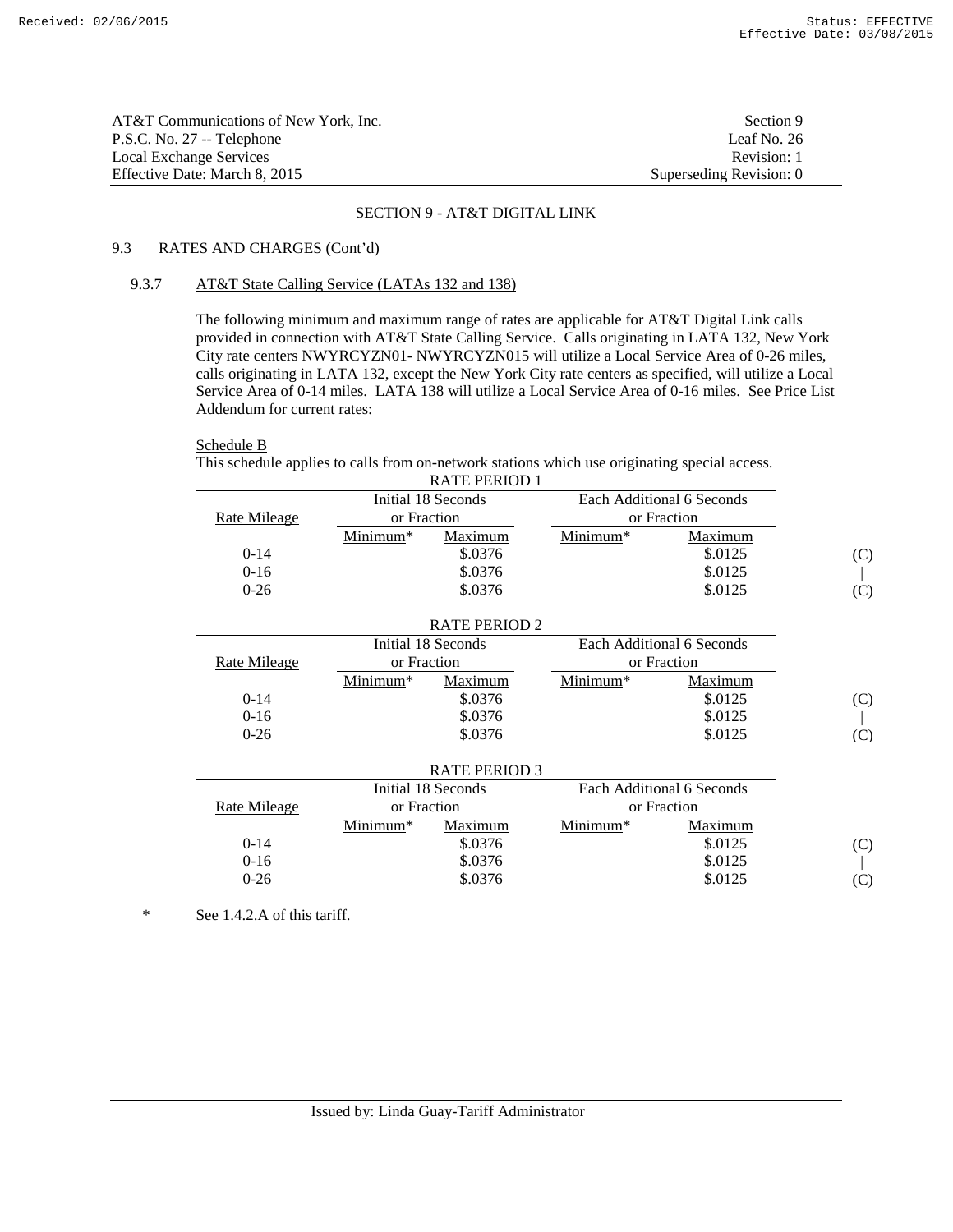| AT&T Communications of New York. Inc. | Section 9               |
|---------------------------------------|-------------------------|
| P.S.C. No. 27 -- Telephone            | Leaf No. 27             |
| Local Exchange Services               | Revision: 1             |
| Effective Date: March 8, 2015         | Superseding Revision: 0 |

# 9.3 RATES AND CHARGES (Cont'd)

### 9.3.7 AT&T State Calling Service (All LATAs Except 132 and 138)

 The following minimum and maximum range of rates are applicable for AT&T Digital Link calls provided in connection with AT&T State Calling Service. Calls originating in All LATAs except 132 and 138, as described in Section 3.1.2 of this tariff, will utilize a Local Service Area of 0-24 miles. See Price List Addendum for current rates:

#### Schedule B

This schedule applies to calls from on-network stations which use originating special access.

| <b>RATE PERIOD 1</b> |             |                      |          |                           |     |
|----------------------|-------------|----------------------|----------|---------------------------|-----|
|                      |             | Initial 18 Seconds   |          | Each Additional 6 Seconds |     |
| Rate Mileage         | or Fraction |                      |          | or Fraction               |     |
|                      | Minimum*    | Maximum              | Minimum* | Maximum                   |     |
| $0 - 24$             |             | \$.0376              |          | \$.0125                   | (C) |
|                      |             | <b>RATE PERIOD 2</b> |          |                           |     |
|                      |             | Initial 18 Seconds   |          | Each Additional 6 Seconds |     |
| <b>Rate Mileage</b>  | or Fraction |                      |          | or Fraction               |     |
|                      | Minimum*    | Maximum              | Minimum* | Maximum                   |     |
| $0 - 24$             |             | \$.0376              |          | \$.0125                   | (C) |
|                      |             | <b>RATE PERIOD 3</b> |          |                           |     |
|                      |             | Initial 18 Seconds   |          | Each Additional 6 Seconds |     |
| <b>Rate Mileage</b>  | or Fraction |                      |          | or Fraction               |     |
|                      | Minimum*    | Maximum              | Minimum* | Maximum                   |     |
| $0 - 24$             |             | \$.0376              |          | \$.0125                   | (C) |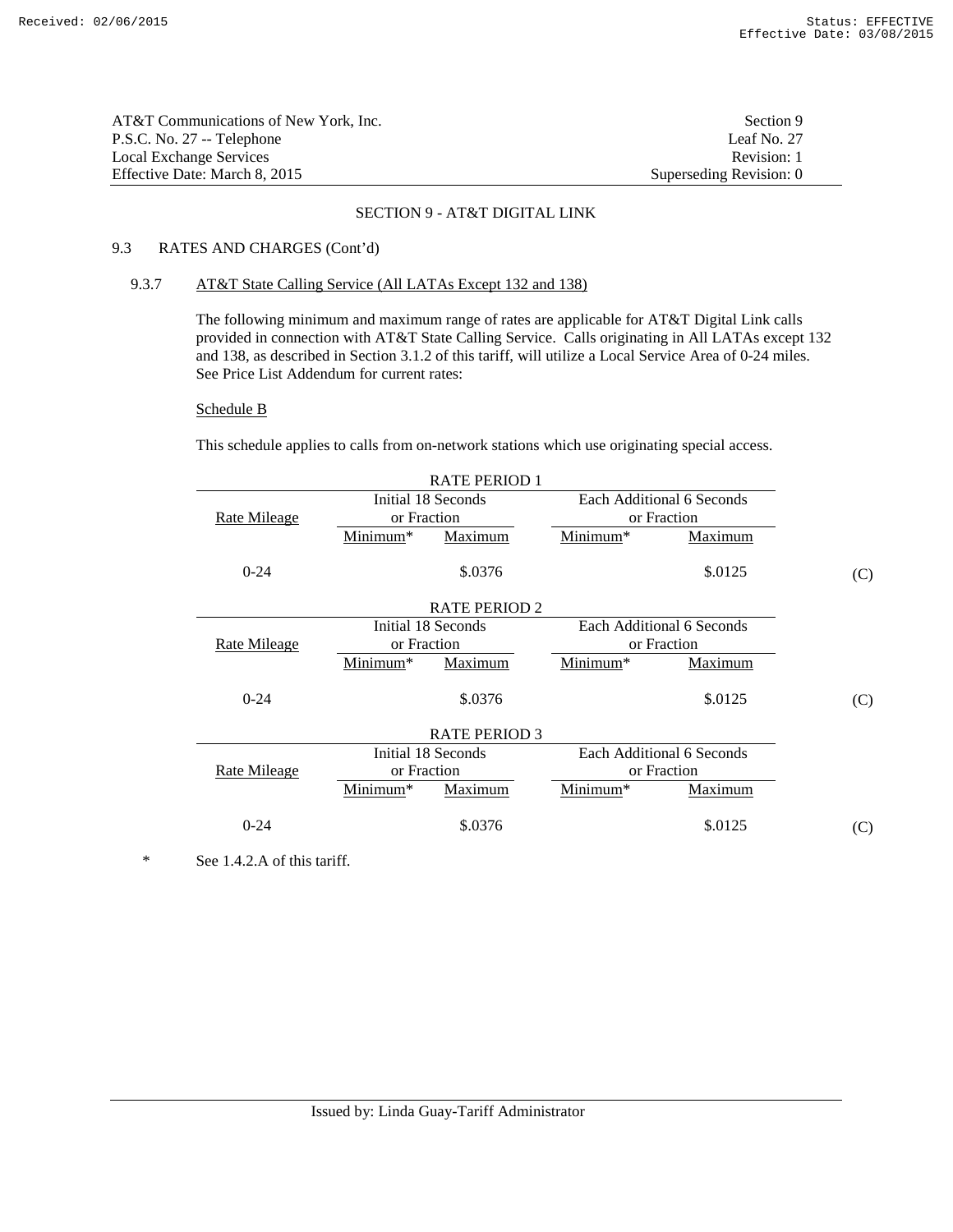| AT&T Communications of New York, Inc. | Section 9               |
|---------------------------------------|-------------------------|
| P.S.C. No. 27 -- Telephone            | Leaf No. 28             |
| Local Exchange Services               | Revision: 1             |
| Effective Date: March 8, 2015         | Superseding Revision: 0 |

# 9.3 RATES AND CHARGES (Cont'd)

# 9.3.7 AT&T State Calling Service (LATAs 132 and 138)

 The following minimum and maximum range of rates are applicable for AT&T Digital Link calls provided in connection with AT&T State Calling Service. Calls originating in LATA 132, New York City rate centers NWYRCYZN01- NWYRCYZN015 will utilize a Local Service Area of 0-26 miles, calls originating in LATA 132, except the New York City rate centers as specified, will utilize a Local Service Area of 0-14 miles. LATA 138 will utilize a Local Service Area of 0-16 miles. See Price List Addendum for current rates:

# Schedule C

This schedule applies to calls between two on-network stations which use special access.

| <b>RATE PERIOD 1</b> |                      |                      |                      |                           |     |
|----------------------|----------------------|----------------------|----------------------|---------------------------|-----|
|                      | Initial 18 Seconds   |                      |                      | Each Additional 6 Seconds |     |
| <b>Rate Mileage</b>  | or Fraction          |                      |                      | or Fraction               |     |
|                      | Minimum <sup>*</sup> | Maximum              | Minimum*             | Maximum                   |     |
| $0-14$               |                      | \$.0376              |                      | \$.0125                   | (C) |
| $0 - 16$             |                      | \$.0376              |                      | \$.0125                   |     |
| $0 - 26$             |                      | \$.0376              |                      | \$.0125                   | (C) |
|                      |                      |                      |                      |                           |     |
|                      |                      | <b>RATE PERIOD 2</b> |                      |                           |     |
|                      |                      | Initial 18 Seconds   |                      | Each Additional 6 Seconds |     |
| <b>Rate Mileage</b>  | or Fraction          |                      |                      | or Fraction               |     |
|                      | Minimum <sup>*</sup> | <b>Maximum</b>       | Minimum*             | <b>Maximum</b>            |     |
| $0-14$               |                      | \$.0376              |                      | \$.0125                   | (C) |
| $0 - 16$             |                      | \$.0376              |                      | \$.0125                   |     |
| $0-26$               |                      | \$.0376              |                      | \$.0125                   | (C) |
|                      |                      |                      |                      |                           |     |
|                      |                      | <b>RATE PERIOD 3</b> |                      |                           |     |
|                      |                      | Initial 18 Seconds   |                      | Each Additional 6 Seconds |     |
| <b>Rate Mileage</b>  | or Fraction          |                      |                      | or Fraction               |     |
|                      | Minimum*             | <b>Maximum</b>       | Minimum <sup>*</sup> | Maximum                   |     |
| $0-14$               |                      | \$.0376              |                      | \$.0125                   | (C) |
| $0-16$               |                      | \$.0376              |                      | \$.0125                   |     |
| $0 - 26$             |                      | \$.0376              |                      | \$.0125                   | (C) |
|                      |                      |                      |                      |                           |     |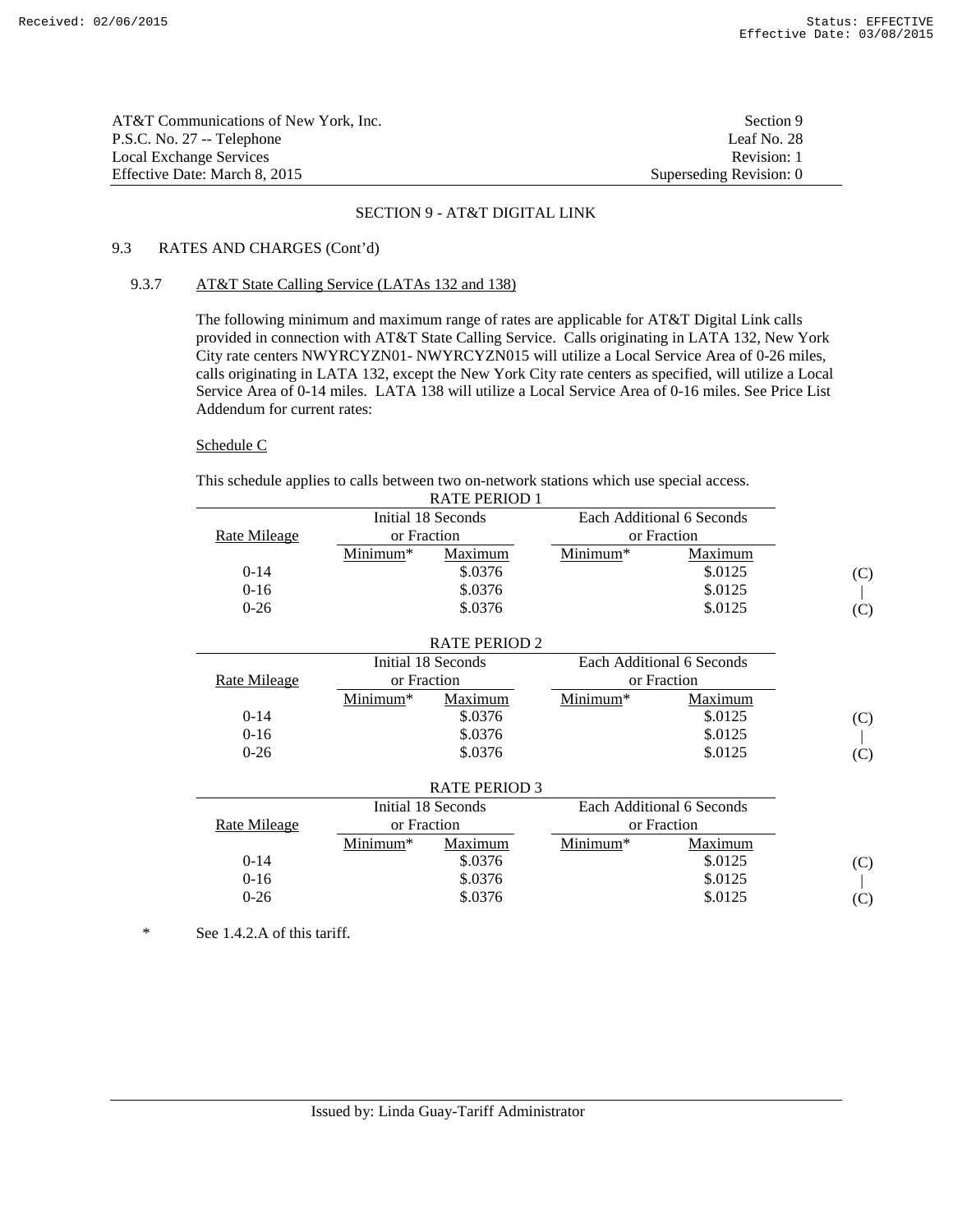| AT&T Communications of New York. Inc. | Section 9               |
|---------------------------------------|-------------------------|
| P.S.C. No. 27 -- Telephone            | Leaf No. $29$           |
| Local Exchange Services               | Revision: 1             |
| Effective Date: March 8, 2015         | Superseding Revision: 0 |

# 9.3 RATES AND CHARGES (Cont'd)

# 9.3.7 AT&T State Calling Service (All LATAs Except 132 and 138)

 The following minimum and maximum range of rates are applicable for AT&T Digital Link calls provided in connection with AT&T State Calling Service. Calls originating in All LATAs except 132 and 138, as described in Section 3.1.2 of this tariff, will utilize a Local Service Area of 0-24 miles. See Price List Addendum for current rates:

#### Schedule C

This schedule applies to calls between two on-network stations which use special access.

| <b>RATE PERIOD 1</b> |                      |                      |             |                           |     |
|----------------------|----------------------|----------------------|-------------|---------------------------|-----|
|                      |                      | Initial 18 Seconds   |             | Each Additional 6 Seconds |     |
| Rate Mileage         | or Fraction          |                      |             | or Fraction               |     |
|                      | Minimum*             | Maximum              | Minimum*    | Maximum                   |     |
| $0 - 24$             |                      | \$.0376              |             | \$.0125                   | (C) |
|                      |                      | <b>RATE PERIOD 2</b> |             |                           |     |
|                      |                      | Initial 18 Seconds   |             | Each Additional 6 Seconds |     |
| <b>Rate Mileage</b>  | or Fraction          |                      | or Fraction |                           |     |
|                      | Minimum*             | Maximum              | Minimum*    | Maximum                   |     |
| $0 - 24$             |                      | \$.0376              |             | \$.0125                   | (C) |
|                      | <b>RATE PERIOD 3</b> |                      |             |                           |     |
|                      |                      | Initial 18 Seconds   |             | Each Additional 6 Seconds |     |
| Rate Mileage         | or Fraction          |                      | or Fraction |                           |     |
|                      | Minimum*             | Maximum              | Minimum*    | Maximum                   |     |
| $0 - 24$             |                      | \$.0376              |             | \$.0125                   | (C) |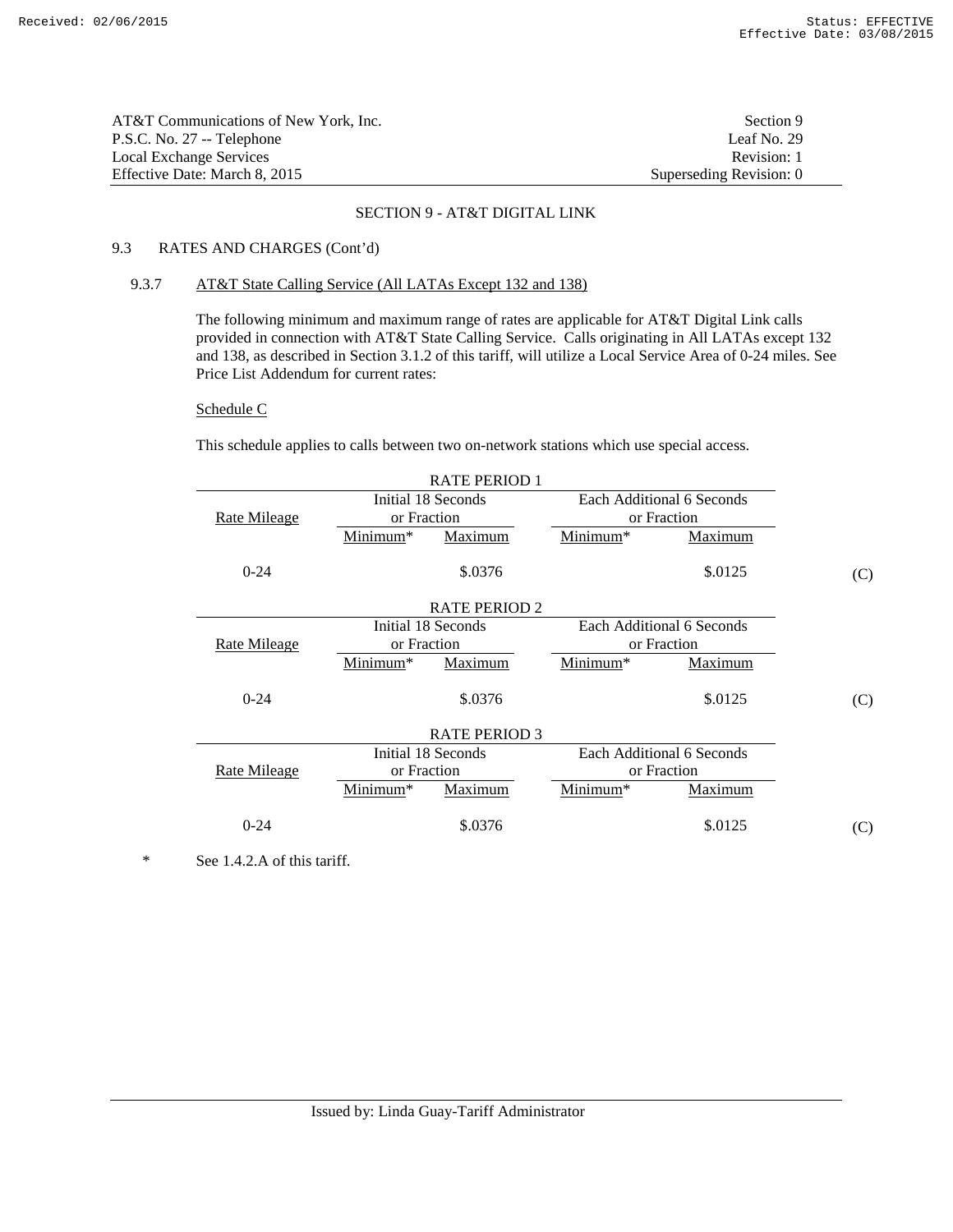| AT&T Communications of New York. Inc. | Section 9               |
|---------------------------------------|-------------------------|
| P.S.C. No. 27 -- Telephone            | Leaf No. 30             |
| Local Exchange Services               | Revision: 1             |
| Effective Date: March 8, 2015         | Superseding Revision: 0 |

# 9.3 RATES AND CHARGES (Cont'd)

### 9.3.7 AT&T State Calling Service (Albany, Troy and Saratoga Springs Rate Centers)

 The following minimum and maximum range of rates are applicable for AT&T Digital Link calls provided in connection with AT&T State Calling Service. Calls originating and terminating between the Albany, Troy and Saratoga Springs Rate Centers, will utilize a Local Service Area of 0-31 miles, as described in Section 3.1.2 of this tariff. See Price List Addendum for current rates:

#### Schedule B

This schedule applies to calls from on-network stations which use originating special access.

| <b>RATE PERIOD 1</b> |             |                      |             |                           |     |
|----------------------|-------------|----------------------|-------------|---------------------------|-----|
|                      |             | Initial 18 Seconds   |             | Each Additional 6 Seconds |     |
| Rate Mileage         | or Fraction |                      |             | or Fraction               |     |
|                      | Minimum*    | Maximum              | Minimum*    | Maximum                   |     |
| $0 - 31$             |             | \$.0376              |             | \$.0125                   | (C) |
|                      |             | <b>RATE PERIOD 2</b> |             |                           |     |
|                      |             | Initial 18 Seconds   |             | Each Additional 6 Seconds |     |
| <b>Rate Mileage</b>  | or Fraction |                      | or Fraction |                           |     |
|                      | Minimum*    | Maximum              | Minimum*    | Maximum                   |     |
| $0 - 31$             |             | \$.0376              |             | \$.0125                   | (C) |
|                      |             | <b>RATE PERIOD 3</b> |             |                           |     |
|                      |             | Initial 18 Seconds   |             | Each Additional 6 Seconds |     |
| Rate Mileage         | or Fraction |                      |             | or Fraction               |     |
|                      | Minimum*    | Maximum              | Minimum*    | Maximum                   |     |
| $0 - 31$             |             | \$.0376              |             | \$.0125                   | (C) |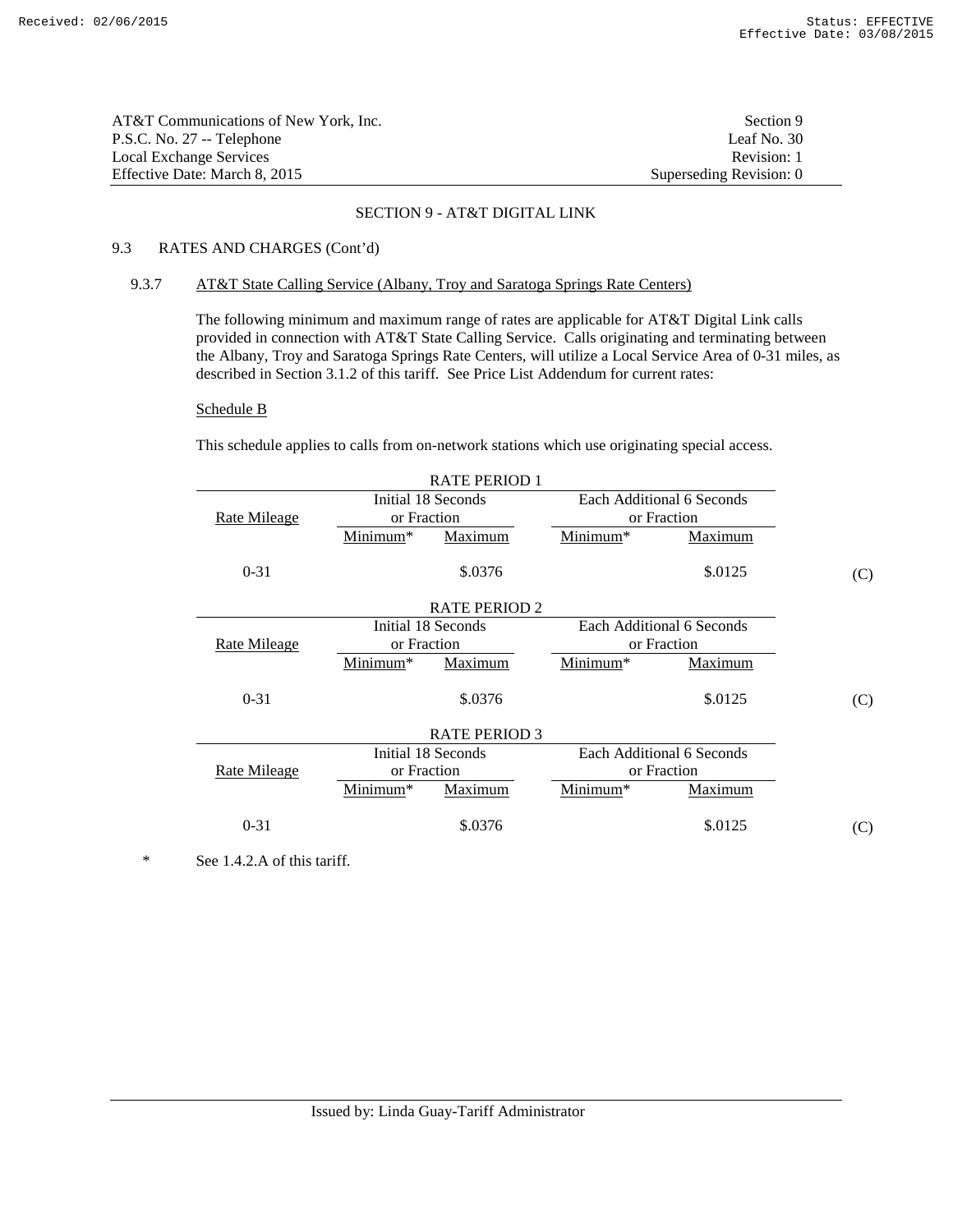| AT&T Communications of New York, Inc. | Section 9               |
|---------------------------------------|-------------------------|
| P.S.C. No. 27 -- Telephone            | Leaf No. 31             |
| Local Exchange Services               | Revision: 1             |
| Effective Date: March 8, 2015         | Superseding Revision: 0 |

# 9.3 RATES AND CHARGES (Cont'd)

### 9.3.8 AT&T College Connect Calling Service - Custom (LATAs 132 and 138)

 The following minimum and maximum range of rates are applicable for AT&T Digital Link calls provided in connection with AT&T College Connect Calling Service. Calls originating in LATA 132, New York City rate centers NWYRCYZN01- NWYRCYZN015 will utilize a Local Service Area of 0- 26 miles, calls originating in LATA 132, except the New York City rate centers as specified, will utilize a Local Service Area of 0-14 miles. LATA 138 will utilize a Local Service Area of 0-16 miles. See Price List Addendum for current rates:

# Schedule B

This schedule applies to calls from on-network stations which use originating special access.

| <b>RATE PERIOD 1</b> |             |                      |          |                           |     |
|----------------------|-------------|----------------------|----------|---------------------------|-----|
|                      |             | Initial 18 Seconds   |          | Each Additional 6 Seconds |     |
| <b>Rate Mileage</b>  | or Fraction |                      |          | or Fraction               |     |
|                      | Minimum*    | Maximum              | Minimum* | Maximum                   |     |
| $0-14$               |             | \$.0376              |          | \$.0125                   | (C) |
| $0 - 16$             |             | \$.0376              |          | \$.0125                   |     |
| $0 - 26$             |             | \$.0376              |          | \$.0125                   | (C) |
|                      |             |                      |          |                           |     |
|                      |             | <b>RATE PERIOD 2</b> |          |                           |     |
|                      |             | Initial 18 Seconds   |          | Each Additional 6 Seconds |     |
| <b>Rate Mileage</b>  | or Fraction |                      |          | or Fraction               |     |
|                      | Minimum*    | Maximum              | Minimum* | <b>Maximum</b>            |     |
| $0-14$               |             | \$.0376              |          | \$.0125                   | (C) |
| $0 - 16$             |             | \$.0376              |          | \$.0125                   |     |
| $0 - 26$             |             | \$.0376              |          | \$.0125                   | (C) |
|                      |             |                      |          |                           |     |
|                      |             | <b>RATE PERIOD 3</b> |          |                           |     |
|                      |             | Initial 18 Seconds   |          | Each Additional 6 Seconds |     |
| <b>Rate Mileage</b>  | or Fraction |                      |          | or Fraction               |     |
|                      | Minimum*    | Maximum              | Minimum* | <b>Maximum</b>            |     |
| $0-14$               |             | \$.0376              |          | \$.0125                   | (C) |
| $0 - 16$             |             | \$.0376              |          | \$.0125                   |     |
| $0 - 26$             |             | \$.0376              |          | \$.0125                   | (C) |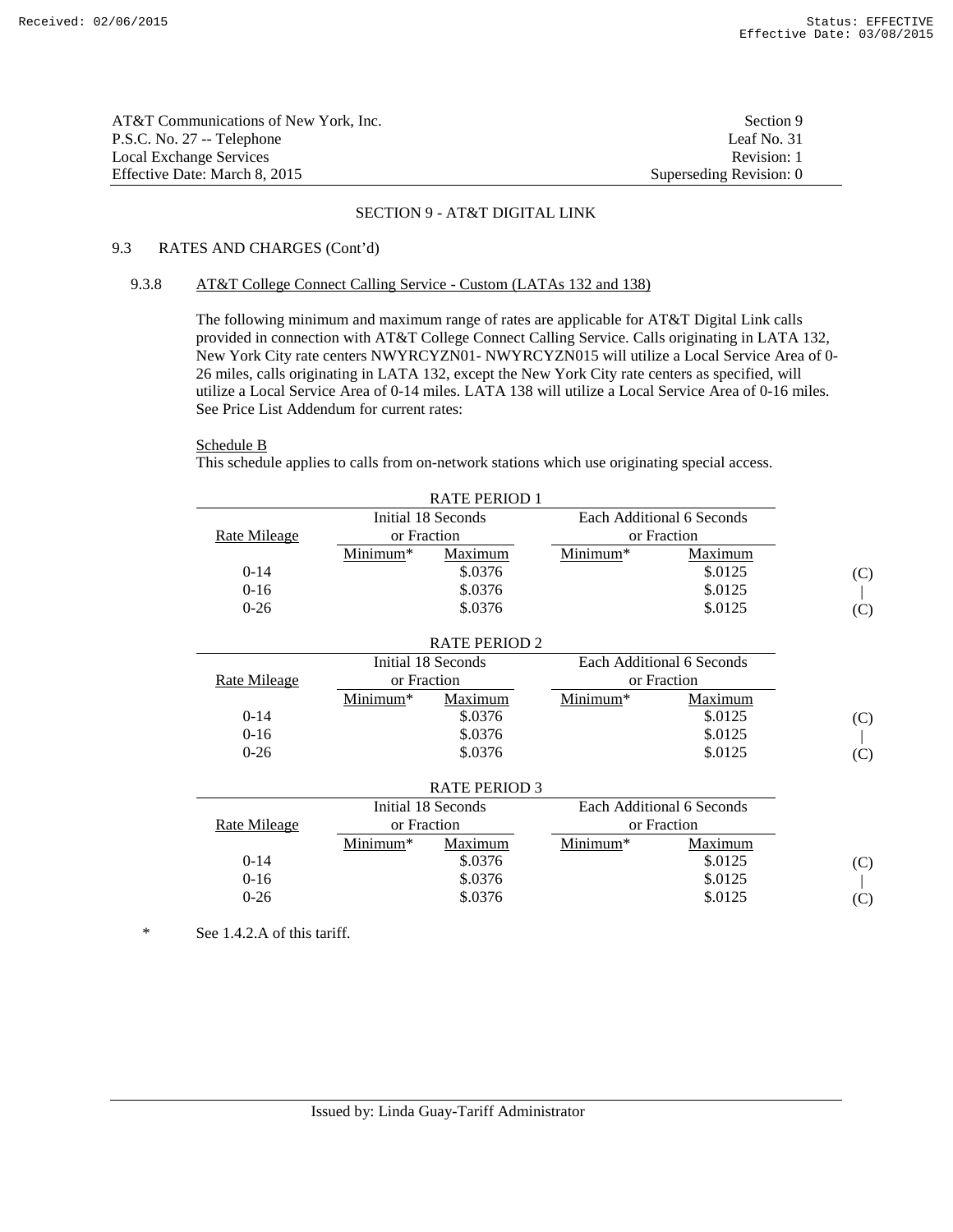| AT&T Communications of New York. Inc. | Section 9               |
|---------------------------------------|-------------------------|
| P.S.C. No. 27 -- Telephone            | Leaf No. 32             |
| Local Exchange Services               | Revision: 1             |
| Effective Date: March 8, 2015         | Superseding Revision: 0 |

# 9.3 RATES AND CHARGES (Cont'd)

### 9.3.8 AT&T College Connect Calling Service - Custom Except (All LATAs Except 132 and 138)

 The following minimum and maximum range of rates are applicable for AT&T Digital Link calls provided in connection with AT&T College Connect Calling Service. Calls originating in All LATAs except 132 and 138, as described in Section 3.1.2 of this tariff, will utilize a Local Service Area of 0-24 miles. See Price List Addendum for current rates:

#### Schedule B

This schedule applies to calls from on-network stations which use originating special access.

| <b>RATE PERIOD 1</b> |                      |                      |             |                           |     |
|----------------------|----------------------|----------------------|-------------|---------------------------|-----|
|                      |                      | Initial 18 Seconds   |             | Each Additional 6 Seconds |     |
| Rate Mileage         | or Fraction          |                      |             | or Fraction               |     |
|                      | Minimum*             | Maximum              | Minimum*    | Maximum                   |     |
| $0 - 24$             |                      | \$.0376              |             | \$.0125                   | (C) |
|                      |                      | <b>RATE PERIOD 2</b> |             |                           |     |
|                      |                      | Initial 18 Seconds   |             | Each Additional 6 Seconds |     |
| Rate Mileage         | or Fraction          |                      | or Fraction |                           |     |
|                      | Minimum*             | Maximum              | Minimum*    | Maximum                   |     |
| $0 - 24$             |                      | \$.0376              |             | \$.0125                   | (C) |
|                      | <b>RATE PERIOD 3</b> |                      |             |                           |     |
|                      |                      | Initial 18 Seconds   |             | Each Additional 6 Seconds |     |
| <b>Rate Mileage</b>  | or Fraction          |                      |             | or Fraction               |     |
|                      | Minimum*             | Maximum              | Minimum*    | Maximum                   |     |
| $0 - 24$             |                      | \$.0376              |             | \$.0125                   | (C) |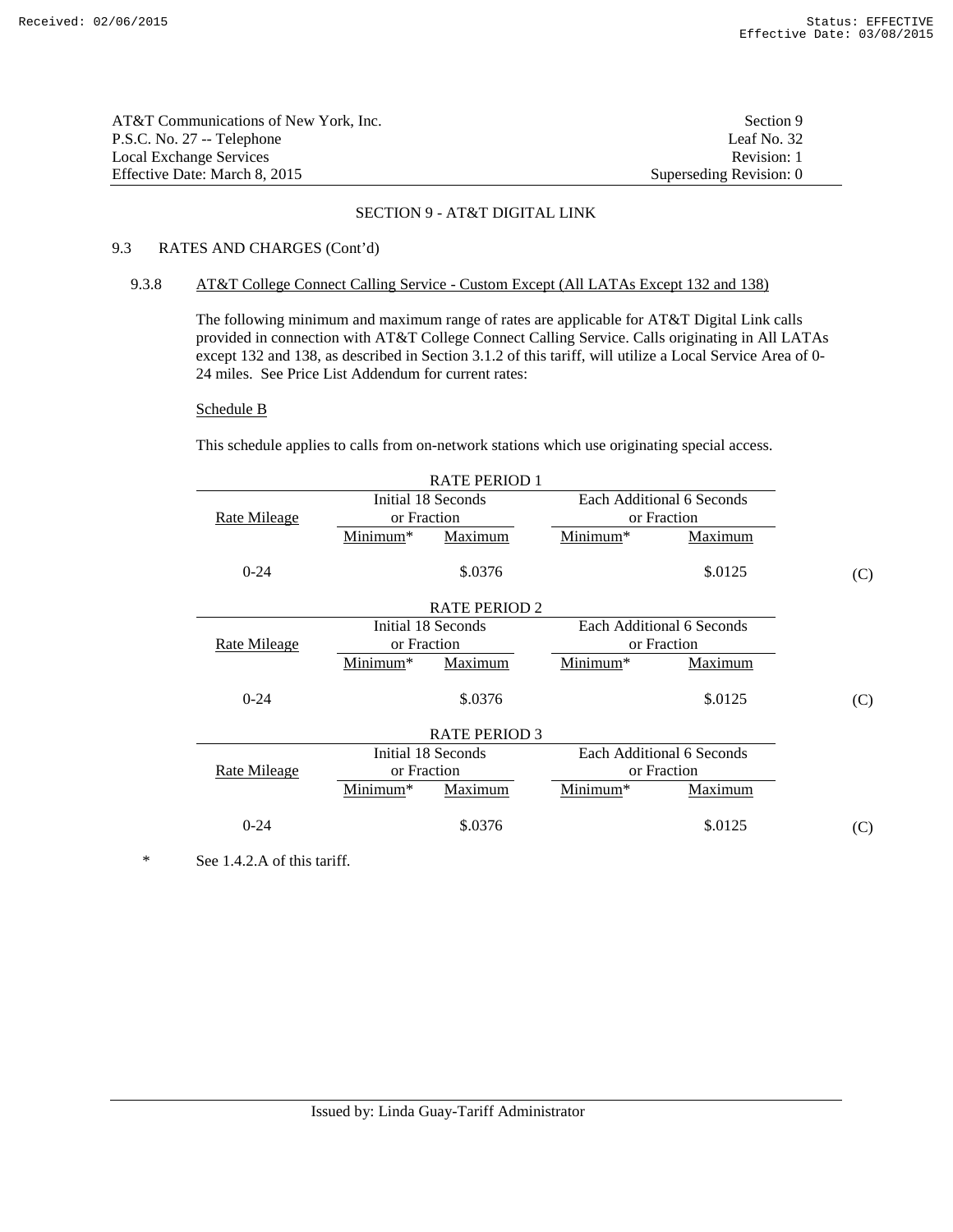| AT&T Communications of New York, Inc. | Section 9               |
|---------------------------------------|-------------------------|
| P.S.C. No. 27 -- Telephone            | Leaf No. $33$           |
| Local Exchange Services               | Revision: 1             |
| Effective Date: March 8, 2015         | Superseding Revision: 0 |

# 9.3 RATES AND CHARGES (Cont'd)

## 9.3.8 AT&T College Connect Calling Service - Custom (Albany, Troy and Saratoga Springs Rate Centers)

 The following minimum and maximum range of rates are applicable for AT&T Digital Link calls provided in connection with AT&T College Connect Calling Service. Calls originating and terminating between the Albany, Troy and Saratoga Springs Rate Centers, will utilize a Local Service Area of 0-31 miles, as described in Section 3.1.2 of this tariff. See Price List Addendum for current rates:

# Schedule B

This schedule applies to calls from on-network stations which use originating special access.

| <b>RATE PERIOD 1</b> |             |                      |                      |                           |     |
|----------------------|-------------|----------------------|----------------------|---------------------------|-----|
|                      |             | Initial 18 Seconds   |                      | Each Additional 6 Seconds |     |
| <b>Rate Mileage</b>  | or Fraction |                      |                      | or Fraction               |     |
|                      | Minimum*    | <b>Maximum</b>       | Minimum <sup>*</sup> | Maximum                   |     |
| $0 - 31$             |             | \$.0376              |                      | \$.0125                   | (C) |
|                      |             | <b>RATE PERIOD 2</b> |                      |                           |     |
|                      |             | Initial 18 Seconds   |                      | Each Additional 6 Seconds |     |
| Rate Mileage         | or Fraction |                      | or Fraction          |                           |     |
|                      | Minimum*    | Maximum              | Minimum*             | Maximum                   |     |
| $0 - 31$             |             | \$.0376              |                      | \$.0125                   | (C) |
|                      |             | <b>RATE PERIOD 3</b> |                      |                           |     |
|                      |             | Initial 18 Seconds   |                      | Each Additional 6 Seconds |     |
| Rate Mileage         | or Fraction |                      | or Fraction          |                           |     |
|                      | Minimum*    | Maximum              | Minimum*             | Maximum                   |     |
| $0 - 31$             |             | \$.0376              |                      | \$.0125                   | (C) |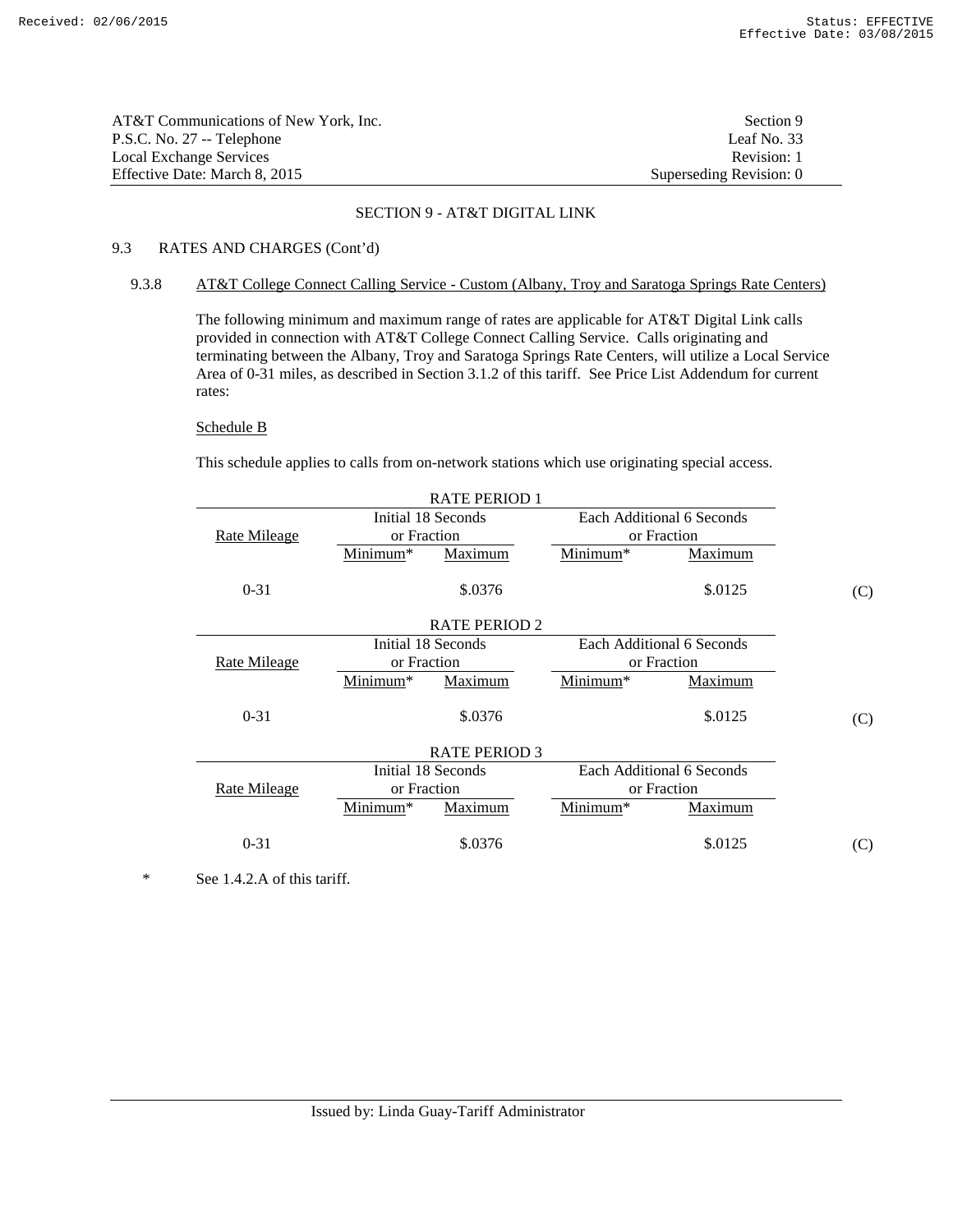| AT&T Communications of New York. Inc. | Section 9               |
|---------------------------------------|-------------------------|
| P.S.C. No. 27 -- Telephone            | Leaf No. 34             |
| Local Exchange Services               | Revision: 1             |
| Effective Date: March 8. 2015         | Superseding Revision: 0 |

# 9.3 RATES AND CHARGES (Cont'd)

#### 9.3.9 AT&T Virtual Telecommunications Network Service (LATAs 132 and 138)

 The following minimum and maximum range of rates are applicable for AT&T Digital Link calls provided in connection with AT&T Virtual Telecommunications Network Service. Calls originating in LATA 132, New York City rate centers NWYRCYZN01- NWYRCYZN015 will utilize a Local Service Area of 0-26 miles, calls originating in LATA 132, except the New York City rate centers as specified, will utilize a Local Service Area of 0-14 miles. LATA 138 will utilize a Local Service Area of 0-16 miles. See Price List Addendum for current rates:

### Schedule B1

This schedule applies to calls from on-network stations which use originating special access.

| <b>RATE PERIOD 1</b> |             |                      |                      |                           |     |
|----------------------|-------------|----------------------|----------------------|---------------------------|-----|
|                      |             | Initial 18 Seconds   |                      | Each Additional 6 Seconds |     |
| Rate Mileage         | or Fraction |                      |                      | or Fraction               |     |
|                      | Minimum*    | Maximum              | Minimum <sup>*</sup> | Maximum                   |     |
| $0-14$               |             | \$.0423              |                      | \$.0140                   | (C) |
| $0 - 16$             |             | \$.0423              |                      | \$.0140                   |     |
| $0 - 26$             |             | \$.0423              |                      | \$.0140                   | (C) |
|                      |             |                      |                      |                           |     |
|                      |             | <b>RATE PERIOD 2</b> |                      |                           |     |
|                      |             | Initial 18 Seconds   |                      | Each Additional 6 Seconds |     |
| Rate Mileage         | or Fraction |                      |                      | or Fraction               |     |
|                      | Minimum*    | Maximum              | Minimum*             | Maximum                   |     |
| $0-14$               |             | \$.0423              |                      | \$.0140                   | (C) |
| $0 - 16$             |             | \$.0423              |                      | \$.0140                   |     |
| $0 - 26$             |             | \$.0423              |                      | \$.0140                   | (C) |
|                      |             |                      |                      |                           |     |
|                      |             | <b>RATE PERIOD 3</b> |                      |                           |     |
|                      |             | Initial 18 Seconds   |                      | Each Additional 6 Seconds |     |
| Rate Mileage         | or Fraction |                      |                      | or Fraction               |     |
|                      | Minimum*    | Maximum              | Minimum*             | Maximum                   |     |
| $0-14$               |             | \$.0423              |                      | \$.0140                   | (C) |
| $0 - 16$             |             | \$.0423              |                      | \$.0140                   |     |
| $0 - 26$             |             | \$.0423              |                      | \$.0140                   | (C) |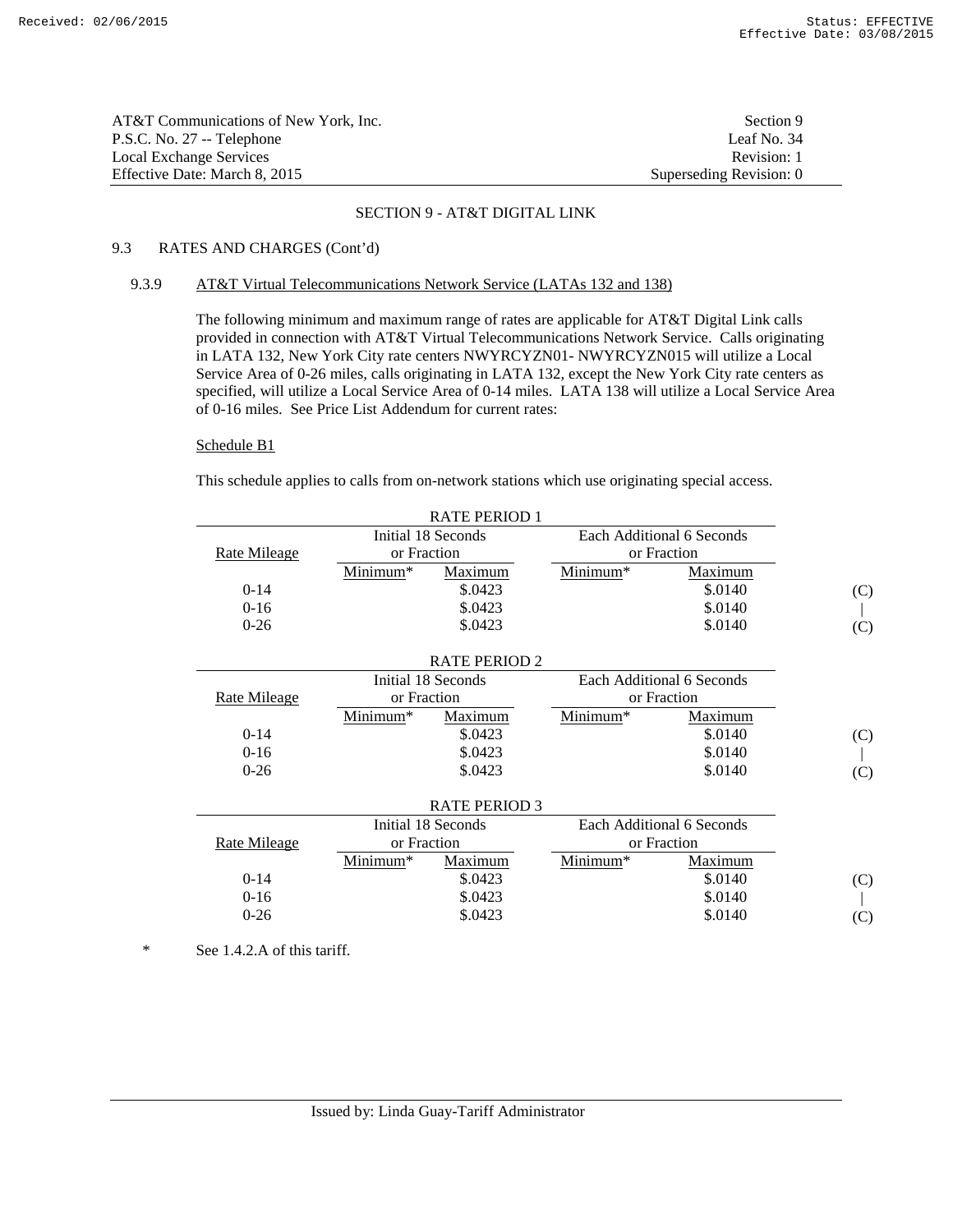| AT&T Communications of New York. Inc. | Section 9               |
|---------------------------------------|-------------------------|
| P.S.C. No. 27 -- Telephone            | Leaf No. $35$           |
| Local Exchange Services               | Revision: 1             |
| Effective Date: March 8. 2015         | Superseding Revision: 0 |

# 9.3 RATES AND CHARGES (Cont'd)

### 9.3.9 AT&T Virtual Telecommunications Network Service (All LATAs Except 132 and 138)

 The following minimum and maximum range of rates are applicable for AT&T Digital Link calls provided in connection with AT&T Virtual Telecommunications Network Service. Calls originating in All LATAs except 132 and 138, as described in Section 3.1.2 of this tariff, will utilize a Local Service Area of 0-24 miles. See Price List Addendum for current rates:

#### Schedule B1

This schedule applies to calls from on-network stations which use originating special access.

| <b>RATE PERIOD 1</b> |             |                      |             |                           |     |
|----------------------|-------------|----------------------|-------------|---------------------------|-----|
|                      |             | Initial 18 Seconds   |             | Each Additional 6 Seconds |     |
| Rate Mileage         | or Fraction |                      |             | or Fraction               |     |
|                      | Minimum*    | Maximum              | Minimum*    | Maximum                   |     |
| $0 - 24$             |             | \$.0423              |             | \$.0140                   | (C) |
|                      |             | <b>RATE PERIOD 2</b> |             |                           |     |
|                      |             | Initial 18 Seconds   |             | Each Additional 6 Seconds |     |
| Rate Mileage         | or Fraction |                      | or Fraction |                           |     |
|                      | Minimum*    | Maximum              | Minimum*    | Maximum                   |     |
| $0 - 24$             |             | \$.0423              |             | \$.0140                   | (C) |
|                      |             | <b>RATE PERIOD 3</b> |             |                           |     |
|                      |             | Initial 18 Seconds   |             | Each Additional 6 Seconds |     |
| <b>Rate Mileage</b>  | or Fraction |                      |             | or Fraction               |     |
|                      | Minimum*    | Maximum              | Minimum*    | Maximum                   |     |
| $0 - 24$             |             | \$.0423              |             | \$.0140                   | (C) |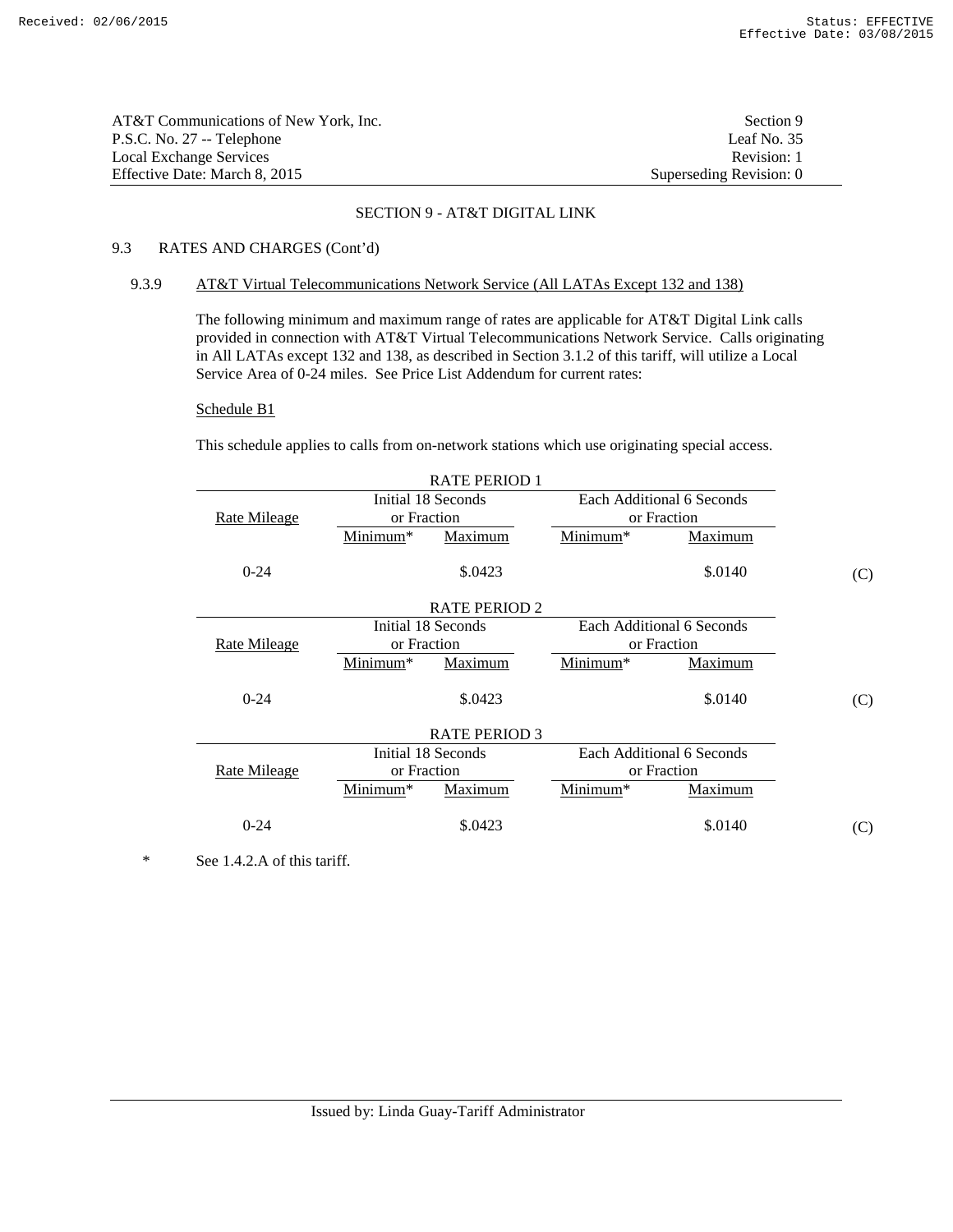| AT&T Communications of New York. Inc. | Section 9               |
|---------------------------------------|-------------------------|
| P.S.C. No. 27 -- Telephone            | Leaf No. 36             |
| Local Exchange Services               | Revision: 1             |
| Effective Date: March 8, 2015         | Superseding Revision: 0 |

# 9.3 RATES AND CHARGES (Cont'd)

# 9.3.9 AT&T Virtual Telecommunications Network Service (Albany, Troy and Saratoga Springs Rate Centers)

 The following minimum and maximum range of rates are applicable for AT&T Digital Link calls provided in connection with AT&T Virtual Telecommunications Network Service. Calls originating and terminating between the Albany, Troy and Saratoga Springs Rate Centers, will utilize a Local Service Area of 0-31 miles, as described in Section 3.1.2 of this tariff. See Price List Addendum for current rates:

## Schedule B1

This schedule applies to calls from on-network stations which use originating special access.

| <b>RATE PERIOD 1</b> |             |                      |             |                           |     |
|----------------------|-------------|----------------------|-------------|---------------------------|-----|
|                      |             | Initial 18 Seconds   |             | Each Additional 6 Seconds |     |
| <u>Rate Mileage</u>  | or Fraction |                      |             | or Fraction               |     |
|                      | Minimum*    | Maximum              | Minimum*    | Maximum                   |     |
| $0 - 31$             |             | \$.0423              |             | \$.0140                   | (C) |
|                      |             | <b>RATE PERIOD 2</b> |             |                           |     |
|                      |             | Initial 18 Seconds   |             | Each Additional 6 Seconds |     |
| <b>Rate Mileage</b>  | or Fraction |                      | or Fraction |                           |     |
|                      | Minimum*    | Maximum              | Minimum*    | Maximum                   |     |
| $0 - 31$             |             | \$.0423              |             | \$.0140                   | (C) |
|                      |             | <b>RATE PERIOD 3</b> |             |                           |     |
|                      |             | Initial 18 Seconds   |             | Each Additional 6 Seconds |     |
| Rate Mileage         | or Fraction |                      | or Fraction |                           |     |
|                      | Minimum*    | Maximum              | Minimum*    | Maximum                   |     |
| $0 - 31$             |             | \$.0423              |             | \$.0140                   | (C) |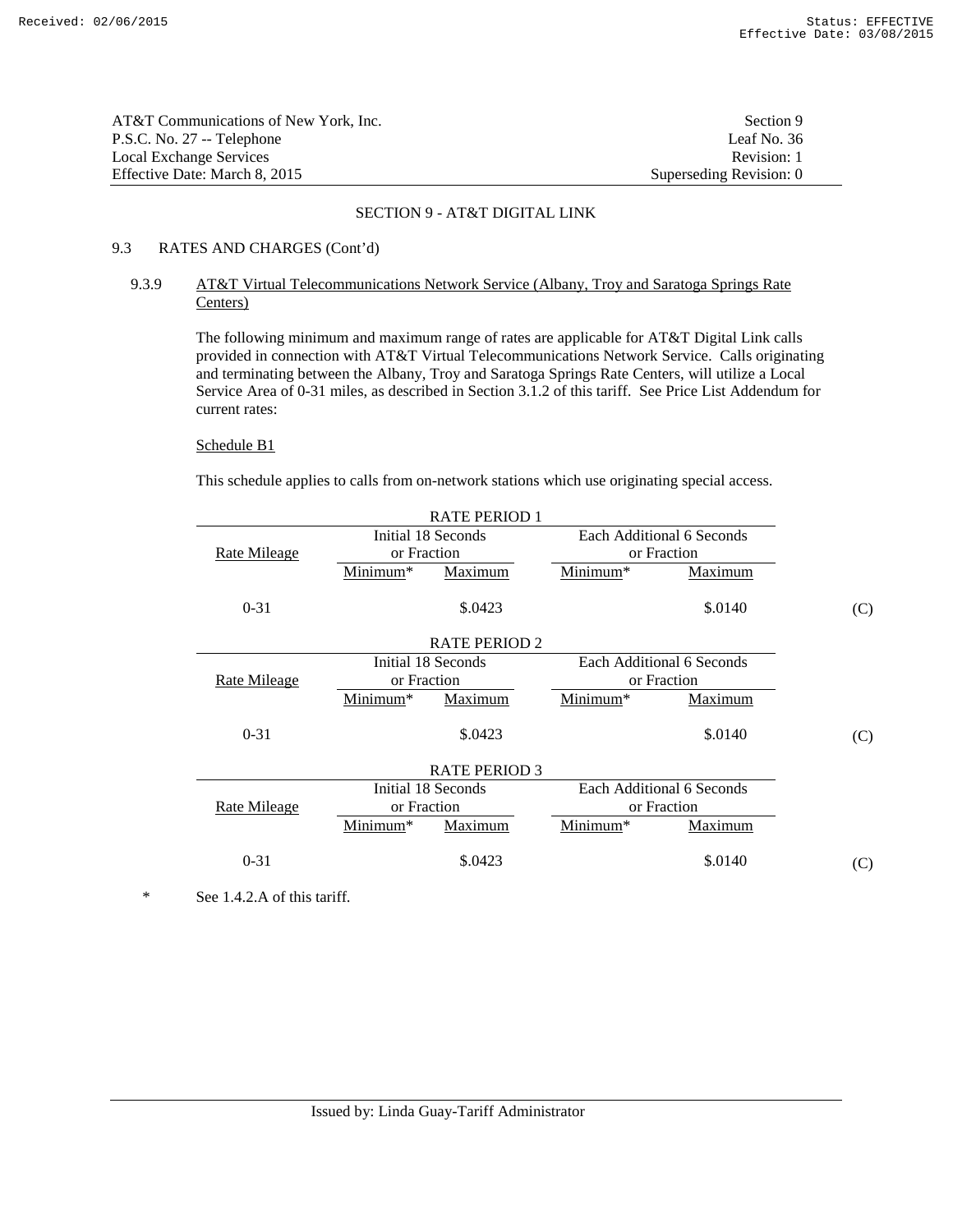| AT&T Communications of New York, Inc. | Section 9               |
|---------------------------------------|-------------------------|
| P.S.C. No. 27 -- Telephone            | Leaf No. 37             |
| Local Exchange Services               | Revision: 1             |
| Effective Date: March 8, 2015         | Superseding Revision: 0 |

# 9.3 RATES AND CHARGES (Cont'd)

### 9.3.10 AT&T CustomNet Service Utilizing Special Access (LATAs 132 and 138)

 The following minimum and maximum range of rates are applicable for AT&T Digital Link calls provided in connection with AT&T CustomNet Service utilizing Special Access. Calls originating in LATA 132, New York City rate centers NWYRCYZN01- NWYRCYZN015 will utilize a Local Service Area of 0-26 miles, calls originating in LATA 132, except the New York City rate centers as specified, will utilize a Local Service Area of 0-14 miles. LATA 138 will utilize a Local Service Area of 0-16 miles. See Price List Addendum for current rates:

This schedule applies to calls from on-network stations which use originating special access.

|                     |             | <b>RATE PERIOD 1</b> |          |                           |     |
|---------------------|-------------|----------------------|----------|---------------------------|-----|
|                     |             | Initial 30 Seconds   |          | Each Additional 1 Seconds |     |
| <b>Rate Mileage</b> | or Fraction |                      |          | or Fraction               |     |
|                     | Minimum*    | Maximum              | Minimum* | Maximum                   |     |
| $0-14$              |             | \$.0857              |          | \$.0029                   | (C) |
| $0 - 16$            |             | \$.0857              |          | \$.0029                   |     |
| $0 - 26$            |             | \$.0857              |          | \$.0029                   | (C) |
|                     |             |                      |          |                           |     |
|                     |             | <b>RATE PERIOD 2</b> |          |                           |     |
|                     |             | Initial 30 Seconds   |          | Each Additional 1 Seconds |     |
| <b>Rate Mileage</b> | or Fraction |                      |          | or Fraction               |     |
|                     | Minimum*    | Maximum              | Minimum* | Maximum                   |     |
| $0-14$              |             | \$.0857              |          | \$.0029                   | (C) |
| $0-16$              |             | \$.0857              |          | \$.0029                   |     |
| $0 - 26$            |             | \$.0857              |          | \$.0029                   | (C) |
|                     |             |                      |          |                           |     |
|                     |             | <b>RATE PERIOD 3</b> |          |                           |     |
|                     |             | Initial 30 Seconds   |          | Each Additional 1 Seconds |     |
| Rate Mileage        | or Fraction |                      |          | or Fraction               |     |
|                     | Minimum*    | Maximum              | Minimum* | Maximum                   |     |
| $0 - 14$            |             | \$.0857              |          | \$.0029                   | (C) |
| $0 - 16$            |             | \$.0857              |          | \$.0029                   |     |
| $0 - 26$            |             | \$.0857              |          | \$.0029                   | (C) |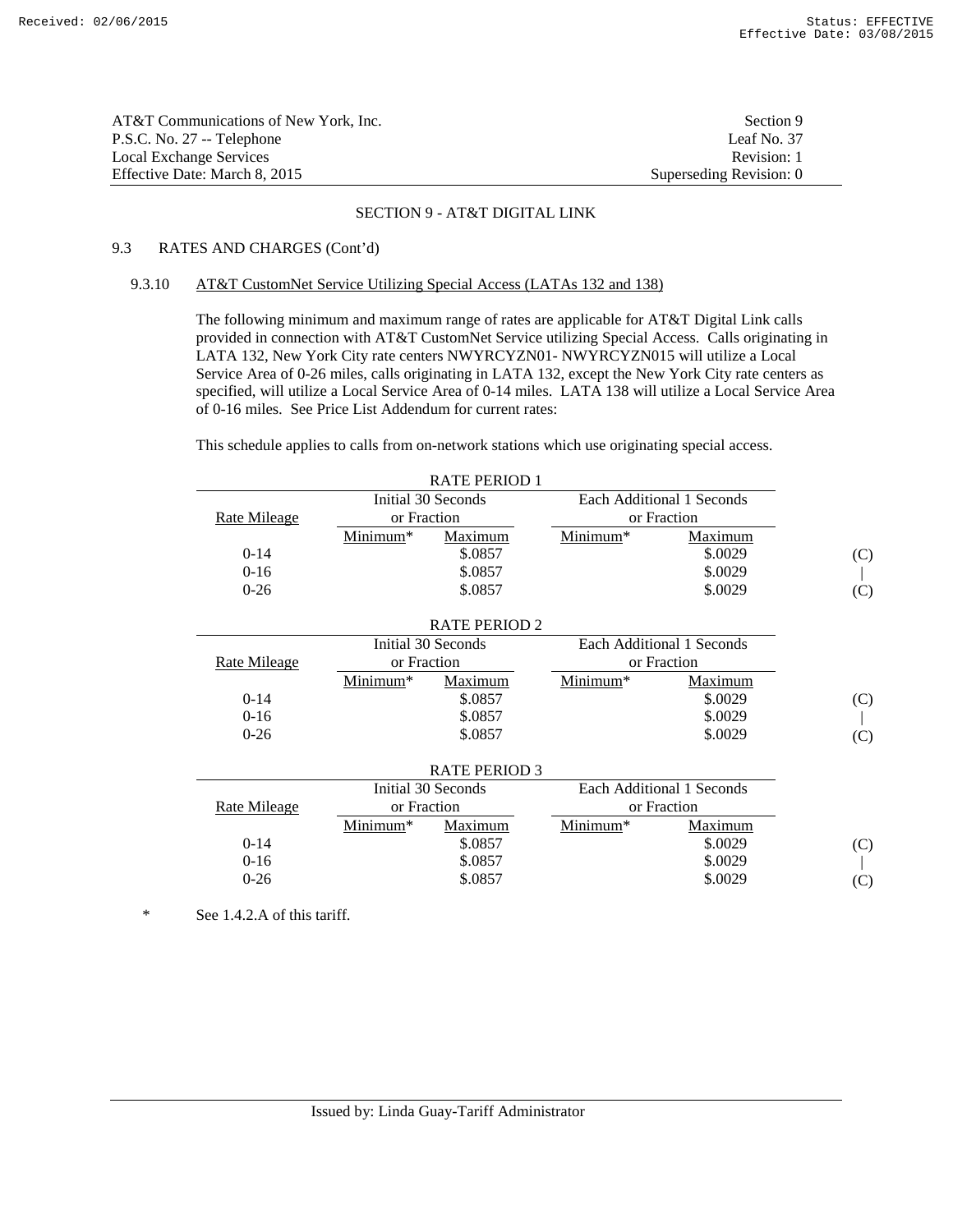| AT&T Communications of New York, Inc. | Section 9               |
|---------------------------------------|-------------------------|
| P.S.C. No. 27 -- Telephone            | Leaf No. 38             |
| Local Exchange Services               | Revision: 1             |
| Effective Date: March 8, 2015         | Superseding Revision: 0 |

# 9.3 RATES AND CHARGES (Cont'd)

### 9.3.10 AT&T CustomNet Service Utilizing Special Access (All LATAs Except 132 and 138)

 The following minimum and maximum range of rates are applicable for AT&T Digital Link calls provided in connection with AT&T CustomNet Service utilizing Special Access. Calls originating in All LATAs except 132 and 138, as described in Section 3.1.2 of this tariff, will utilize a Local Service Area of 0-24 miles. See Price List Addendum for current rates:

This schedule applies to calls from on-network stations which use originating special access.

| <b>RATE PERIOD 1</b> |                      |                      |                      |                           |     |
|----------------------|----------------------|----------------------|----------------------|---------------------------|-----|
|                      |                      | Initial 30 Seconds   |                      | Each Additional 1 Seconds |     |
| <b>Rate Mileage</b>  | or Fraction          |                      |                      | or Fraction               |     |
|                      | Minimum <sup>*</sup> | <b>Maximum</b>       | Minimum <sup>*</sup> | <b>Maximum</b>            |     |
| $0 - 24$             |                      | \$.0857              |                      | \$.0029                   | (C) |
|                      |                      | <b>RATE PERIOD 2</b> |                      |                           |     |
|                      |                      | Initial 30 Seconds   |                      | Each Additional 1 Seconds |     |
| <b>Rate Mileage</b>  | or Fraction          |                      | or Fraction          |                           |     |
|                      | Minimum*             | Maximum              | Minimum*             | <b>Maximum</b>            |     |
| $0 - 24$             |                      | \$.0857              |                      | \$.0029                   | (C) |
|                      |                      | <b>RATE PERIOD 3</b> |                      |                           |     |
|                      |                      | Initial 30 Seconds   |                      | Each Additional 1 Seconds |     |
| Rate Mileage         | or Fraction          |                      |                      | or Fraction               |     |
|                      | Minimum*             | Maximum              | Minimum*             | Maximum                   |     |
| $0 - 24$             |                      | \$.0857              |                      | \$.0029                   | (C) |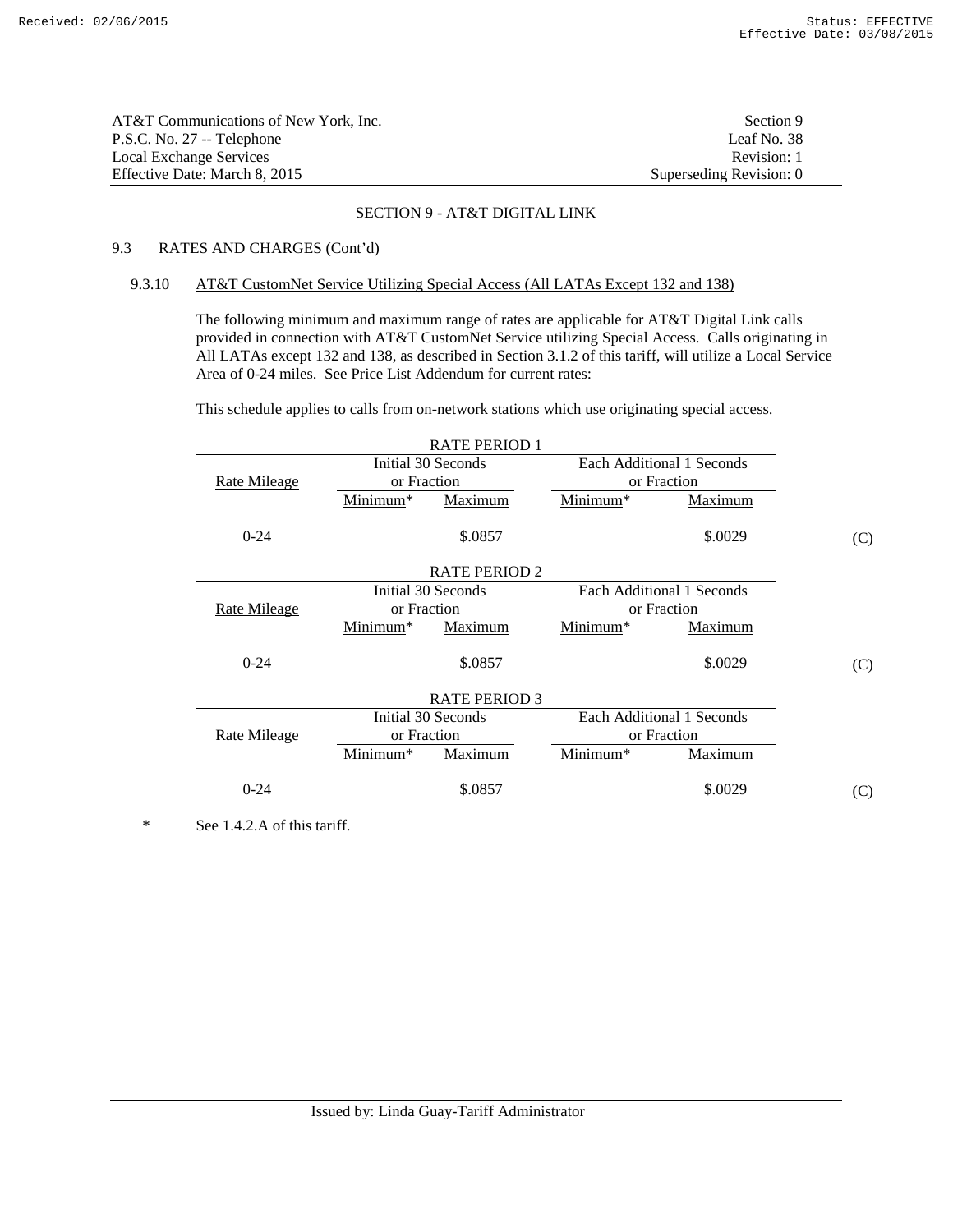| AT&T Communications of New York, Inc. | Section 9               |
|---------------------------------------|-------------------------|
| P.S.C. No. 27 -- Telephone            | Leaf No. 39             |
| Local Exchange Services               | Revision: 1             |
| Effective Date: March 8, 2015         | Superseding Revision: 0 |

# 9.3 RATES AND CHARGES (Cont'd)

### 9.3.10 AT&T CustomNet Service Utilizing Special Access (Albany, Troy and Saratoga Springs Rate Centers)

 The following minimum and maximum range of rates are applicable for AT&T Digital Link calls provided in connection with AT&T CustomNet Service utilizing Special Access. Calls originating and terminating between the Albany, Troy and Saratoga Springs Rate Centers, will utilize a Local Service Area of 0-31 miles, as described in Section 3.1.2 of this tariff. See Price List Addendum for current rates:

This schedule applies to calls from on-network stations which use originating special access.

| <b>RATE PERIOD 1</b> |             |                      |                               |                           |     |
|----------------------|-------------|----------------------|-------------------------------|---------------------------|-----|
|                      |             | Initial 30 Seconds   |                               | Each Additional 1 Seconds |     |
| Rate Mileage         | or Fraction |                      |                               | or Fraction               |     |
|                      | Minimum*    | Maximum              | $\overline{\text{Minimum}}^*$ | Maximum                   |     |
| $0 - 31$             |             | \$.0857              |                               | \$.0029                   | (C) |
|                      |             | <b>RATE PERIOD 2</b> |                               |                           |     |
|                      |             | Initial 30 Seconds   |                               | Each Additional 1 Seconds |     |
| <u>Rate Mileage</u>  | or Fraction |                      | or Fraction                   |                           |     |
|                      | Minimum*    | Maximum              | Minimum*                      | Maximum                   |     |
| $0 - 31$             |             | \$.0857              |                               | \$.0029                   | (C) |
|                      |             | <b>RATE PERIOD 3</b> |                               |                           |     |
|                      |             | Initial 30 Seconds   |                               | Each Additional 1 Seconds |     |
| <b>Rate Mileage</b>  | or Fraction |                      | or Fraction                   |                           |     |
|                      | Minimum*    | Maximum              | Minimum*                      | <b>Maximum</b>            |     |
| $0 - 31$             |             | \$.0857              |                               | \$.0029                   | (C) |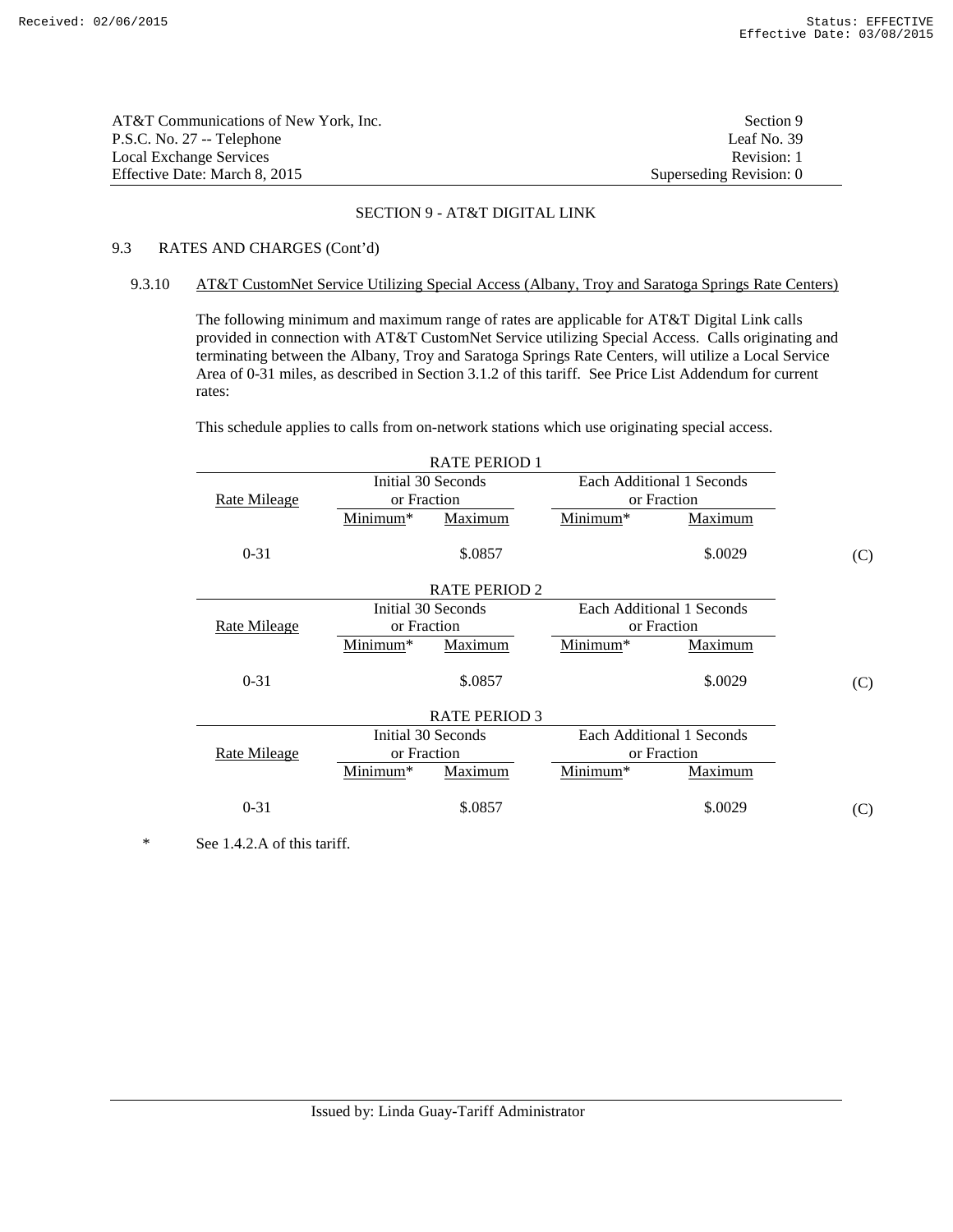| AT&T Communications of New York. Inc. | Section 9               |
|---------------------------------------|-------------------------|
| P.S.C. No. 27 -- Telephone            | Leaf No. $40$           |
| Local Exchange Services               | Revision: 1             |
| Effective Date: March 8, 2015         | Superseding Revision: 0 |

# 9.3 RATES AND CHARGES (Cont'd)

### 9.3.11 AT&T UniPlan OneRate Service Utilizing Special Access (LATAs 132 and 138)

 The following minimum and maximum range of rates are applicable for AT&T Digital Link calls provided in connection with AT&T UniPlan OneRate Service utilizing Special Access. Calls originating in LATA 132, New York City rate centers NWYRCYZN01- NWYRCYZN015 will utilize a Local Service Area of 0-26 miles, calls originating in LATA 132, except the New York City rate centers as specified, will utilize a Local Service Area of 0-14 miles. LATA 138 will utilize a Local Service Area of 0-16 miles. See Price List Addendum for current rates:

This schedule applies to calls from on-network stations which use originating special access.

|                     |             | <b>RATE PERIOD 1</b> |                      |                           |     |
|---------------------|-------------|----------------------|----------------------|---------------------------|-----|
|                     |             | Initial 30 Seconds   |                      | Each Additional 1 Seconds |     |
| <b>Rate Mileage</b> | or Fraction |                      |                      | or Fraction               |     |
|                     | Minimum*    | Maximum              | Minimum*             | Maximum                   |     |
| $0-14$              |             | \$.0659              |                      | \$.0022                   | (C) |
| $0 - 16$            |             | \$.0659              |                      | \$.0022                   |     |
| $0 - 26$            |             | \$.0659              |                      | \$.0022                   | (C) |
|                     |             |                      |                      |                           |     |
|                     |             | <b>RATE PERIOD 2</b> |                      |                           |     |
|                     |             | Initial 30 Seconds   |                      | Each Additional 1 Seconds |     |
| <b>Rate Mileage</b> | or Fraction |                      |                      | or Fraction               |     |
|                     | Minimum*    | Maximum              | Minimum*             | Maximum                   |     |
| $0-14$              |             | \$.0659              |                      | \$.0022                   | (C) |
| $0 - 16$            |             | \$.0659              |                      | \$.0022                   |     |
| $0 - 26$            |             | \$.0659              |                      | \$.0022                   | (C) |
|                     |             |                      |                      |                           |     |
|                     |             | <b>RATE PERIOD 3</b> |                      |                           |     |
|                     |             | Initial 30 Seconds   |                      | Each Additional 1 Seconds |     |
| Rate Mileage        | or Fraction |                      |                      | or Fraction               |     |
|                     | Minimum*    | Maximum              | Minimum <sup>*</sup> | Maximum                   |     |
| $0 - 14$            |             | \$.0659              |                      | \$.0022                   | (C) |
| $0 - 16$            |             | \$.0659              |                      | \$.0022                   |     |
| $0 - 26$            |             | \$.0659              |                      | \$.0022                   | (C) |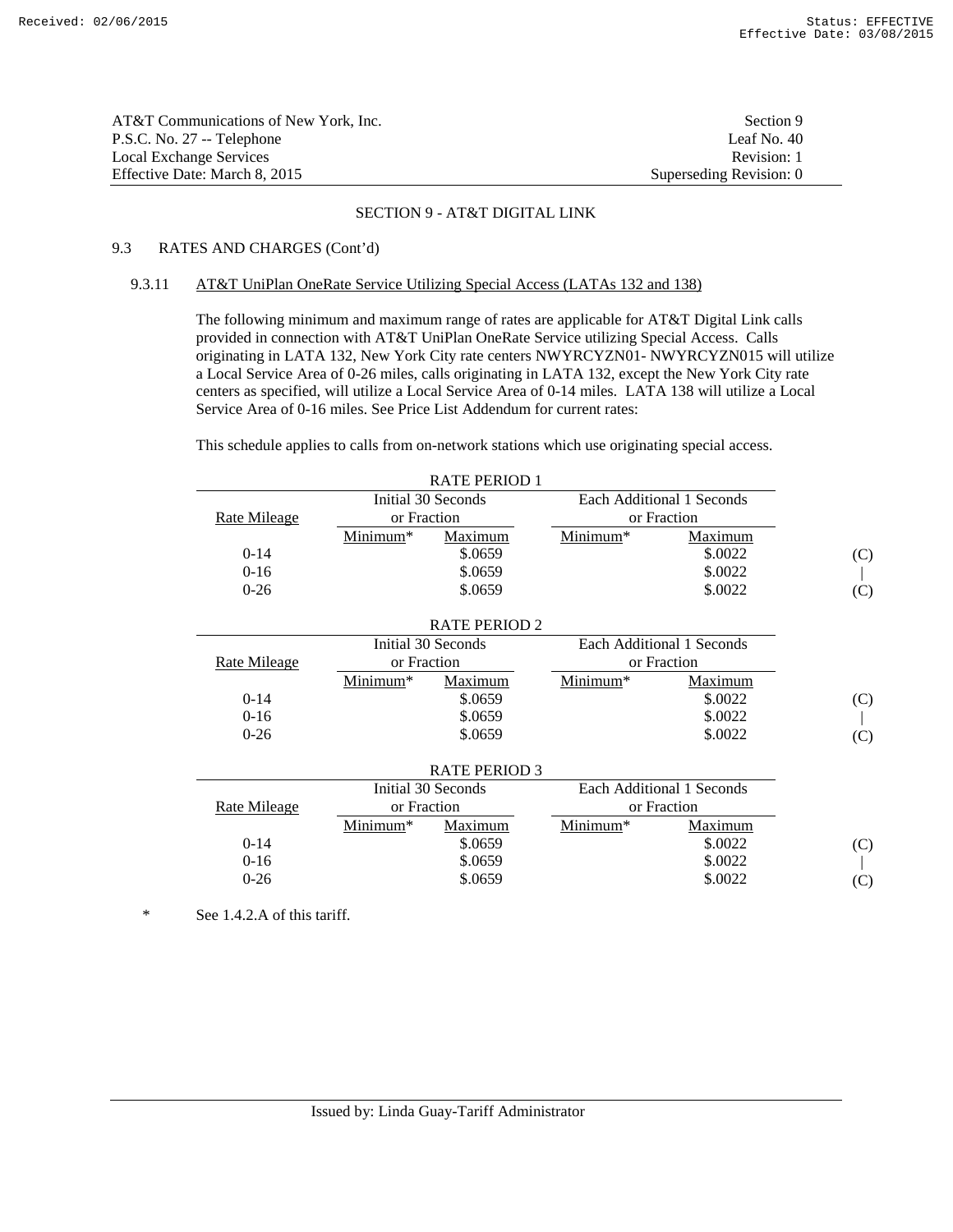| AT&T Communications of New York. Inc. | Section 9               |
|---------------------------------------|-------------------------|
| P.S.C. No. 27 -- Telephone            | Leaf No. 41             |
| Local Exchange Services               | Revision: 1             |
| Effective Date: March 8, 2015         | Superseding Revision: 0 |

# 9.3 RATES AND CHARGES (Cont'd)

### 9.3.11 AT&T UniPlan OneRate Service Utilizing Special Access (All LATAs Except 132 and 138)

 The following minimum and maximum range of rates are applicable for AT&T Digital Link calls provided in connection with AT&T UniPlan OneRate Service utilizing Special Access. Calls originating in All LATAs except 132 and 138, as described in Section 3.1.2 of this tariff, will utilize a Local Service Area of 0-24 miles. See Price List Addendum for current rates:

This schedule applies to calls from on-network stations which use originating special access.

| <b>RATE PERIOD 1</b>                            |                      |                      |                      |                           |     |  |
|-------------------------------------------------|----------------------|----------------------|----------------------|---------------------------|-----|--|
| Initial 30 Seconds<br>Each Additional 1 Seconds |                      |                      |                      |                           |     |  |
| <b>Rate Mileage</b>                             | or Fraction          |                      |                      | or Fraction               |     |  |
|                                                 | Minimum*             | Maximum              | Minimum <sup>*</sup> | <b>Maximum</b>            |     |  |
| $0 - 24$                                        |                      | \$.0659              |                      | \$.0022                   | (C) |  |
|                                                 |                      | <b>RATE PERIOD 2</b> |                      |                           |     |  |
|                                                 |                      | Initial 30 Seconds   |                      | Each Additional 1 Seconds |     |  |
| <b>Rate Mileage</b>                             | or Fraction          |                      |                      | or Fraction               |     |  |
|                                                 | Minimum <sup>*</sup> | Maximum              | Minimum <sup>*</sup> | <b>Maximum</b>            |     |  |
| $0 - 24$                                        |                      | \$.0659              |                      | \$.0022                   | (C) |  |
|                                                 |                      | <b>RATE PERIOD 3</b> |                      |                           |     |  |
|                                                 |                      | Initial 30 Seconds   |                      | Each Additional 1 Seconds |     |  |
| Rate Mileage                                    | or Fraction          |                      |                      | or Fraction               |     |  |
|                                                 | Minimum*             | Maximum              | Minimum*             | Maximum                   |     |  |
| $0 - 24$                                        |                      | \$.0659              |                      | \$.0022                   | (C) |  |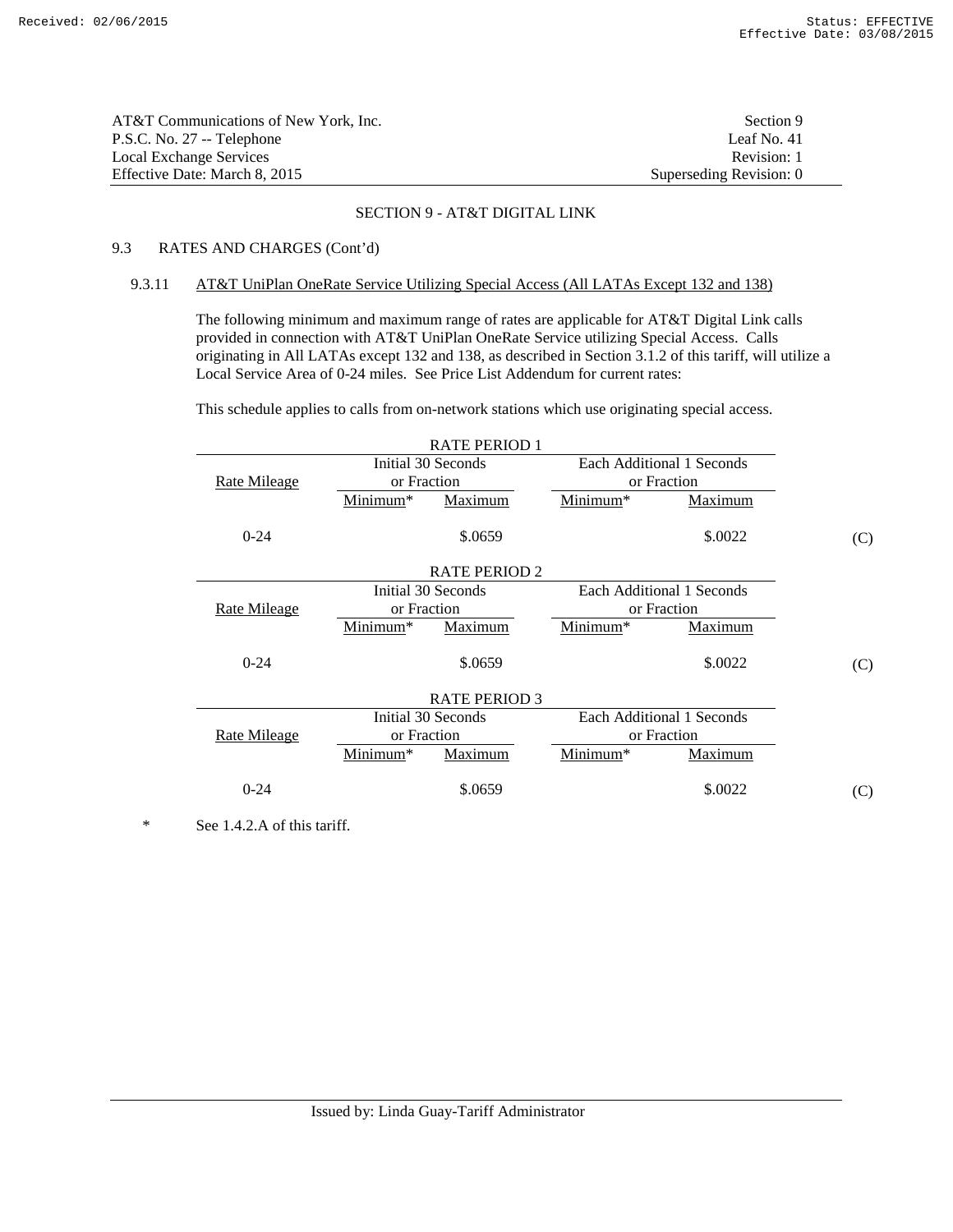| AT&T Communications of New York. Inc. | Section 9               |
|---------------------------------------|-------------------------|
| P.S.C. No. 27 -- Telephone            | Leaf No. 42             |
| Local Exchange Services               | Revision: 1             |
| Effective Date: March 8, 2015         | Superseding Revision: 0 |

# 9.3 RATES AND CHARGES (Cont'd)

# 9.3.11 AT&T UniPlan OneRate Service Utilizing Dedicated Access (Albany, Troy and Saratoga Springs Rate Centers)

 The following minimum and maximum range of rates are applicable for AT&T Digital Link calls provided in connection with AT&T UniPlan OneRate Service utilizing Special Access. Calls originating and terminating between the Albany, Troy and Saratoga Springs Rate Centers, will utilize a Local Service Area of 0-31 miles, as described in Section 3.1.2 of this tariff. See Price List Addendum for current rates:

This schedule applies to calls from on-network stations which use originating special access.

| <b>RATE PERIOD 1</b> |                      |                      |          |                           |     |
|----------------------|----------------------|----------------------|----------|---------------------------|-----|
|                      | Initial 30 Seconds   |                      |          | Each Additional 1 Seconds |     |
| <b>Rate Mileage</b>  | or Fraction          |                      |          | or Fraction               |     |
|                      | Minimum*             | Maximum              | Minimum* | Maximum                   |     |
| $0 - 31$             |                      | \$.0659              |          | \$.0022                   | (C) |
|                      |                      | <b>RATE PERIOD 2</b> |          |                           |     |
|                      |                      | Initial 30 Seconds   |          | Each Additional 1 Seconds |     |
| Rate Mileage         | or Fraction          |                      |          | or Fraction               |     |
|                      | Minimum*             | Maximum              | Minimum* | Maximum                   |     |
| $0 - 31$             |                      | \$.0659              |          | \$.0022                   | (C) |
|                      |                      | <b>RATE PERIOD 3</b> |          |                           |     |
|                      |                      | Initial 30 Seconds   |          | Each Additional 1 Seconds |     |
| <b>Rate Mileage</b>  | or Fraction          |                      |          | or Fraction               |     |
|                      | Minimum <sup>*</sup> | Maximum              | Minimum* | Maximum                   |     |
| $0 - 31$             |                      | \$.0659              |          | \$.0022                   | (C) |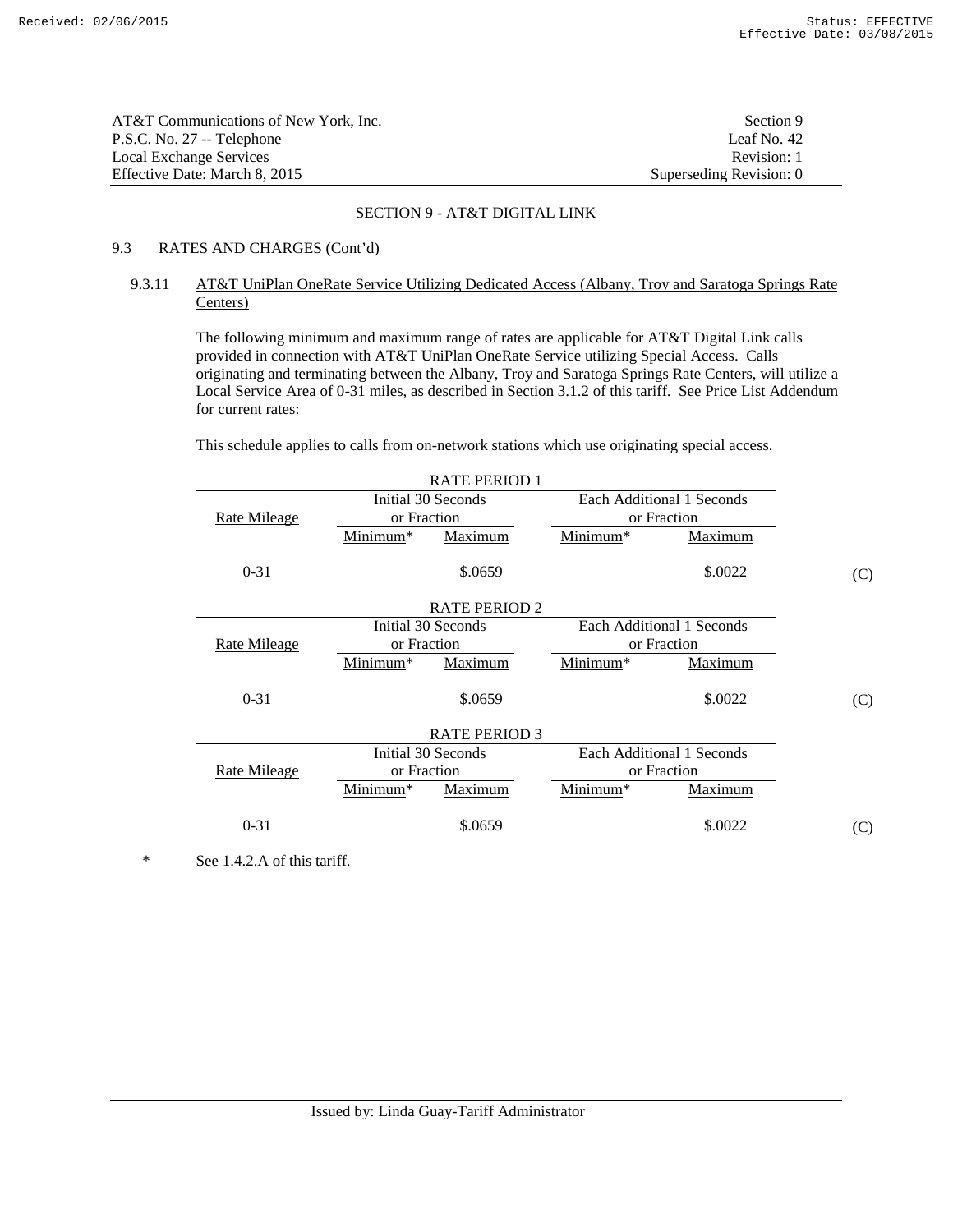| AT&T Communications of New York, Inc. | Section 9               |
|---------------------------------------|-------------------------|
| P.S.C. No. 27 -- Telephone            | Leaf No. $43$           |
| Local Exchange Services               | Revision: 1             |
| Effective Date: March 8, 2015         | Superseding Revision: 0 |

# 9.3 RATES AND CHARGES (Cont'd)

### 9.3.12 AT&T UniPlan OneRate Pricing Option II Service Utilizing Special Access (LATAs 132 and 138)

 The following minimum and maximum range of rates are applicable for AT&T Digital Link calls provided in connection with AT&T UniPlan OneRate Pricing Option II Service utilizing Special Access. Calls originating in LATA 132, New York City rate centers NWYRCYZN01- NWYRCYZN015 will utilize a Local Service Area of 0-26 miles, calls originating in LATA 132, except the New York City rate centers as specified, will utilize a Local Service Area of 0-14 miles. LATA 138 will utilize a Local Service Area of 0-16 miles. See Price List Addendum for current rates:

This schedule applies to calls from on-network stations which use originating special access.

|                     |             | <b>RATE PERIOD 1</b> |          |                           |     |
|---------------------|-------------|----------------------|----------|---------------------------|-----|
|                     |             | Initial 30 Seconds   |          | Each Additional 1 Seconds |     |
| <b>Rate Mileage</b> | or Fraction |                      |          | or Fraction               |     |
|                     | Minimum*    | Maximum              | Minimum* | Maximum                   |     |
| $0 - 14$            |             | \$.0659              |          | \$.0022                   | (C) |
| $0 - 16$            |             | \$.0659              |          | \$.0022                   |     |
| $0 - 26$            |             | \$.0659              |          | \$.0022                   | (C) |
|                     |             |                      |          |                           |     |
|                     |             | <b>RATE PERIOD 2</b> |          |                           |     |
|                     |             | Initial 30 Seconds   |          | Each Additional 1 Seconds |     |
| Rate Mileage        | or Fraction |                      |          | or Fraction               |     |
|                     | Minimum*    | Maximum              | Minimum* | Maximum                   |     |
| $0-14$              |             | \$.0659              |          | \$.0022                   | (C) |
| $0-16$              |             | \$.0659              |          | \$.0022                   |     |
| $0 - 26$            |             | \$.0659              |          | \$.0022                   | (C) |
|                     |             |                      |          |                           |     |
|                     |             | <b>RATE PERIOD 3</b> |          |                           |     |
|                     |             | Initial 30 Seconds   |          | Each Additional 1 Seconds |     |
| Rate Mileage        | or Fraction |                      |          | or Fraction               |     |
|                     | Minimum*    | Maximum              | Minimum* | Maximum                   |     |
| $0 - 14$            |             | \$.0659              |          | \$.0022                   | (C) |
| $0 - 16$            |             | \$.0659              |          | \$.0022                   |     |
| $0 - 26$            |             | \$.0659              |          | \$.0022                   | (C) |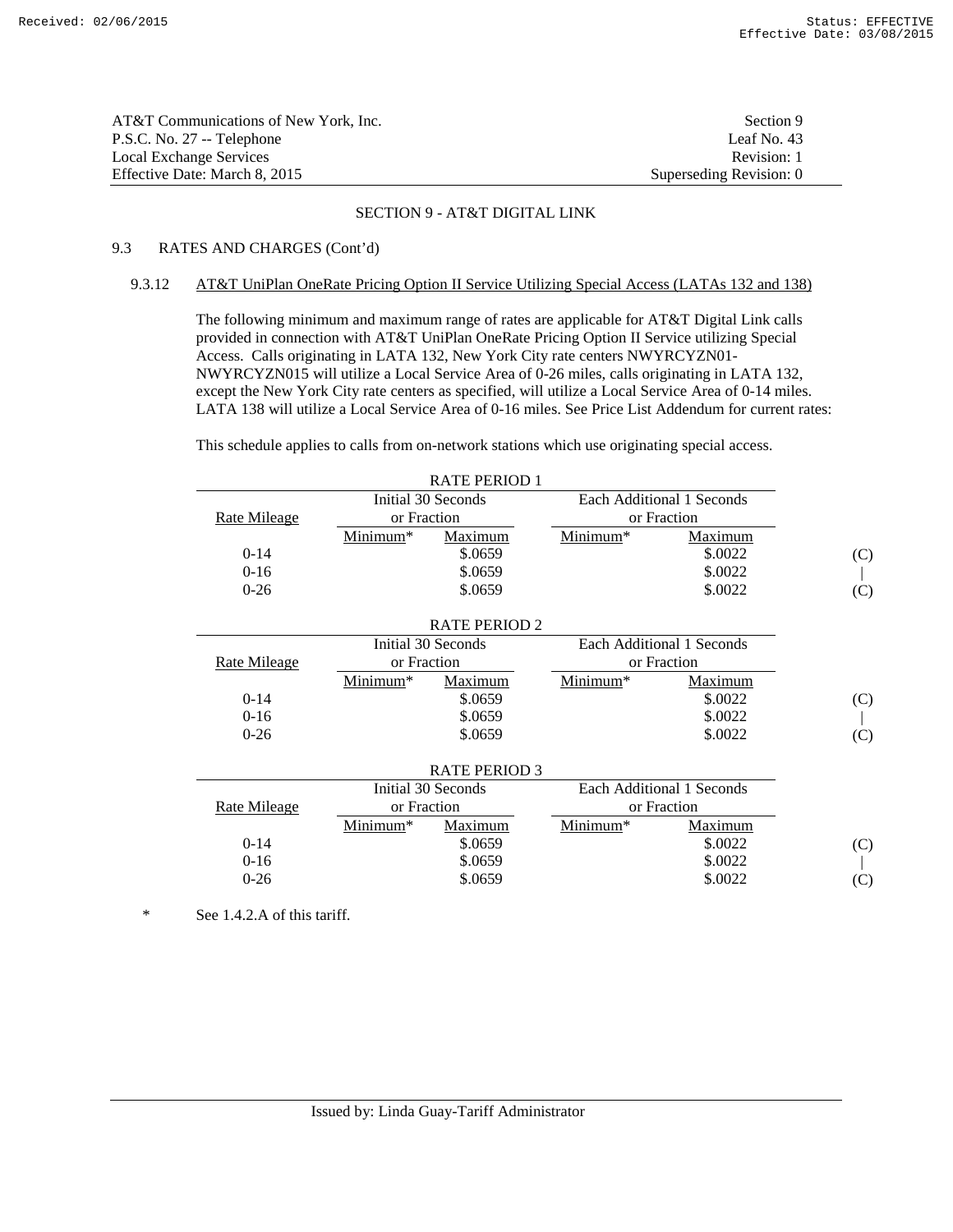| AT&T Communications of New York. Inc. | Section 9               |
|---------------------------------------|-------------------------|
| P.S.C. No. 27 -- Telephone            | Leaf No. 44             |
| Local Exchange Services               | Revision: 1             |
| Effective Date: March 8, 2015         | Superseding Revision: 0 |

# 9.3 RATES AND CHARGES (Cont'd)

# 9.3.12 AT&T UniPlan OneRate Pricing Option II Service Utilizing Special Access (All LATAs Except 132 and 138)

 The following minimum and maximum range of rates are applicable for AT&T Digital Link calls provided in connection with AT&T UniPlan OneRate Pricing Option II Service utilizing Special Access. Calls originating in All LATAs except 132 and 138, as described in Section 3.1.2 of this tariff, will utilize a Local Service Area of 0-24 miles. See Price List Addendum for current rates:

This schedule applies to calls from on-network stations which use originating special access.

| <b>RATE PERIOD 1</b> |             |                      |                           |                           |     |
|----------------------|-------------|----------------------|---------------------------|---------------------------|-----|
|                      |             | Initial 30 Seconds   |                           | Each Additional 1 Seconds |     |
| Rate Mileage         | or Fraction |                      |                           | or Fraction               |     |
|                      | Minimum*    | Maximum              | Minimum*                  | Maximum                   |     |
| $0 - 24$             |             | \$.0659              |                           | \$.0022                   | (C) |
|                      |             | <b>RATE PERIOD 2</b> |                           |                           |     |
|                      |             | Initial 30 Seconds   | Each Additional 1 Seconds |                           |     |
| <b>Rate Mileage</b>  | or Fraction |                      |                           | or Fraction               |     |
|                      | Minimum*    | Maximum              | Minimum*                  | Maximum                   |     |
| $0 - 24$             |             | \$.0659              |                           | \$.0022                   | (C) |
|                      |             | <b>RATE PERIOD 3</b> |                           |                           |     |
|                      |             | Initial 30 Seconds   |                           | Each Additional 1 Seconds |     |
| <b>Rate Mileage</b>  | or Fraction |                      |                           | or Fraction               |     |
|                      | Minimum*    | Maximum              | Minimum*                  | Maximum                   |     |
| $0 - 24$             |             | \$.0659              |                           | \$.0022                   | (C) |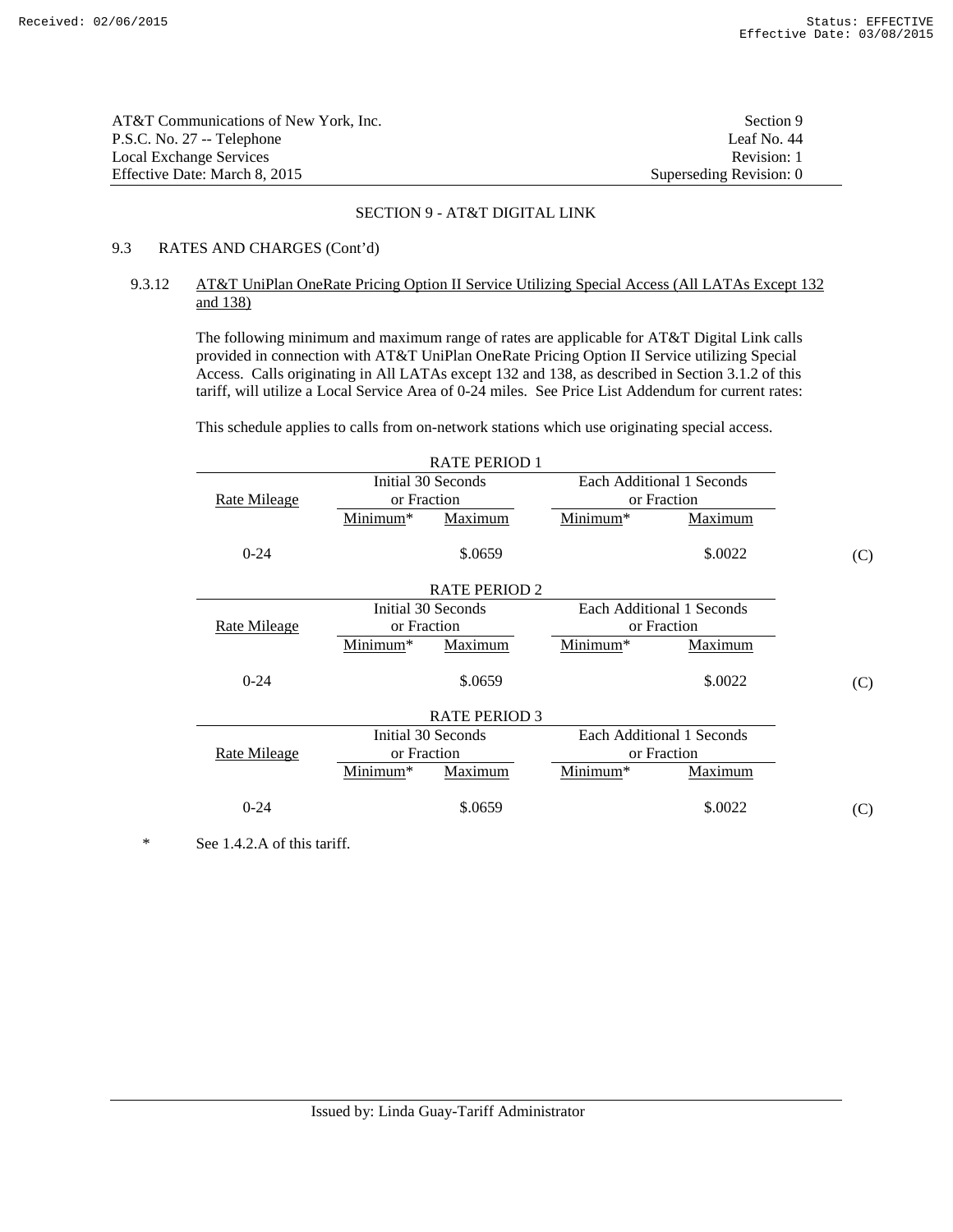| AT&T Communications of New York. Inc. | Section 9               |
|---------------------------------------|-------------------------|
| P.S.C. No. 27 -- Telephone            | Leaf No. $45$           |
| Local Exchange Services               | Revision: 1             |
| Effective Date: March 8, 2015         | Superseding Revision: 0 |

### 9.3 RATES AND CHARGES (Cont'd)

# 9.3.12 AT&T UniPlan OneRate Pricing Option II Service Utilizing Special Access (Albany, Troy and Saratoga Springs Rate Centers)

 The following minimum and maximum range of rates are applicable for AT&T Digital Link calls provided in connection with AT&T UniPlan OneRate Pricing Option II Service utilizing Special Access. Calls originating and terminating between the Albany, Troy and Saratoga Springs Rate Centers, will utilize a Local Service Area of 0-31 miles, as described in Section 3.1.2 of this tariff. See Price List Addendum for current rates:

This schedule applies to calls from on-network stations which use originating special access.

| <b>RATE PERIOD 1</b> |                    |                      |          |                           |     |
|----------------------|--------------------|----------------------|----------|---------------------------|-----|
|                      | Initial 30 Seconds |                      |          | Each Additional 1 Seconds |     |
| <b>Rate Mileage</b>  | or Fraction        |                      |          | or Fraction               |     |
|                      | Minimum*           | Maximum              | Minimum* | Maximum                   |     |
| $0 - 31$             |                    | \$.0659              |          | \$.0022                   | (C) |
|                      |                    | <b>RATE PERIOD 2</b> |          |                           |     |
|                      | Initial 30 Seconds |                      |          | Each Additional 1 Seconds |     |
| <b>Rate Mileage</b>  | or Fraction        |                      |          | or Fraction               |     |
|                      | Minimum*           | Maximum              | Minimum* | Maximum                   |     |
| $0 - 31$             |                    | \$.0659              |          | \$.0022                   | (C) |
|                      |                    | <b>RATE PERIOD 3</b> |          |                           |     |
|                      |                    | Initial 30 Seconds   |          | Each Additional 1 Seconds |     |
| <b>Rate Mileage</b>  | or Fraction        |                      |          | or Fraction               |     |
|                      | Minimum*           | Maximum              | Minimum* | Maximum                   |     |
| $0 - 31$             |                    | \$.0659              |          | \$.0022                   | (C) |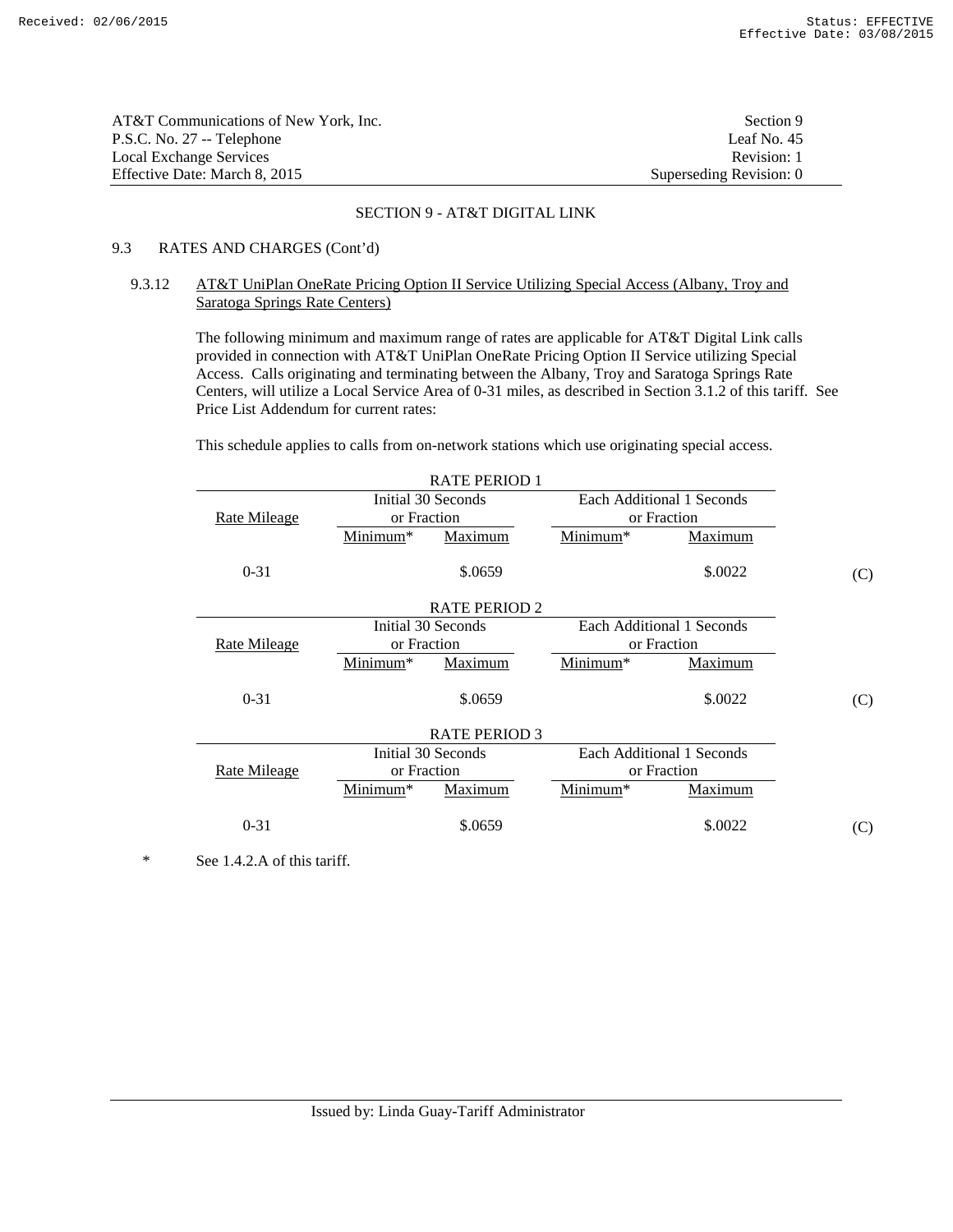| AT&T Communications of New York, Inc. | Section 9               |
|---------------------------------------|-------------------------|
| P.S.C. No. 27 -- Telephone            | Leaf No. 46             |
| Local Exchange Services               | Revision: 1             |
| Effective Date: March 8, 2015         | Superseding Revision: 0 |

# 9.3 RATES AND CHARGES (Cont'd)

# 9.3.13 AT&T Business Network Service (LATAs 132 and 138)

 The following minimum and maximum range of rates are applicable for AT&T Digital Link calls provided in connection with AT&T Business Network Service. Calls originating in LATA 132, New York City rate centers NWYRCYZN01- NWYRCYZN015 will utilize a Local Service Area of 0-26 miles, calls originating in LATA 132, except the New York City rate centers as specified, will utilize a Local Service Area of 0-14 miles. LATA 138 will utilize a Local Service Area of 0-16 miles. See Price List Addendum for current rates:

| Each Additional 1 Seconds |
|---------------------------|
| or Fraction               |
| Maximum                   |
| \$.0027<br>(C)            |
| \$.0027                   |
| \$.0027<br>$(\mathbf{C})$ |
| $Minimum*$                |

|              |             | <b>RATE PERIOD 2</b> |            |                           |     |
|--------------|-------------|----------------------|------------|---------------------------|-----|
|              |             | Initial 30 Seconds   |            | Each Additional 1 Seconds |     |
| Rate Mileage | or Fraction |                      |            | or Fraction               |     |
|              | Minimum*    | Maximum              | $Minimum*$ | Maximum                   |     |
| $0-14$       |             | \$.0790              |            | \$.0027                   | (C) |
| $0-16$       |             | \$.0790              |            | \$.0027                   |     |
| $0 - 26$     |             | \$.0790              |            | \$.0027                   | (C) |
|              |             | RATE PERIOD 3        |            |                           |     |

|              |             | 1911111100000      |            |                           |                |
|--------------|-------------|--------------------|------------|---------------------------|----------------|
|              |             | Initial 30 Seconds |            | Each Additional 1 Seconds |                |
| Rate Mileage | or Fraction |                    |            | or Fraction               |                |
|              | $Minimum*$  | Maximum            | $Minimum*$ | Maximum                   |                |
| $0 - 14$     |             | \$.0790            |            | \$.0027                   | (C)            |
| $0 - 16$     |             | \$.0790            |            | \$.0027                   |                |
| $0 - 26$     |             | \$.0790            |            | \$.0027                   | $(\mathbf{C})$ |
|              |             |                    |            |                           |                |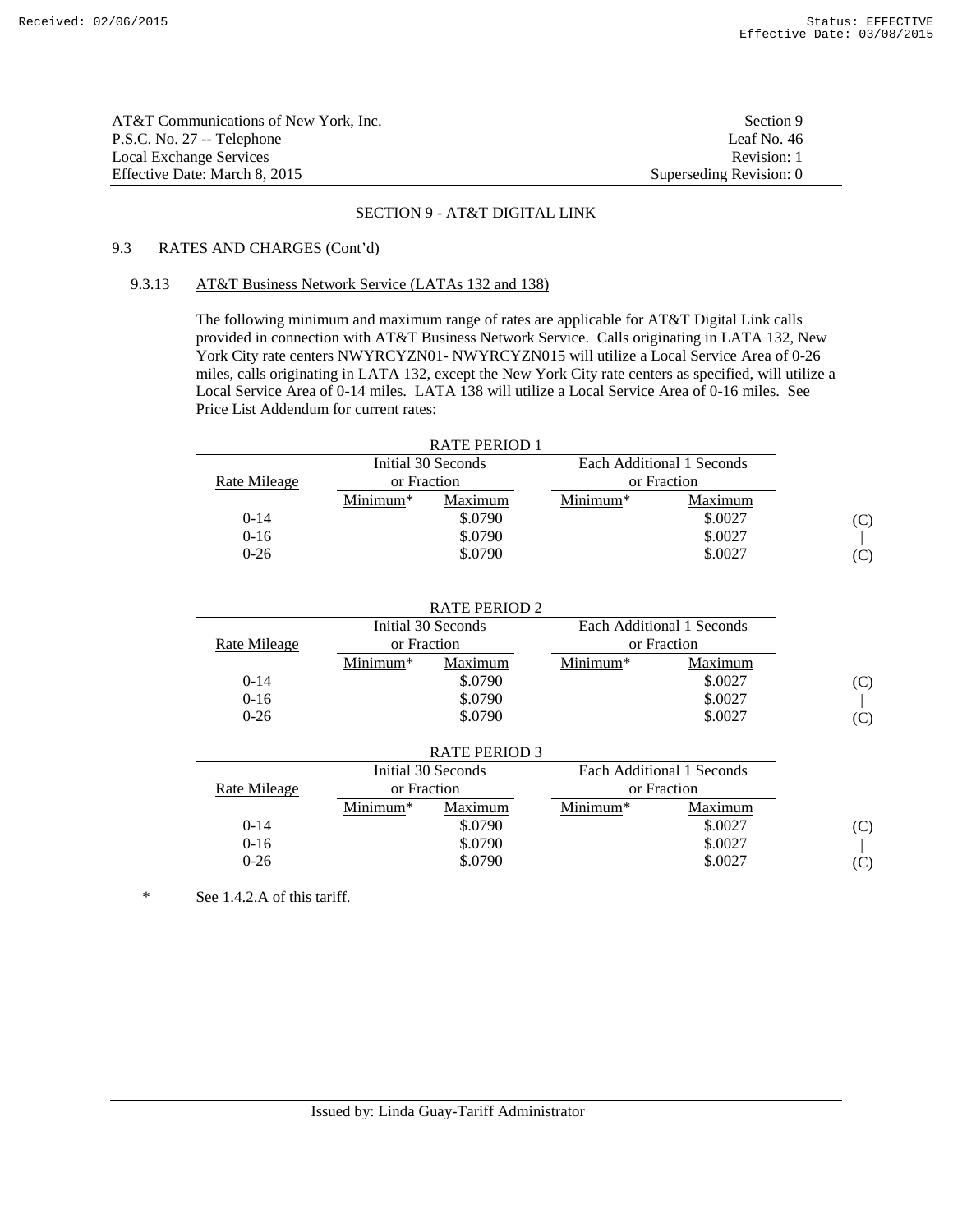| AT&T Communications of New York, Inc. | Section 9               |
|---------------------------------------|-------------------------|
| P.S.C. No. 27 -- Telephone            | Leaf No. 47             |
| Local Exchange Services               | Revision: 1             |
| Effective Date: March 8, 2015         | Superseding Revision: 0 |

# 9.3 RATES AND CHARGES (Cont'd)

# 9.3.13 AT&T Business Network Service (All LATAs Except 132 and 138)

 The following minimum and maximum range of rates are applicable for AT&T Digital Link calls provided in connection with AT&T Business Network Service. Calls originating in All LATAs except 132 and 138, as described in Section 3.1.2 of this tariff, will utilize a Local Service Area of 0-24 miles. See Price List Addendum for current rates:

|                     |             | <b>RATE PERIOD 1</b> |          |                           |     |
|---------------------|-------------|----------------------|----------|---------------------------|-----|
|                     |             | Initial 30 Seconds   |          | Each Additional 1 Seconds |     |
| Rate Mileage        | or Fraction |                      |          | or Fraction               |     |
|                     | Minimum*    | Maximum              | Minimum* | Maximum                   |     |
| $0 - 24$            |             | \$.0790              |          | \$.0027                   | (C) |
|                     |             | <b>RATE PERIOD 2</b> |          |                           |     |
|                     |             | Initial 30 Seconds   |          | Each Additional 1 Seconds |     |
| <b>Rate Mileage</b> | or Fraction |                      |          | or Fraction               |     |
|                     | Minimum*    | Maximum              | Minimum* | Maximum                   |     |
| $0 - 24$            |             | \$.0790              |          | \$.0027                   | (C) |
|                     |             | <b>RATE PERIOD 3</b> |          |                           |     |
|                     |             | Initial 30 Seconds   |          | Each Additional 1 Seconds |     |
| Rate Mileage        | or Fraction |                      |          | or Fraction               |     |
|                     | Minimum*    | Maximum              | Minimum* | Maximum                   |     |
| $0 - 24$            |             | \$.0790              |          | \$.0027                   | (C) |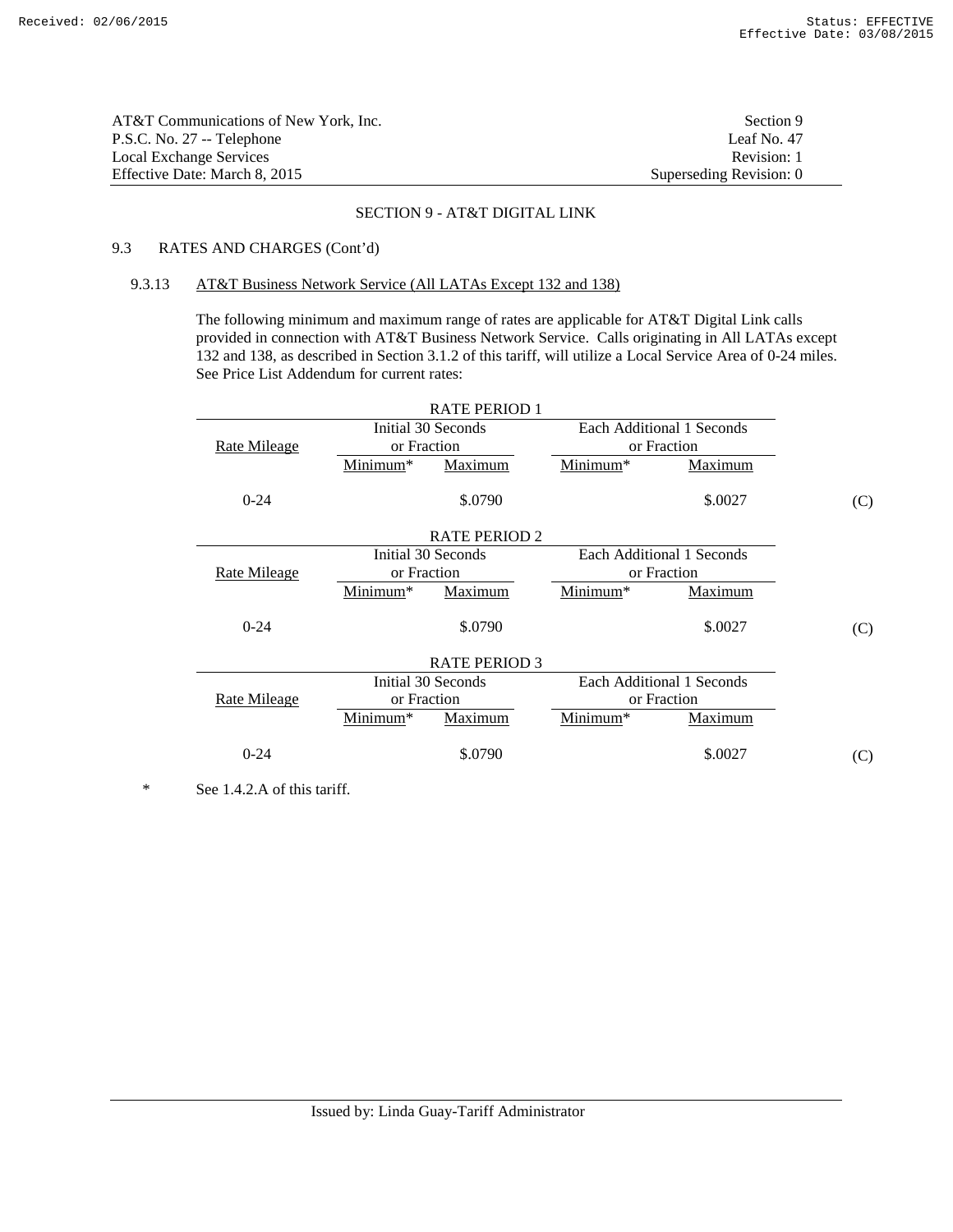| AT&T Communications of New York. Inc. | Section 9               |
|---------------------------------------|-------------------------|
| P.S.C. No. 27 -- Telephone            | Leaf No. 48             |
| Local Exchange Services               | Revision: 1             |
| Effective Date: March 8, 2015         | Superseding Revision: 0 |

# 9.3 RATES AND CHARGES (Cont'd)

### 9.3.13 AT&T Business Network Servcie (Albany, Troy and Saratoga Springs Rate Centers)

 The following minimum and maximum range of rates are applicable for AT&T Digital Link calls provided in connection with AT&T Business Network. Calls originating and terminating between the Albany, Troy and Saratoga Springs Rate Centers, will utilize a Local Service Area of 0-31 miles, as described in Section 3.1.2 of this tariff. See Price List Addendum for current rates:

|                     |             | <b>RATE PERIOD 1</b> |          |                           |     |
|---------------------|-------------|----------------------|----------|---------------------------|-----|
|                     |             | Initial 30 Seconds   |          | Each Additional 1 Seconds |     |
| Rate Mileage        | or Fraction |                      |          | or Fraction               |     |
|                     | Minimum*    | Maximum              | Minimum* | Maximum                   |     |
| $0 - 31$            |             | \$.0790              |          | \$.0027                   | (C) |
|                     |             | <b>RATE PERIOD 2</b> |          |                           |     |
|                     |             | Initial 30 Seconds   |          | Each Additional 1 Seconds |     |
| <b>Rate Mileage</b> | or Fraction |                      |          | or Fraction               |     |
|                     | Minimum*    | Maximum              | Minimum* | Maximum                   |     |
| $0 - 31$            |             | \$.0790              |          | \$.0027                   | (C) |
|                     |             | <b>RATE PERIOD 3</b> |          |                           |     |
|                     |             | Initial 30 Seconds   |          | Each Additional 1 Seconds |     |
| <b>Rate Mileage</b> | or Fraction |                      |          | or Fraction               |     |
|                     | Minimum*    | Maximum              | Minimum* | Maximum                   |     |
| $0 - 31$            |             | \$.0790              |          | \$.0027                   | (C) |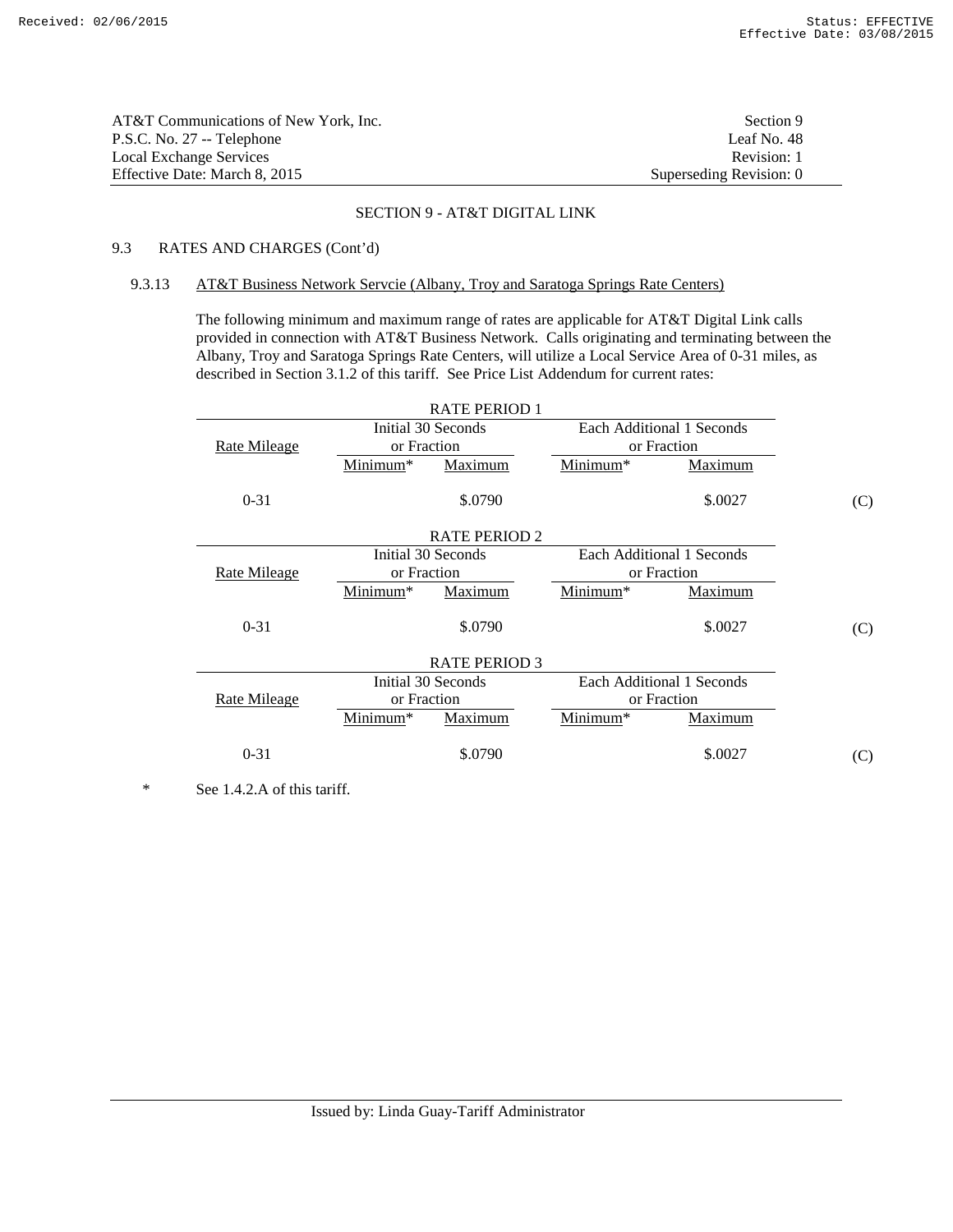| AT&T Communications of New York. Inc. | Section 9               |
|---------------------------------------|-------------------------|
| P.S.C. No. 27 -- Telephone            | Leaf No. 49             |
| Local Exchange Services               | Revision: 1             |
| Effective Date: March 8, 2015         | Superseding Revision: 0 |

# 9.3 RATES AND CHARGES (Cont'd)

# 9.3.14 ACC Business

 The following rates are applicable for AT&T Digital Link ACC Business calls provided in connection with ACC Business:

 Except as otherwise specified, the AT&T Digital Link will utilize a Local Service Area, as described in Section 3.1.2 of this tariff, of N miles.

|              |             | Initial 6 Seconds |             | Each Additional 6 Seconds |  |
|--------------|-------------|-------------------|-------------|---------------------------|--|
| Rate Mileage | or Fraction |                   | or Fraction |                           |  |
|              | $Minimum*$  | Maximum           | $Minimum*$  | Maximum                   |  |
| $0-N$        |             | \$,0078           |             | \$.0078                   |  |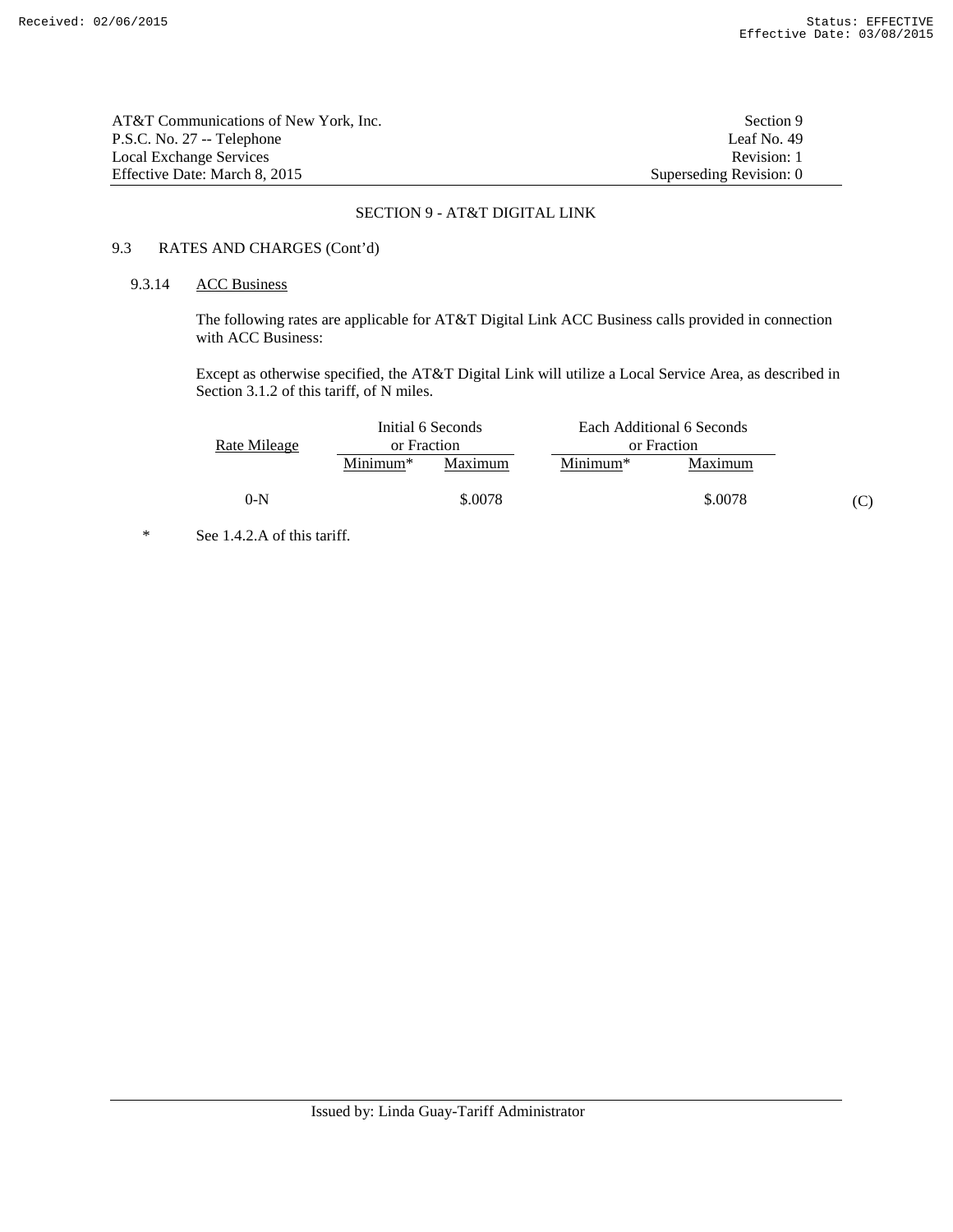| AT&T Communications of New York, Inc. | Section 9               |
|---------------------------------------|-------------------------|
| P.S.C. No. 27 -- Telephone            | Leaf No. $50$           |
| Local Exchange Services               | Revision: 1             |
| Effective Date: March 8, 2015         | Superseding Revision: 0 |

# 9.3 RATES AND CHARGES (Cont'd)

# 9.3.15 AT&T Digital Link

 Beginning August 1, 2003, for line applications, charges will be applied in a ratio of one (1) DID Channel charge(s) for each group of one (1) to three (3) telephone number(s) to adjust for the levels of Customer usage. Existing DID Customers will not be impacted unless they move their DID service or implement inbound service at a new location.

|   |                                                                                              | Rate Per Month |            |     |
|---|----------------------------------------------------------------------------------------------|----------------|------------|-----|
|   |                                                                                              | Minimum*       | Maximum    |     |
|   | -Direct Inward Dialing Service (DID)<br>(per Channel of the Digital Facility<br>so equipped) |                | \$153.70   | (C) |
|   | <b>OR</b>                                                                                    |                |            |     |
|   | -Direct Inward Dialing Service<br>(per Digital Facility so equipped)                         |                | \$1,755.00 | (C) |
|   | - Initial Direct Inward Dialing<br>Service Number<br>Group of 20                             |                | \$10.40    | (C) |
|   | - Additional Direct Inward Dialing<br>Service Number<br>Group of 10                          |                | \$5.25     | (C) |
|   | - Main Listed Number Service (MLN)**<br>(per Channel of the Digital Facility<br>so equipped) |                | \$0.00     |     |
|   | <b>OR</b>                                                                                    |                |            |     |
|   | - Main Listed Number Service (MLN)**<br>(per Digital Facility so equipped)                   |                | \$0.00     |     |
| ∗ | See 1.4.2.A of this tariff.                                                                  |                |            |     |

\*\* Main Listed Number (MLN) is not available for new installations after August 1, 2003.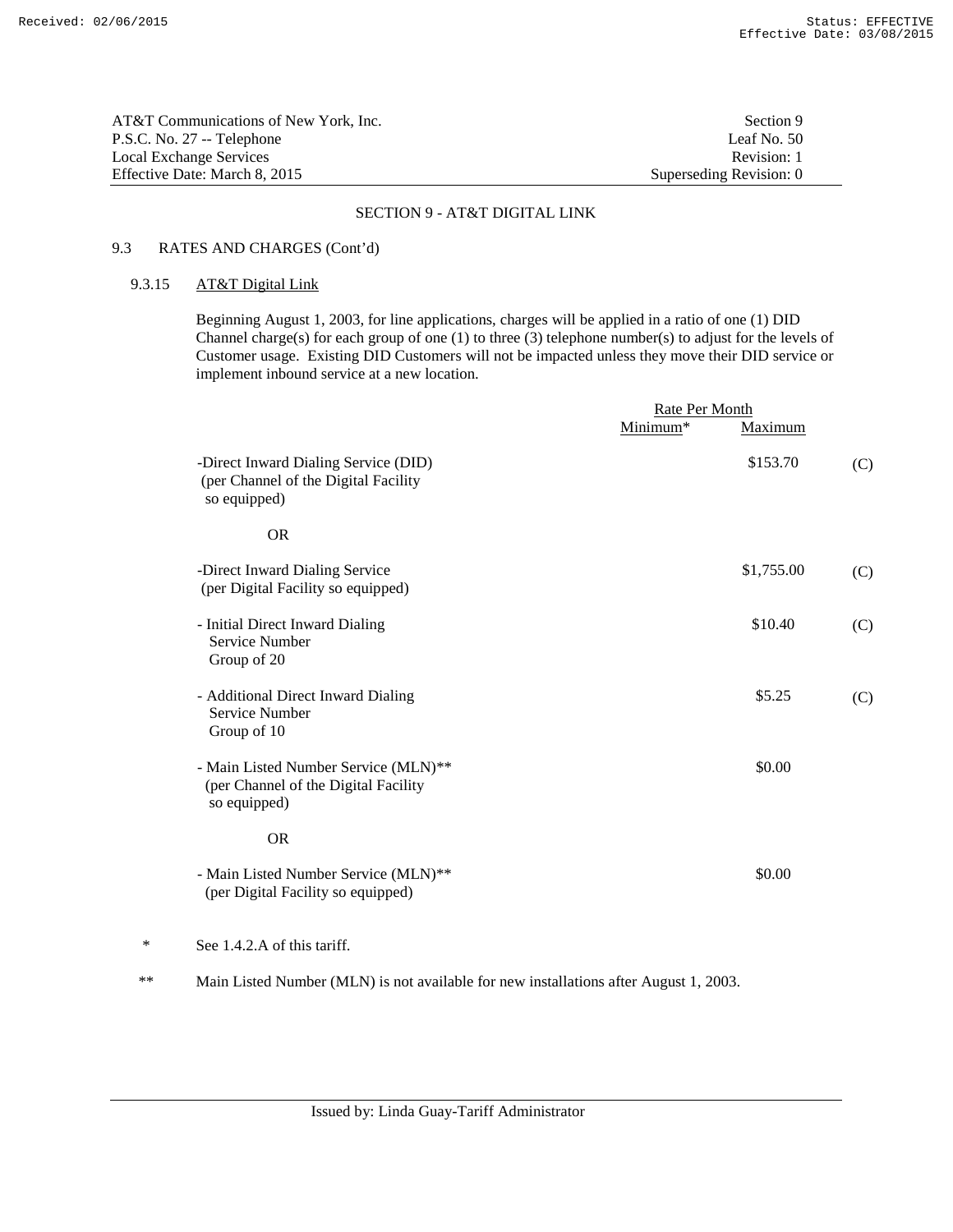| AT&T Communications of New York, Inc. | Section 9             |
|---------------------------------------|-----------------------|
| P.S.C. No. 27 -- Telephone            | Leaf No. 51           |
| Local Exchange Services               | Revision: 0           |
| Effective Date: July 21, 2010         | Superseding Revision: |

### 9.4 DIRECTORY LISTINGS

### 9.4.1 General

Customers shall provide the Company with information for all Directory Listings.

 The Company will include the Customer's Main Listings in the white and yellow page directories, and offer Additional Listings to the Customer at an additional charge(s). The Customer must identify its Non-Published and Non-Listed business telephone numbers for directory purposes.

 The Company is not liable for damages arising from errors or omissions in the making up or printing directories or in accepting Listings as presented by the Customer.

 If a Customer that subscribes to AT&T Digital Link Service under this tariff, for the purposes of resale to other parties, wishes to obtain Directory Listings for its end users, the Customer must provide the Company with all information necessary for such listings in the form required by the Company. The Company will not accept such information directly from the Customer's end users, and will not gather such information for the Customer. AT&T shall not be liable to the Customer's end users for any damages arising from errors or omissions in connection with such Directory Listings. AT&T shall not be liable to the Customer for any damages arising from errors or omissions in connection with such Directory Listings that directly or indirectly are the result of errors or omissions made by the reseller in collecting or transmitting such information to AT&T.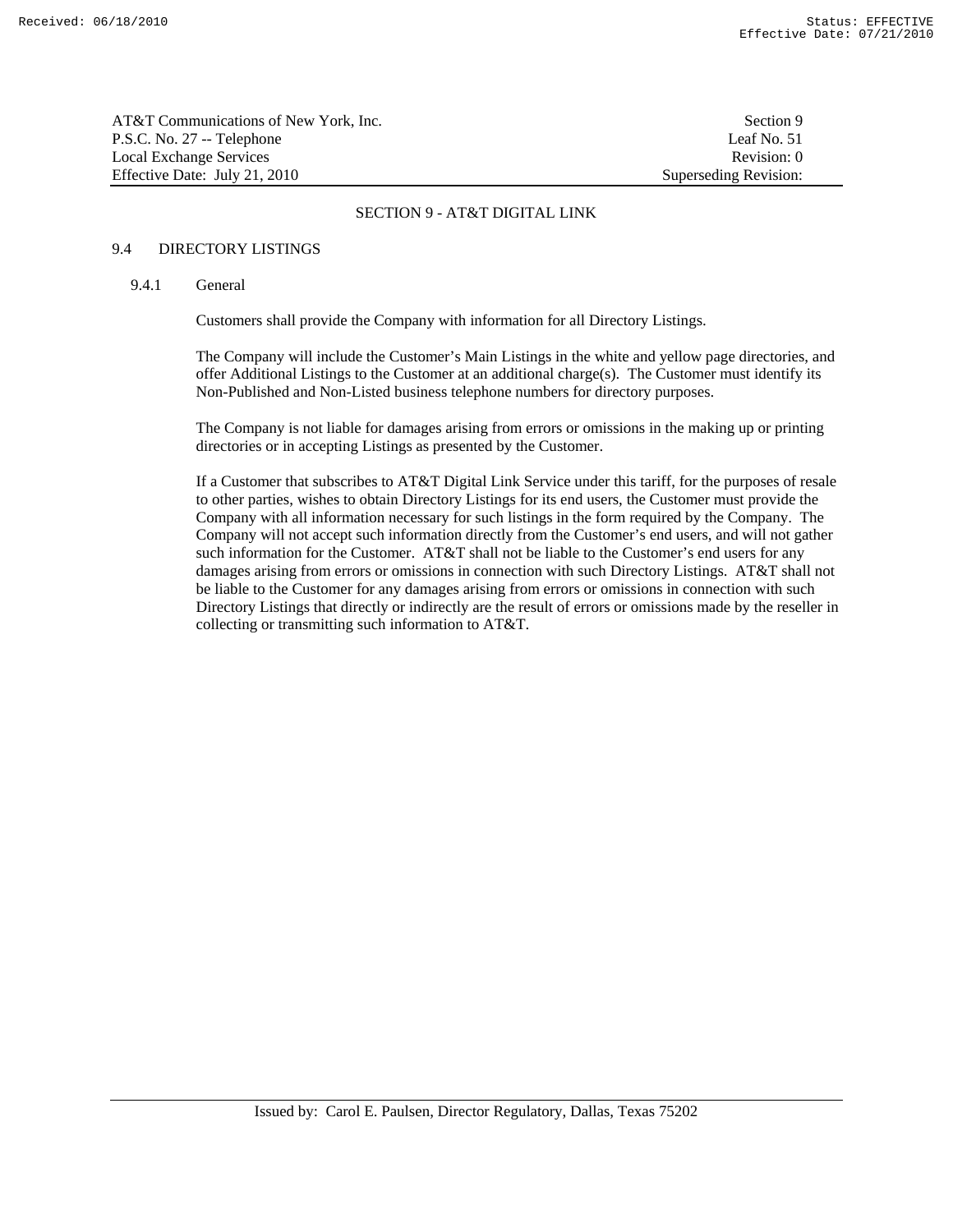AT&T Communications of New York, Inc. Section 9 P.S.C. No. 27 -- Telephone Leaf No. 52 Local Exchange Services **Revision:** 0 Effective Date: July 21, 2010 Superseding Revision:

#### SECTION 9 - AT&T DIGITAL LINK

# 9.4 DIRECTORY LISTINGS (Cont'd)

#### 9.4.1 General (Cont'd)

- A. Compositions of Listings:
	- 1. Names

The following names may be included in business service listings:

- a) The name of the subscriber or patron of a reseller.
- b) The name of each separate business enterprise which the subscriber or patron of a reseller conducts.
- c) The name by which the business of a subscriber or patron of a reseller is known to the public, provided that only one such name representing the same general line of business will be accepted.
- d) The name of any person associated with the subscriber or patron of a reseller in the same business.
- e) The name of any person, firm or organization which the subscriber or patron of a reseller is authorized to represent, or the name of the authorized representative of the above.
- f) Alternate spelling of an individual name or alternate arrangement of a business name provided that the listing, in the judgment of the Company, is not for advertising purposes.
- g) The name of a publication issued periodically by the subscriber or patron of a reseller.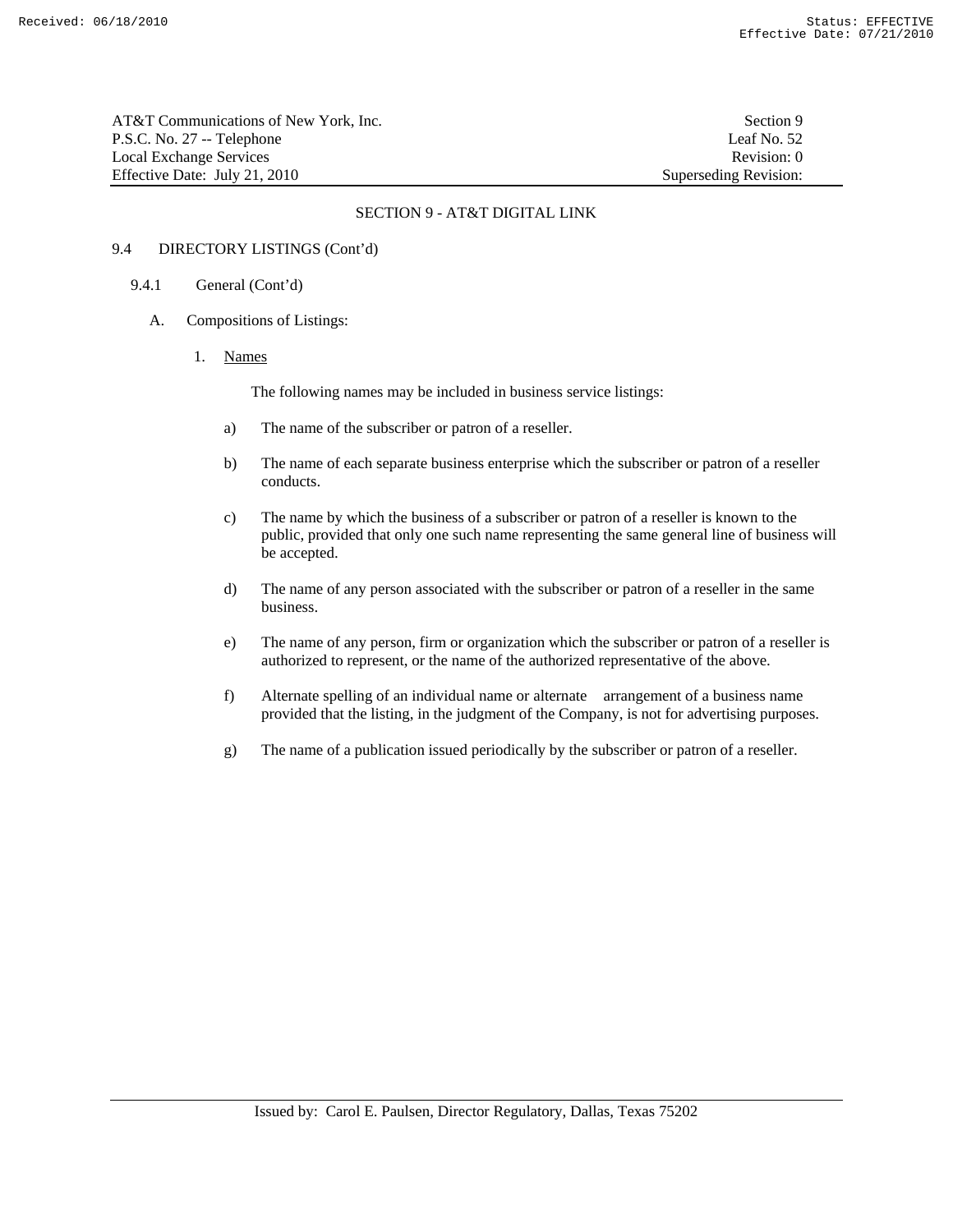AT&T Communications of New York, Inc. Section 9 P.S.C. No. 27 -- Telephone Leaf No. 53 Local Exchange Services **Revision:** 0 Effective Date: July 21, 2010 Superseding Revision:

### SECTION 9 - AT&T DIGITAL LINK

# 9.4 DIRECTORY LISTINGS (Cont'd)

- 9.4.1 General (Cont'd)
	- A. Compositions of Listings: (Cont'd)
		- 1. Names (Cont'd)
			- h) The name of any inactive business or organization in a cross reference listing when authorized by such business or organization.
			- i) The name of a member of the subscriber's domestic establishment when business service is furnished in the subscriber's residence.
			- j) The name of a corporation which is the parent or a subsidiary of the subscriber.
		- 2. Designations

 The purpose of a business designation is to identify the listed party and not to advertise the business. No designation of the nature of the business is included if this is sufficiently indicated by the name. Where a listed party is engaged in more than one general line of business, two or more designations may be included in one listing when necessary to identify the listed party. When a listed party has two or more telephone numbers or two or more business addresses, designations indicating the branches of the organization may be included where necessary to assist the public in calling.

 A designation may include a title to indicate a listed party's official position, but not the name of the firm or corporation with which the individual is connected. Conversely, individual names or titles are not shown following the name of a firm or corporation.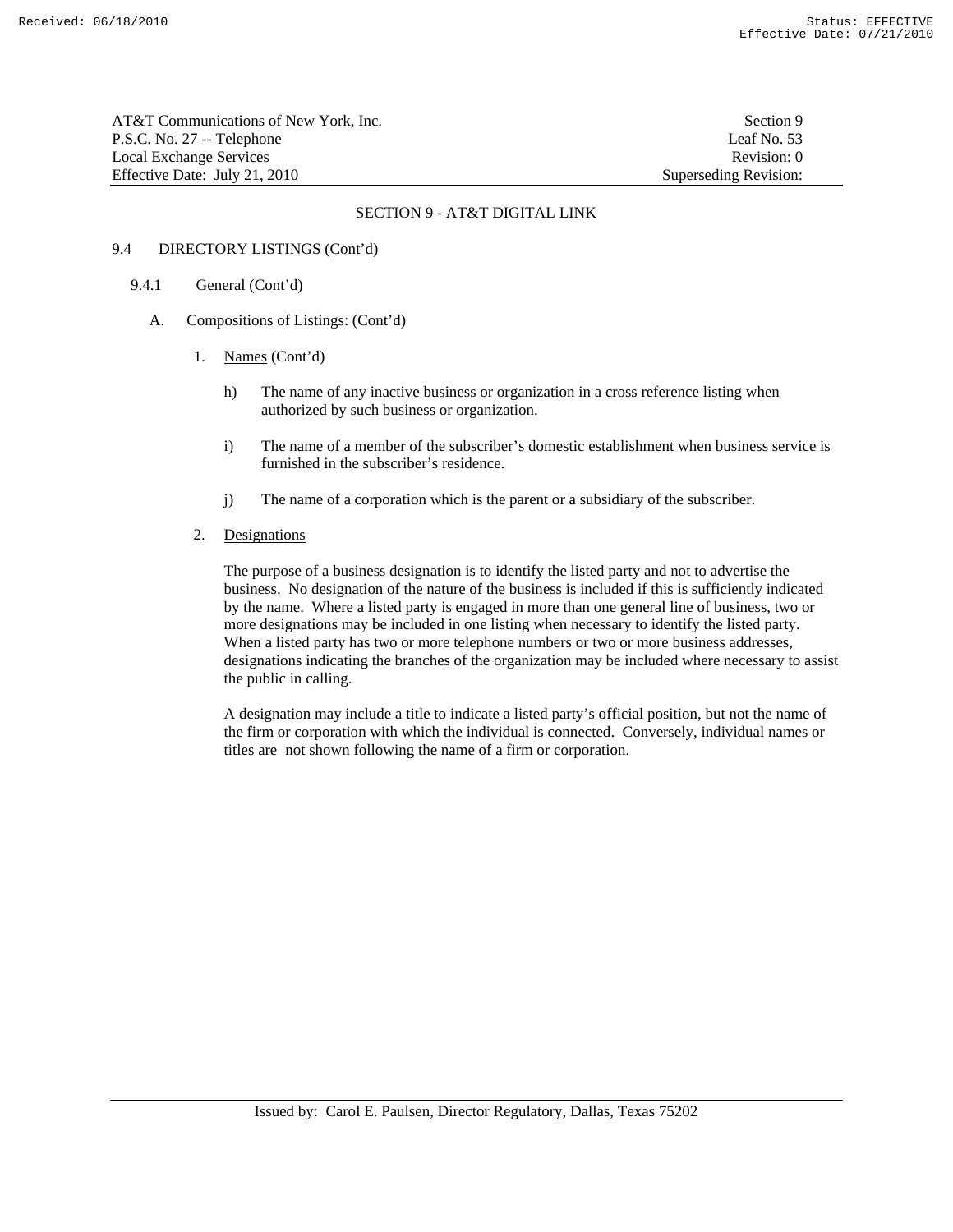AT&T Communications of New York, Inc. Section 9 P.S.C. No. 27 -- Telephone Leaf No. 54 Local Exchange Services **Revision:** 0 Effective Date: July 21, 2010 Superseding Revision:

### SECTION 9 - AT&T DIGITAL LINK

## 9.4 DIRECTORY LISTINGS (Cont'd)

### 9.4.1 General (Cont'd)

- A. Compositions of Listings: (Cont'd)
	- 2. Designations (Cont'd)

 A listing may not include a designation, such as "agency", "dealer", or "representative" except in connection with the legal name of the subscriber.

 A term such a "renting agent" may be included in a listing indented under the name of a building, provided that the agent maintains a renting office in such building.

 Handicapped persons, who are business subscribers, who are certified to the Company as having a hearing or speech impairment which requires that they communicate over a Telecommunications Device for the Deaf, may have the designation "TDD" to indicate that their telephone service terminates on such equipment.

3. Addresses

 Except as specified, each listing includes: (1) the house number or street name or a location where the telephone service is furnished or (2) in cases where the telephone service is switched or otherwise extended to another premises, the house number and street name of a location of the other premises.

 The name of a building will be shown, in lieu of the street address, but only in case of Federal, State, County and Municipal buildings, public libraries, large hotels and apartment houses, or other buildings commonly known by name. In suburban areas the name of a residence or cottage on a private estate may be shown and the name of the street may also be included when necessary for identification.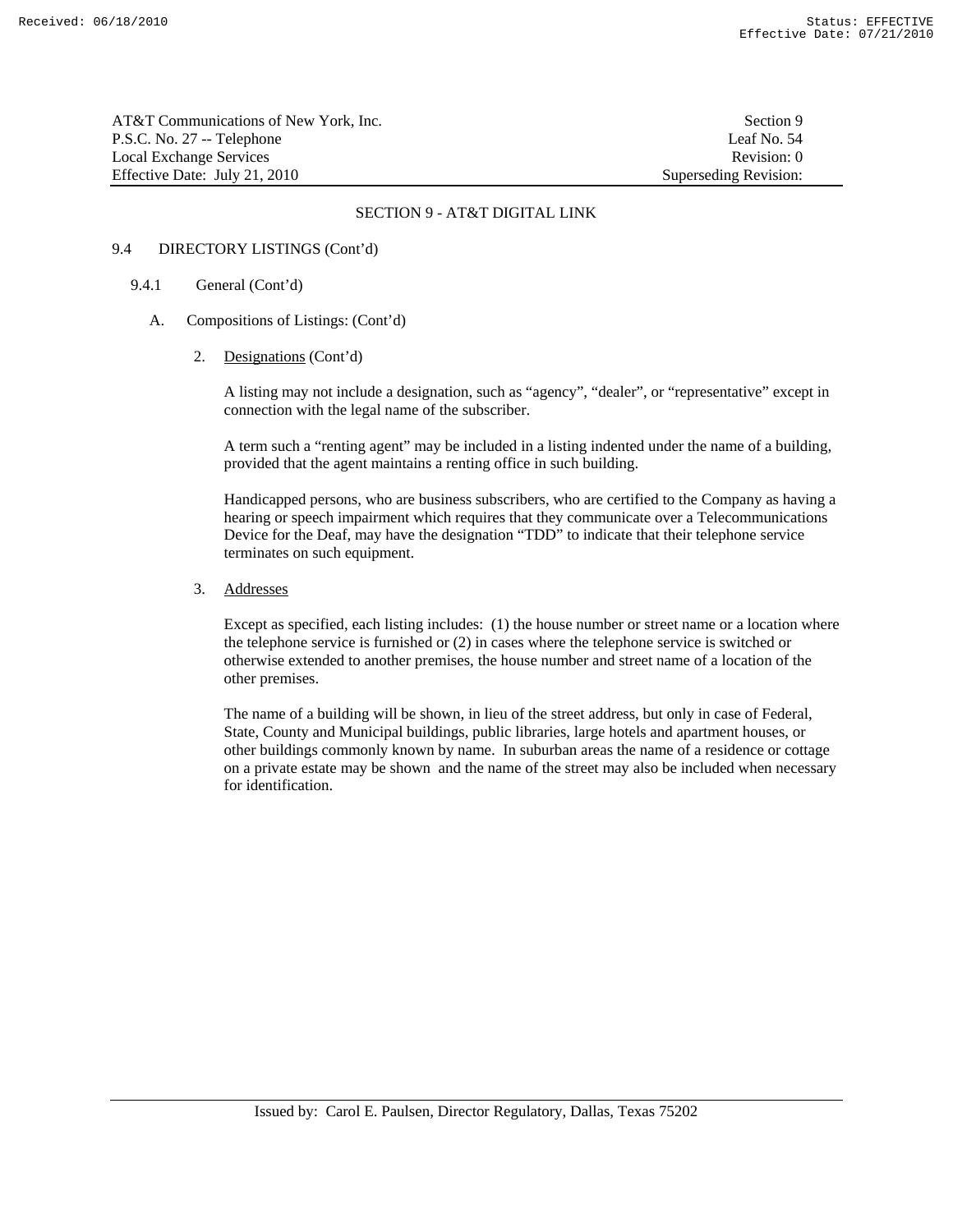AT&T Communications of New York, Inc. Section 9 P.S.C. No. 27 -- Telephone Leaf No. 55 Local Exchange Services **Revision:** 0 Effective Date: July 21, 2010 Superseding Revision:

### SECTION 9 - AT&T DIGITAL LINK

#### 9.4 DIRECTORY LISTINGS (Cont'd)

### 9.4.1 General (Cont'd)

- A. Compositions of Listings: (Cont'd)
	- 3. Addresses (Cont'd)

 The address associated with a large building, hotel or apartment house may be shown in one of the following forms where such address clearly indicates the subscriber's location or where the subscriber operates two or more branch stores on the same street, i.e. 7 Ave. & 158 or 1152 7 Ave. nr 158.

 For home based business services the address may be omitted; or a Post Office Box may be shown; or a partial address such as "Broad St" may be shown; and in directories such as Westchester-Putnam where locality names are normally part of the address, a partial address consisting of the name of a locality i.e. "White Plains" may be shown.

 The term "not-for-profit organization" as used herein means religious, educational, political, charitable, social services, civic, patriotic, fraternal, and similar types of organizations which are not commercial in nature.

D. Telephone Numbers

 Each listing may include only one telephone number. A listing may include only the telephone number of the main line of a PBX system.

E. Record Order Charge

 A Record Order Charge is applicable when changes are made to listings and when new listings are ordered by existing customers.

> Non-Recurring Rate Minimum\* Maximum \$71.80

Record Order Charge (Change/Edit Listing or new Listing for existing Customer)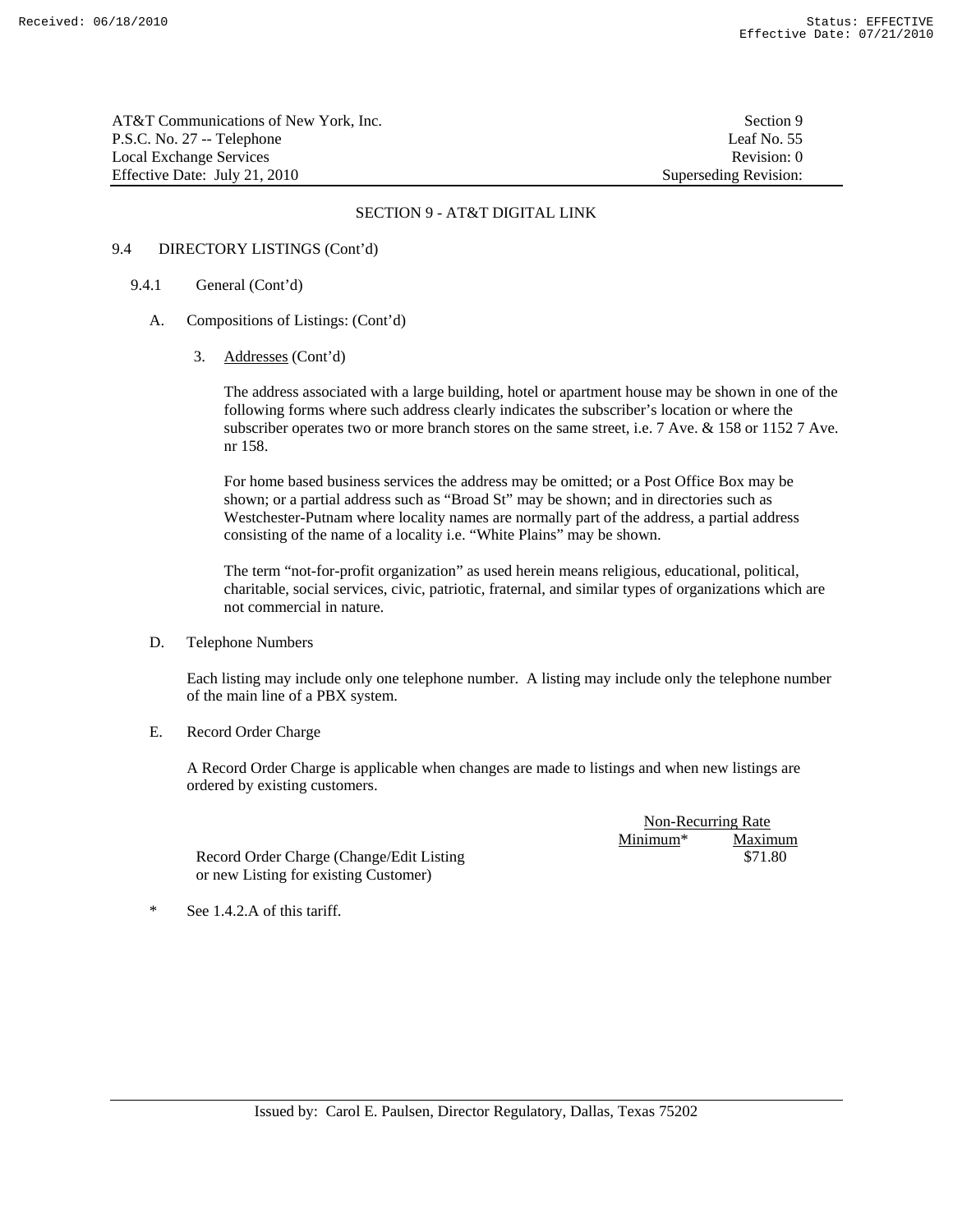AT&T Communications of New York, Inc. Section 9 P.S.C. No. 27 -- Telephone Leaf No. 56 Local Exchange Services **Revision:** 0 Effective Date: July 21, 2010 Superseding Revision:

## SECTION 9 - AT&T DIGITAL LINK

# 9.4 DIRECTORY LISTINGS (Cont'd)

- 9.4.2 Types of Listings:
	- A. Basic Directory Listings

 The Customer will receive one free Basic Directory listing, per location, in the alphabetical section of the directory which serves the Customer's location. Business Customers will receive a single white page and a single yellow page listing.

B. Additional Listings

 The term additional listing denotes any white page listing, regardless of form, in addition to the Basic Listing. A monthly rate applies for each additional listing. Additional business Listings may be any of the following:

- 1. If the Customer is a partnership or a firm, names of partners or members of the firm;
- 2. If the Customer is a corporation, names of officers of the Corporation;
- 3. For any business establishment, names of associates or employees of the establishment.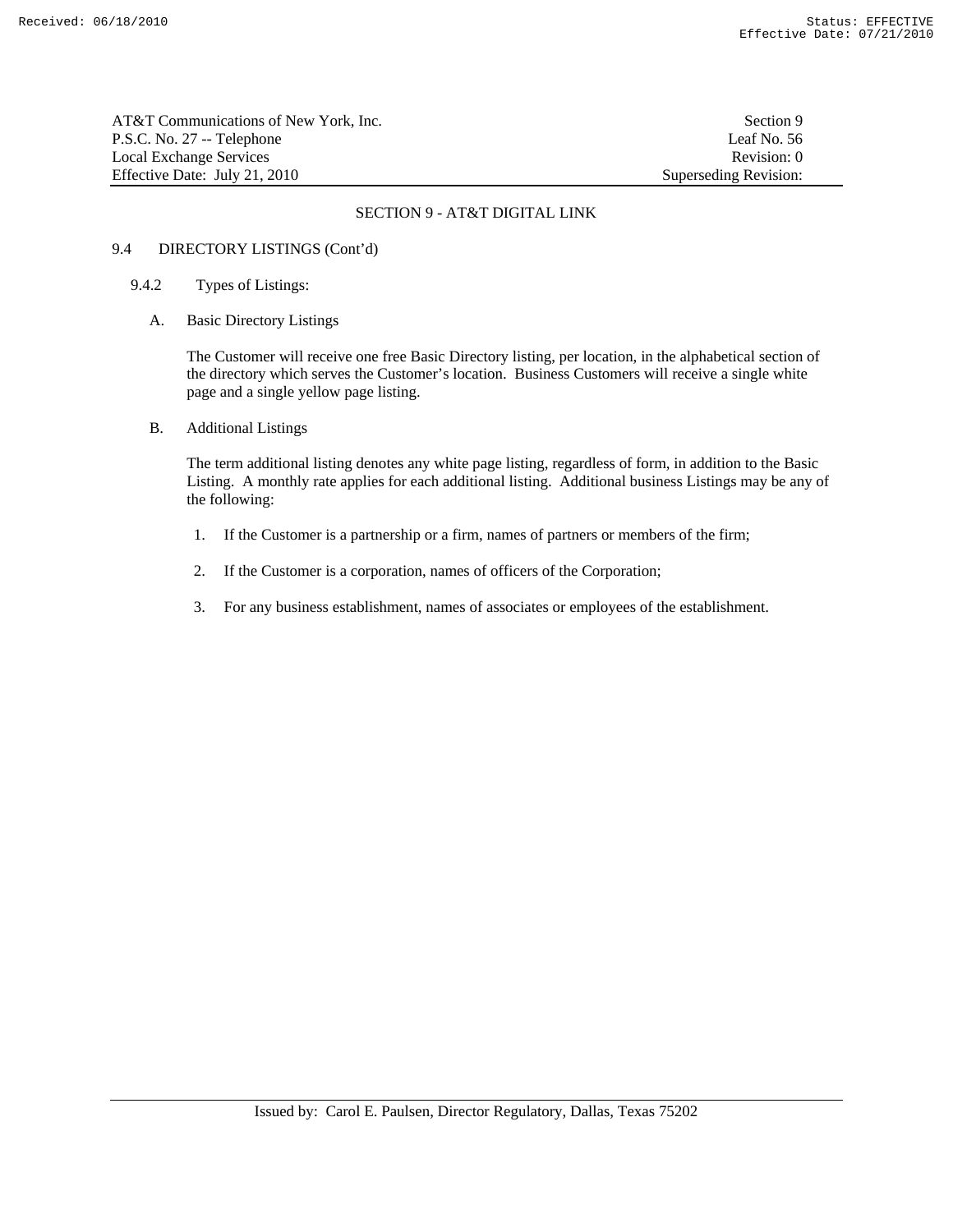AT&T Communications of New York, Inc. Section 9 P.S.C. No. 27 -- Telephone Leaf No. 57<br>
Local Exchange Services Revision: 0 Local Exchange Services Effective Date: July 21, 2010 Superseding Revision:

### SECTION 9 - AT&T DIGITAL LINK

# 9.4 DIRECTORY LISTINGS (Cont'd)

- 9.4.2 Types of Listings: (Cont'd)
	- B. Additional Listings (Cont'd)

 Additional Listings also may be the bona fide names of firms or corporations which the Customer owns or controls or is duly authorized to represent, or names under which business is regularly conducted.

- C. Types of Additional Listings
	- 1. Standard listings

 A Standard Listing is the type of listing which includes a name designation, address and telephone number to appear in the Directory Assistance records and the alphabetical directory that covers the area where the telephone service is provided.

2. Indented listings

 An indented listing is the type of listing which is indented under a basic listing or under a caption and may not include more than a designation, address or telephone number. A caption consists of a name and may include a designation but not a telephone number. An address may be included only if all of the services listed under the caption are located at the same address. When the same designation is appropriate for two or more of the indented listings, the designation may be shown as a subcaption for such indented listings.

 Indented listings are permissible when a subscriber is entitled to two or more listings, whether main or additional listings, of the same name with different addresses or different telephone numbers, subject to the regulations for duplicate listings when such addresses are covered by different directories.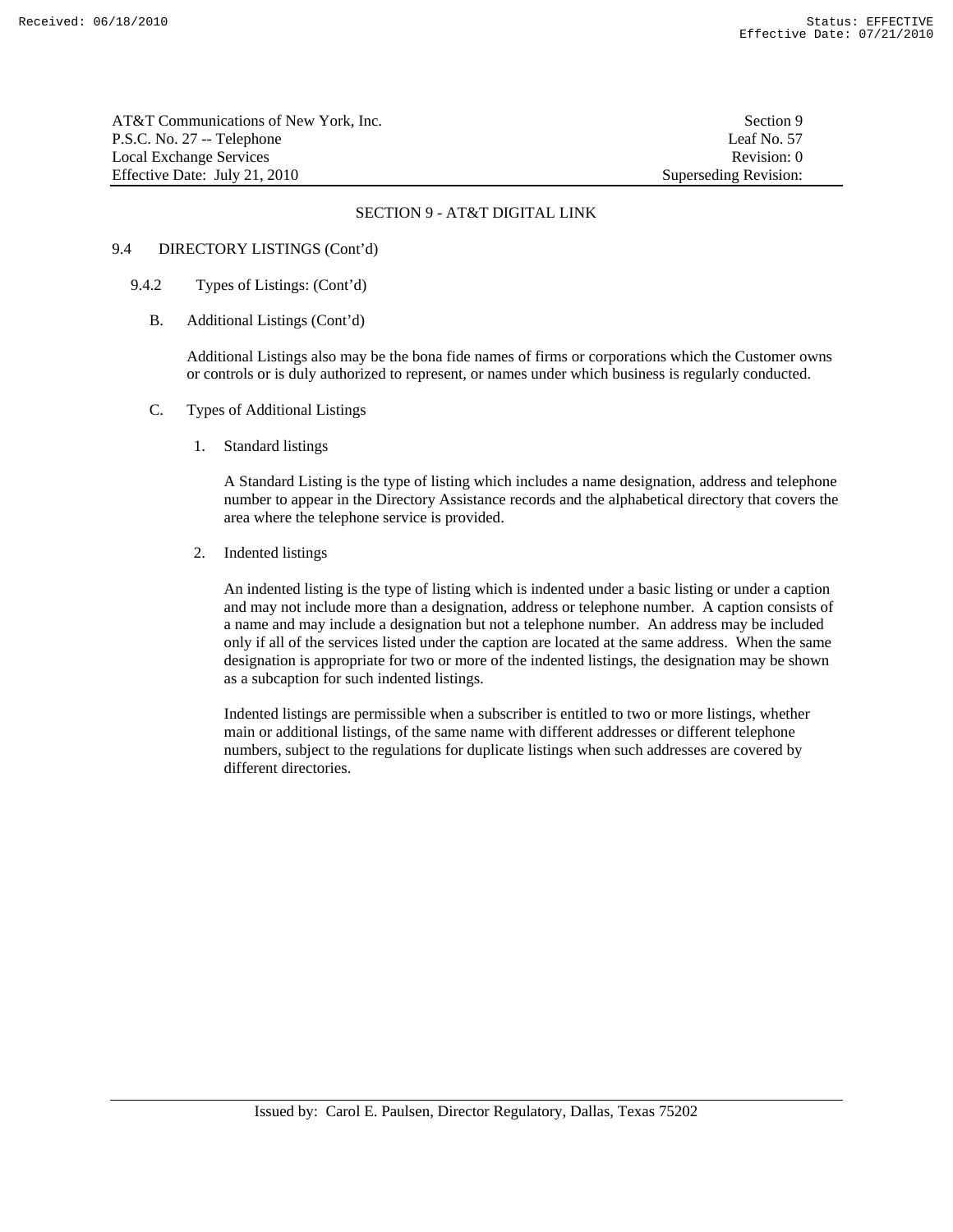| AT&T Communications of New York. Inc. | Section 9             |
|---------------------------------------|-----------------------|
| P.S.C. No. 27 -- Telephone            | Leaf No. 58           |
| Local Exchange Services               | Revision: 0           |
| Effective Date: July 21, 2010         | Superseding Revision: |

### 9.4 DIRECTORY LISTINGS (Cont'd)

- 9.4.2 Types of Listings: (Cont'd)
	- C. Types of Additional Listings (Cont'd)
		- 3. Alternate Telephone Number and Night Listings

 Any listed party who has made the necessary arrangements for receiving telephone calls during his absence may obtain an alternate telephone number listing or a night listing such as the following examples:

- a. If no answer call (telephone number)
- b. Night calls (telephone number)
- c. Night calls after XX P.M. (telephone number)
- d. Nights, Sundays and holidays (telephone number)
- e. 5 P.M. to 9 A.M. weekdays noon Saturday until 9 A.M. Monday and holidays (telephone number)

 Such listings may be furnished as an indented listing or as a subcaption. The telephone number in such a listing may be that of another service furnished the same subscriber or one of the subscriber's PBX trunks not included in the incoming service group, or a multiple terminal, or the service furnished a different subscriber.

4. Foreign Listings and Duplicate Listings

 Any listing can be duplicated in a different directory or under a separate geographical heading in the same directory. Such a listing may be duplicated in indented form.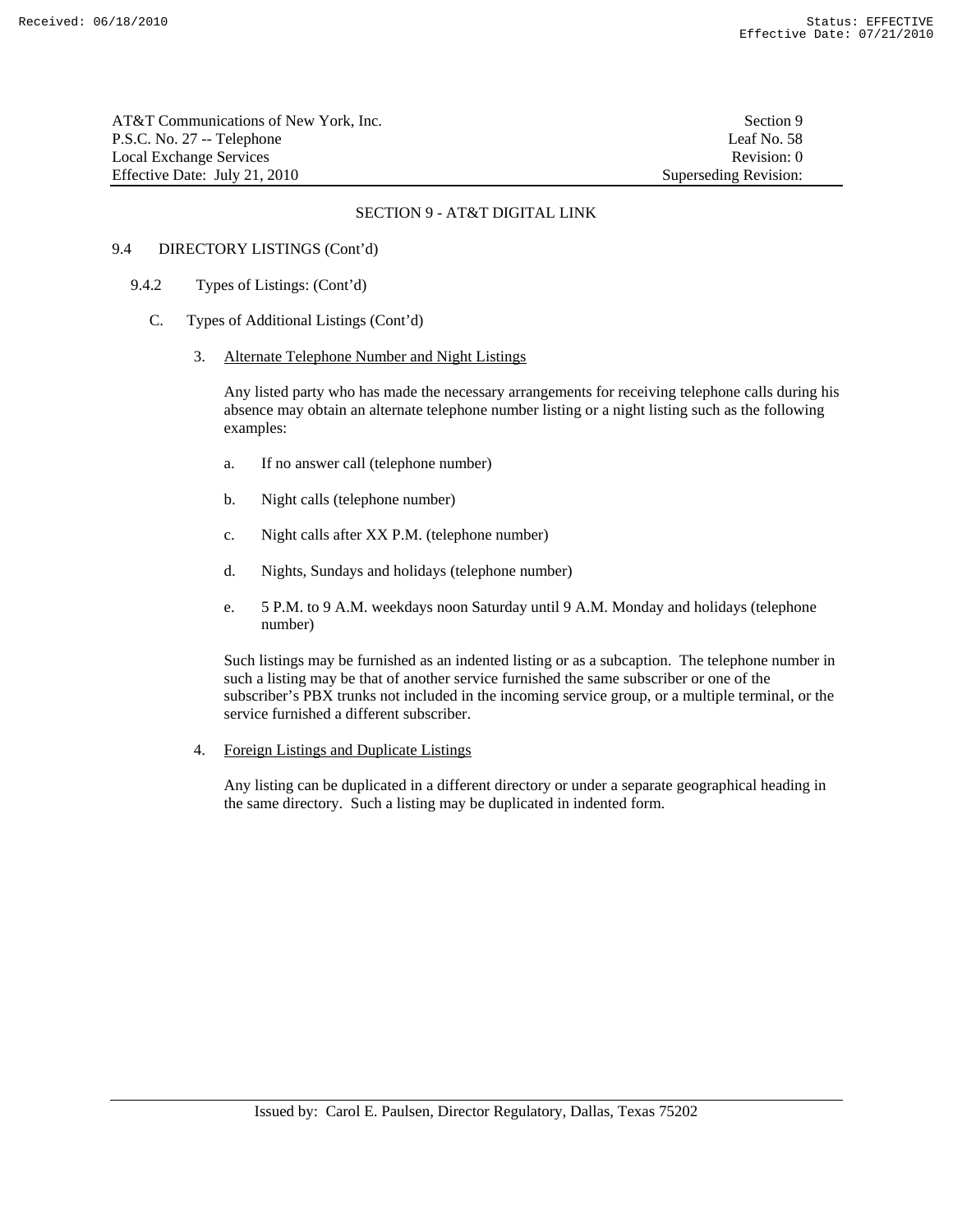AT&T Communications of New York, Inc. Section 9 P.S.C. No. 27 -- Telephone Leaf No. 59 Local Exchange Services **Revision:** 0 Effective Date: July 21, 2010 Superseding Revision:

### SECTION 9 - AT&T DIGITAL LINK

# 9.4 DIRECTORY LISTINGS (Cont'd)

- 9.4.2 Types of Listings: (Cont'd)
	- C. Types of Additional Listings (Cont'd)
		- 5. Reference Listings

 A reference listing such as shown in the following example may be obtained in lieu of Duplicate Listings:

> Smith and Jones Inc. Main Office 1 Wall .422-9914 For branches see Brklyn. directory

6. Cross Reference Listings

 A cross reference listing such as one of the following examples may be obtained in the same alphabetical group with the related listing when required for identification of the listed party and not designated for advertising purposes.

- (a) Long Island Express Company i.e. See Adams Express Co.
- (b) Long Island Express Company i.e. Call Adams Express Company 624-9924
- (c) Long Island Express Company i.e. Main office 2 Fulton 624-9924 For branches see Adams Express Company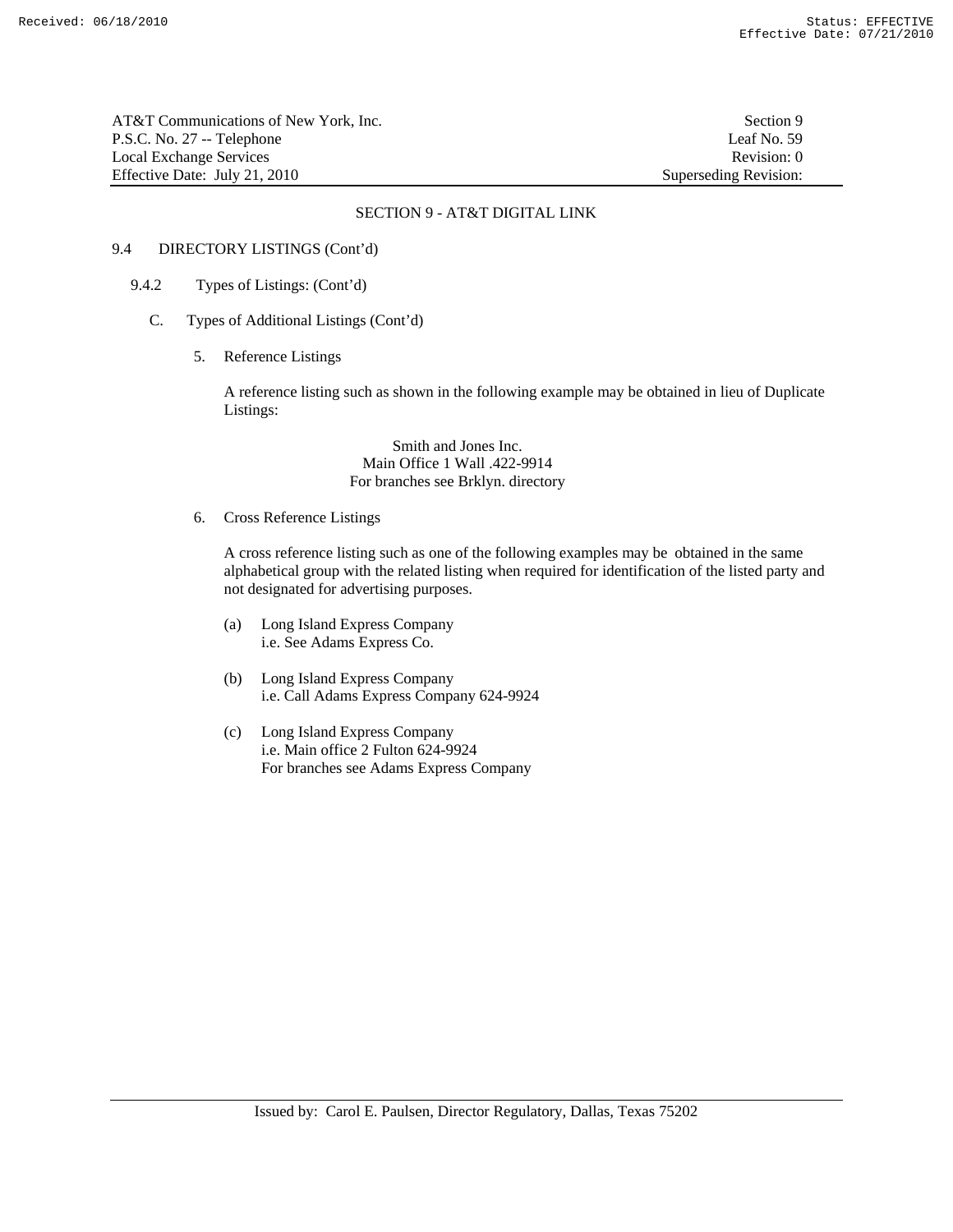AT&T Communications of New York, Inc. Section 9 P.S.C. No. 27 -- Telephone Leaf No. 60 Local Exchange Services<br>
Effective Date: July 21, 2010<br>
Superseding Revision: 0<br>
Superseding Revision: 0 Effective Date: July 21, 2010

# SECTION 9 - AT&T DIGITAL LINK

# 9.4 DIRECTORY LISTINGS (Cont'd)

# 9.4.2 Types of Listings: (Cont'd)

D. Rates and Charges

Additional Listings Rates and Charges

|                                           | Minimum* | Maximum |
|-------------------------------------------|----------|---------|
| <b>Standard Listings</b>                  |          | \$3.98  |
| <b>Indented Listings</b>                  |          | \$3.98  |
| Alternate and Night Listing or subcaption |          | \$3.98  |
| Alternate and Night Listing or subcaption |          | \$7.52  |
| (2 or more Directory Lines)               |          |         |
| Foreign Listings                          |          | \$3.98  |
| <b>Duplicate Listings</b>                 |          | \$3.98  |
| <b>Duplicate Night Listing</b>            |          | \$7.52  |
| (2 or more Directory Lines)               |          |         |
| Reference Listings                        |          | \$3.98  |
| Cross Reference Listings                  |          | \$3.98  |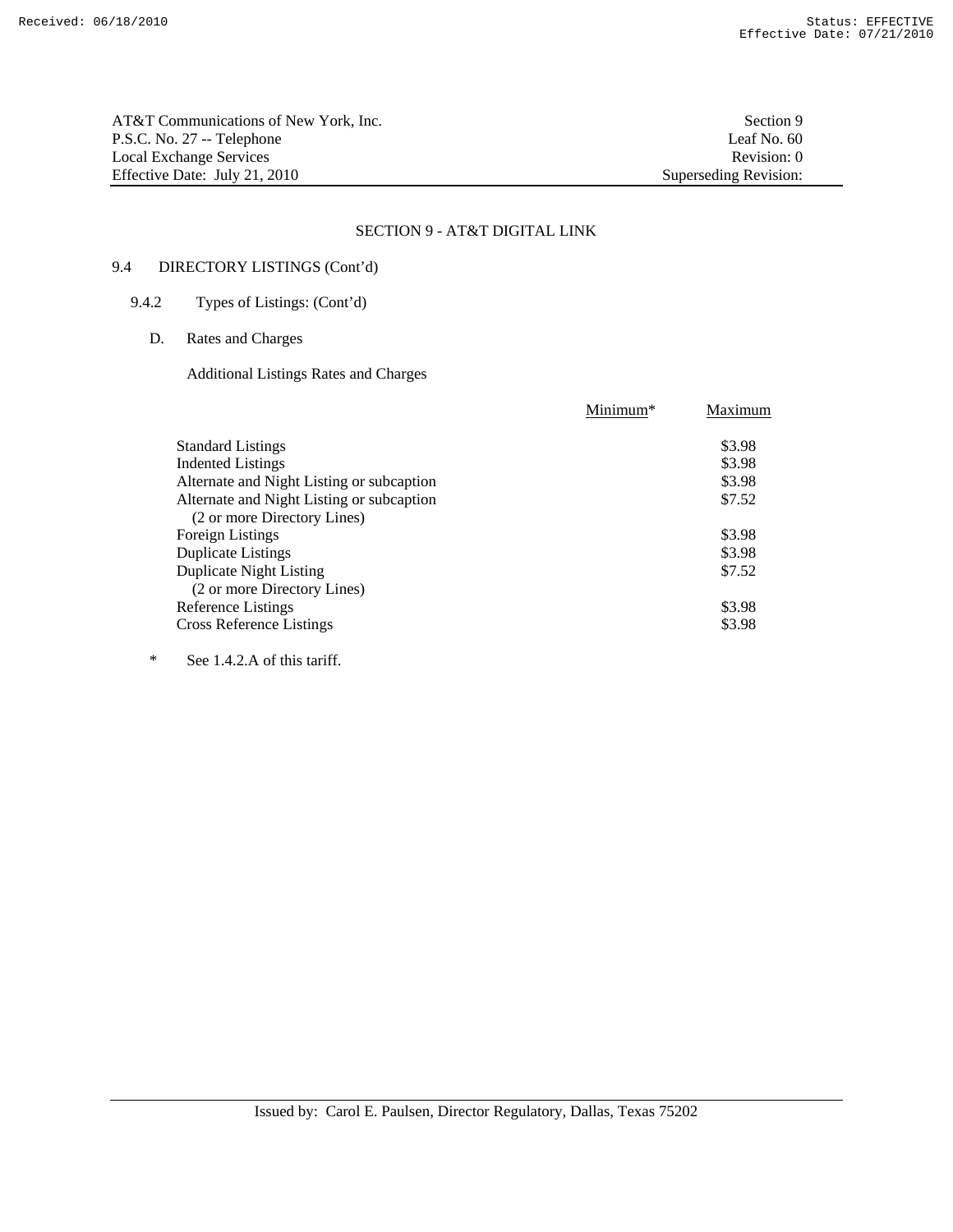AT&T Communications of New York, Inc. Section 9 P.S.C. No. 27 -- Telephone Leaf No. 61 Local Exchange Services **Revision:** 0 Effective Date: July 21, 2010 Superseding Revision:

### SECTION 9 - AT&T DIGITAL LINK

# 9.4 DIRECTORY LISTINGS (Cont'd)

#### 9.4.3 Non-Published Listings

A. General

 Non-Published telephone numbers are not listed in either the directories or Directory Assistance records available to the general public.

### B. Regulations

 Incoming calls will be completed by the Company only when the calling party places the call by number. The Company will adhere to this practice notwithstanding any claim of emergency the calling party may present. The acceptance by the Company of the Customer's request to refrain from publishing his/her telephone number in the directory does not create any relationship or obligation, direct or indirect, to any other person than the Customer.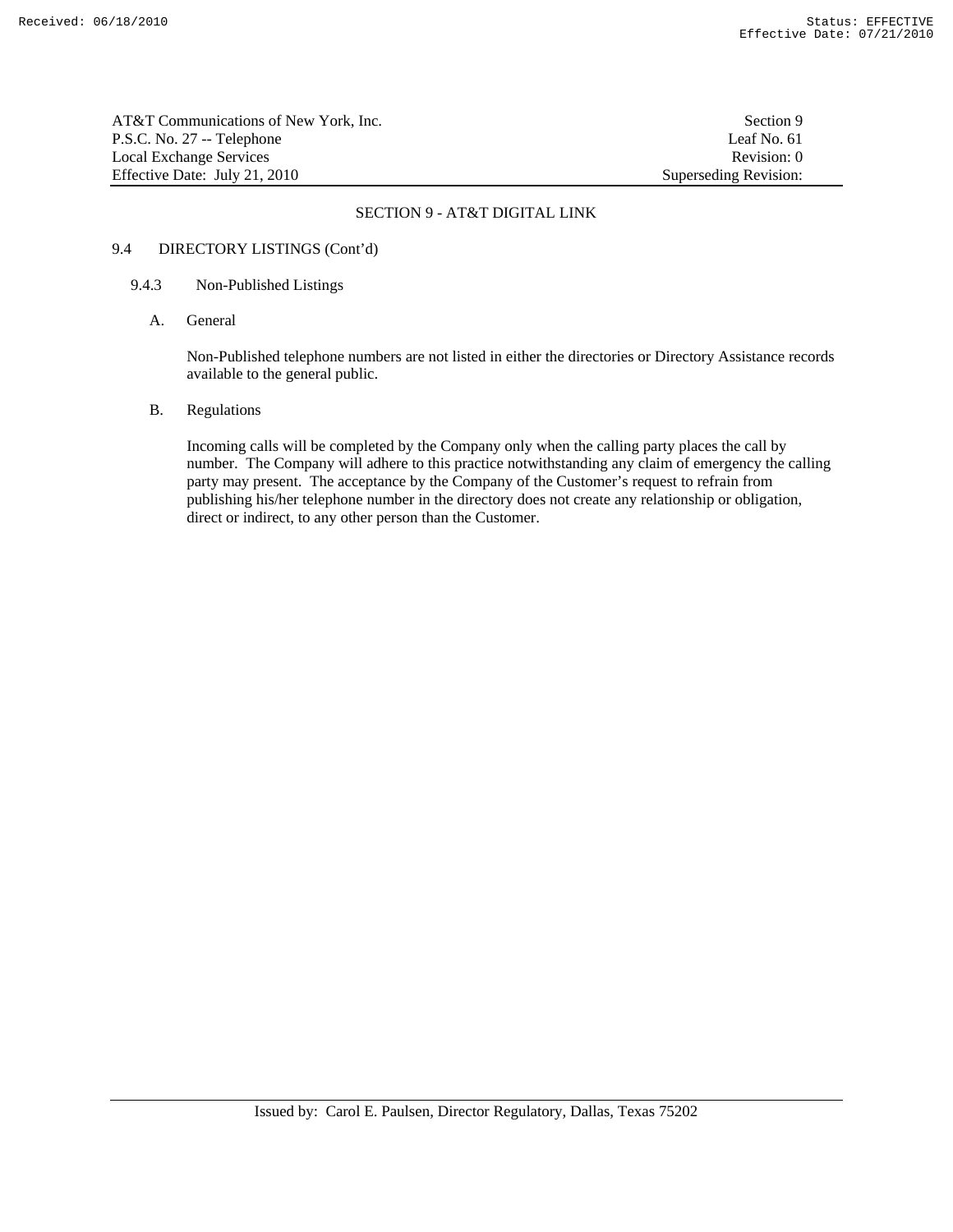AT&T Communications of New York, Inc. Section 9 P.S.C. No. 27 -- Telephone Leaf No. 62 Local Exchange Services **Revision:** 0 Effective Date: July 21, 2010 Superseding Revision:

### SECTION 9 - AT&T DIGITAL LINK

# 9.4 DIRECTORY LISTINGS (Cont'd)

## 9.4.3 Non-Published Listings

B. Regulations (Cont'd)

 The Company's liability, if any, for its gross negligence or willful misconduct or the right of the Customer to seek any legal remedy available for the same is not limited by this tariff. In the absence of gross negligence or willful misconduct with respect to any claim or suit brought by, or other legal remedies available to, the Customer for damages associated with publishing the telephone number of Non-Published service in the directory or disclosing said number to any person, the Company's liability, if any, shall not exceed the monthly charges which the Customer may have made for Non-Published Listings for the period during which the service was affected.

 Except as provided above, the Customer indemnifies and saves the Company harmless against any and all claims for damages caused or claims to have been caused, directly or indirectly, by the publication/non-publication of the Non-Published listed number or the disclosing/non-disclosing of said number to any person.

|                        |            | <b>Monthly Rate</b><br>Per Listing |  |
|------------------------|------------|------------------------------------|--|
|                        |            |                                    |  |
|                        | $Minimum*$ | Maximum                            |  |
| Non-Published Listings |            | \$4.08                             |  |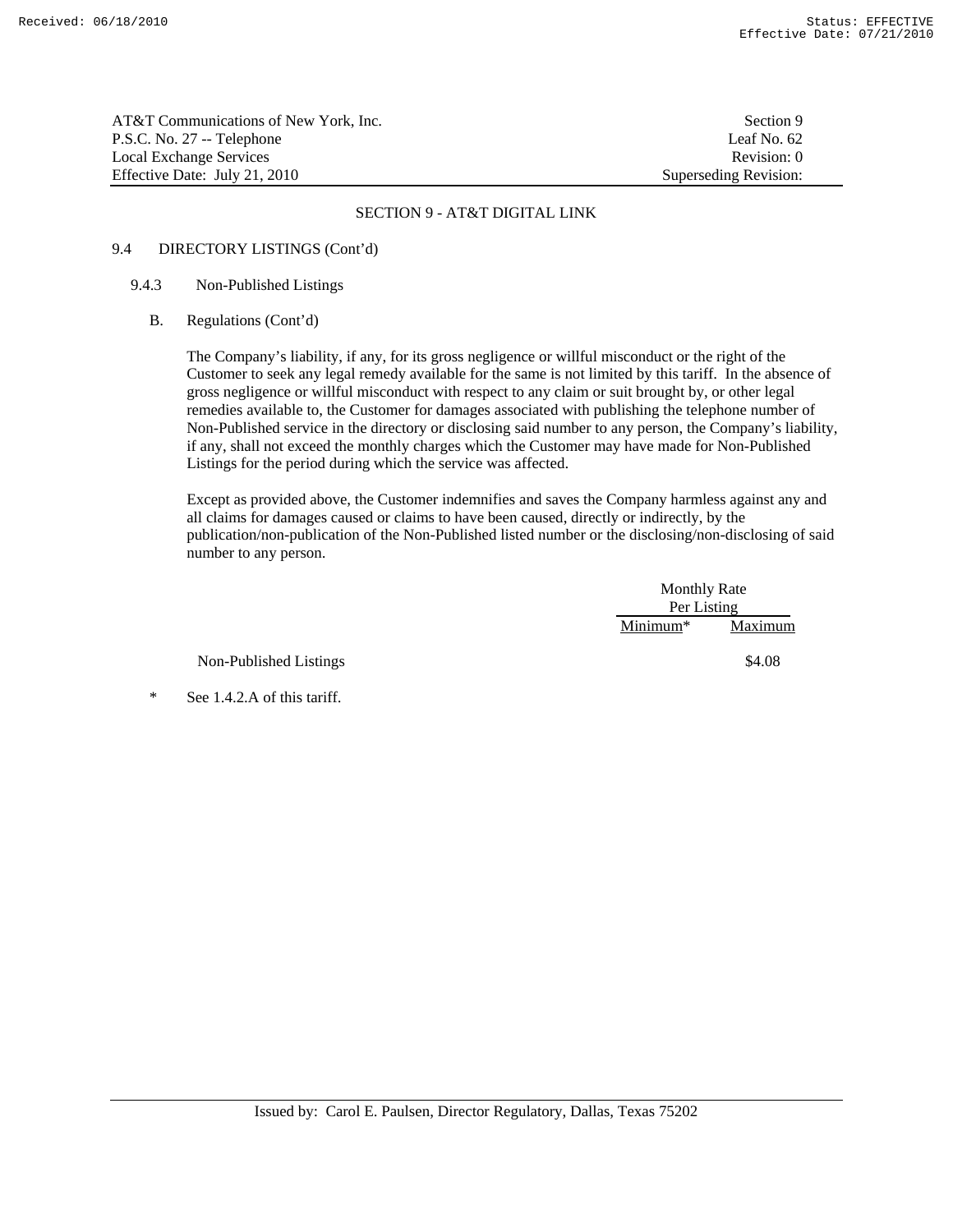| AT&T Communications of New York, Inc. | Section 9             |
|---------------------------------------|-----------------------|
| P.S.C. No. 27 -- Telephone            | Leaf No. 63           |
| Local Exchange Services               | Revision: 0           |
| Effective Date: July 21, 2010         | Superseding Revision: |

### 9.5 SERVICE QUALITY GUARANTEES

#### 9.5.1 General

 AT&T will provide a service quality guarantee to AT&T Digital Link Customers. As specified in each individual guarantee, AT&T will offer a credit or delivery by an alternate means when AT&T Digital Link does not meet the Customer's quality expectations. Service Quality Guarantees are not available to AT&T Digital Link Customers who subscribe to ACC Business.

 AT&T Digital Link Customers who are not satisfied with the quality of a call made over the Customers' subscribed service or are not satisfied with AT&T's efforts to restore an interrupted service or meet a service installation due date must contact AT&T and report their dissatisfaction in order to receive the Service Quality Guarantee Credit.

 These AT&T Service Quality Guarantees are in lieu of any credits specified under this tariff. In the event that a Customer is eligible for credits under this tariff and another AT&T tariff, the Customer will only receive the larger of the two credits.

 AT&T Digital Link Call Satisfaction Guarantee, Service Interruption Satisfaction Guarantee, and Installation Satisfaction Guarantee apply only to AT&T Digital Link Customers who also subscribe to AT&T SDN OneNet Service, AT&T Software Defined Network Service, AT&T UniPlan Service, AT&T CustomNet Service or AT&T Business Network Service provided under this Company's Tariff P.S.C. No. 22.

 AT&T Digital Link FAX Performance Guarantee applies only to AT&T Digital Link Customers who also subscribe to AT&T UniPlan Service, AT&T CustomNet Service or AT&T Business Network Service provided under this Company's Tariff P.S.C. No. 22.

 AT&T Digital Link Customer Satisfaction Price Guarantee applies only to AT&T Digital Link Customers who also subscribe to AT&T UniPlan Service or AT&T Business Network Service provided under this Company's Tariff P.S.C. No. 22.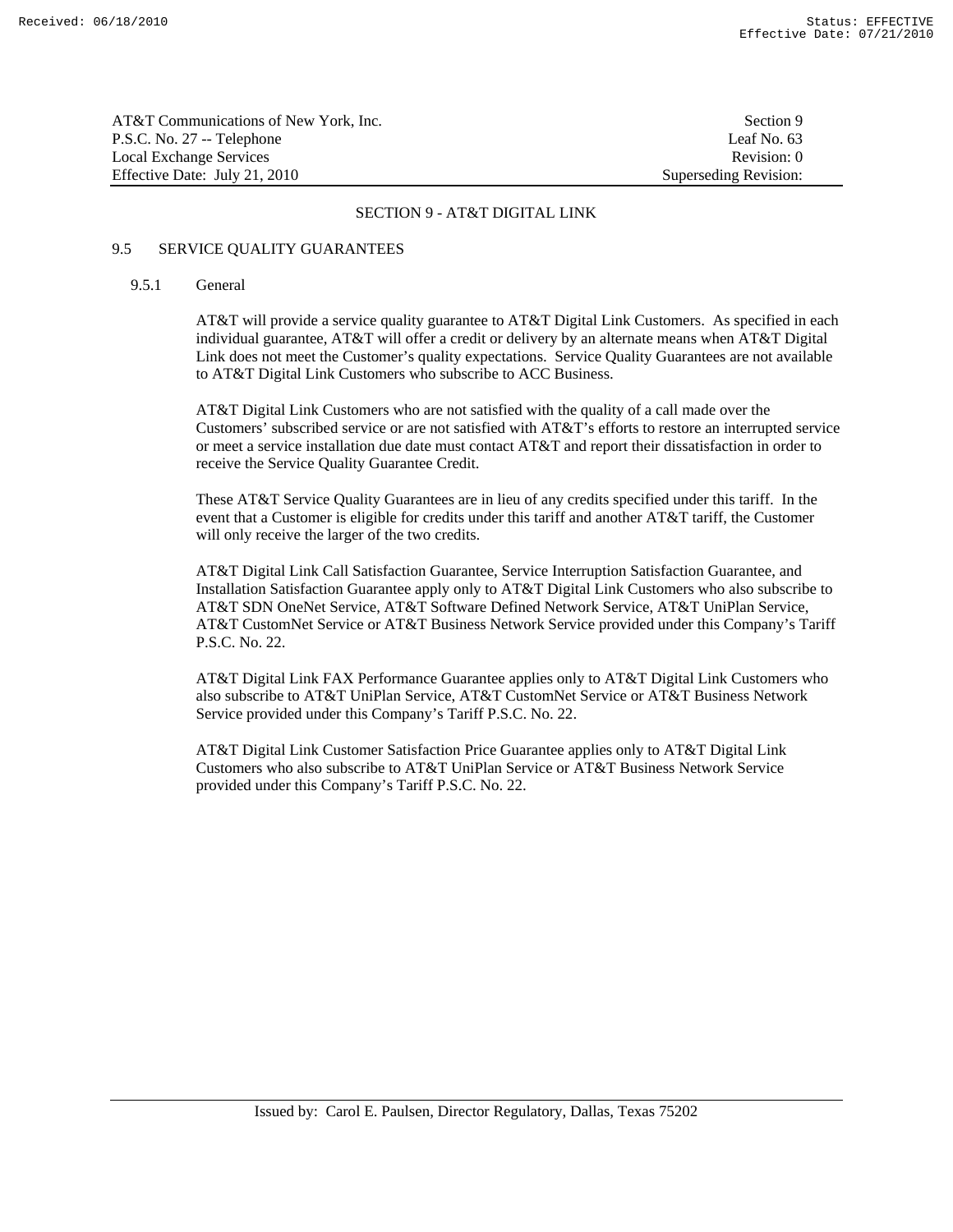AT&T Communications of New York, Inc. Section 9 P.S.C. No. 27 -- Telephone Leaf No. 64 Local Exchange Services **Revision:** 0 Effective Date: July 21, 2010 Superseding Revision:

## SECTION 9 - AT&T DIGITAL LINK

# 9.5 SERVICE QUALITY GUARANTEES (Cont'd)

### 9.5.1 General (Cont'd)

A. Call Satisfaction Guarantee

 Credit under this guarantee will be calculated based on eligible AT&T Digital Link Direct Outward Dial calls. A credit equal to the tariff charges for the reported local calls up to a maximum of 30 minutes per month will apply.

- 1. There is a maximum of one credit per reported call.
- 2. The credit will be applied to the net monthly billed charges for the Customers' subscribed service.
- 9.5.2 Service Interruption Satisfaction Guarantee and Installation Satisfaction Guarantee
	- A. Service Interruption Satisfaction Guarantee

 A credit will apply as specified in 9.5.2.C following when the Customer is not satisfied with AT&T's efforts to restore service which has been interrupted due to the performance of AT&T's tariffed service to one or more locations of the Customer.

B. Installation Satisfaction Guarantee

 A credit will apply as specified in 9.5.2.C following when AT&T does not meet the installation due date agreed to by AT&T and the Customer and the Customer is not satisfied with AT&T's efforts to meet the service installation due date agreed to by AT&T and the Customer.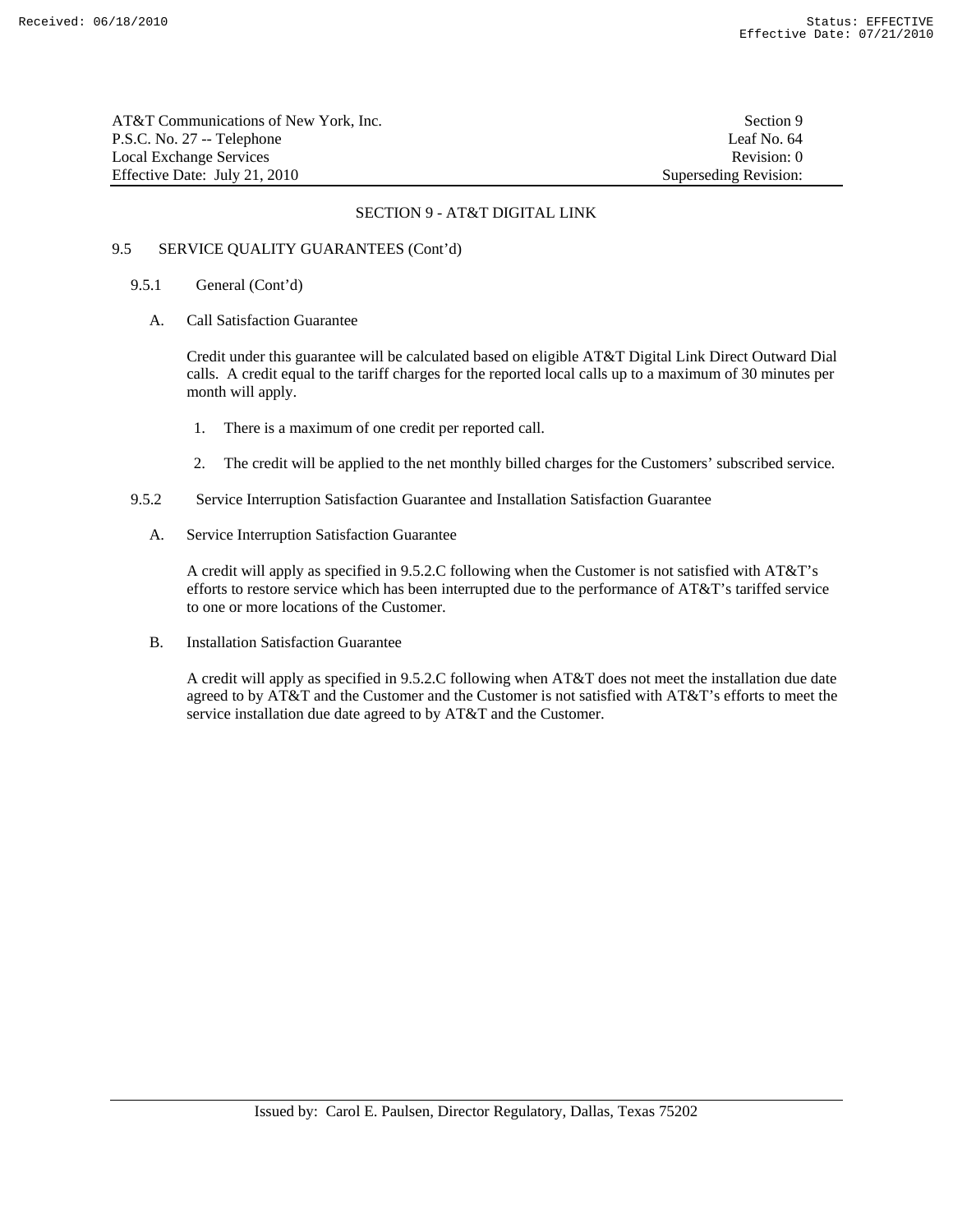| AT&T Communications of New York, Inc. | Section 9             |
|---------------------------------------|-----------------------|
| P.S.C. No. 27 -- Telephone            | Leaf No. 65           |
| Local Exchange Services               | Revision: 0           |
| Effective Date: July 21, 2010         | Superseding Revision: |

### 9.5 SERVICE QUALITY GUARANTEES (Cont'd)

#### 9.5.2 Service Interruption Satisfaction Guarantee and Installation Satisfaction Guarantee (Cont'd)

C. Application of Credit

 Credit will be applied based on the Customer subscribed AT&T service specified below. The credit will be equal to the lower of: the credit per location specified herein, the highest monthly billing for the Customers' most recent three full billing months for the location affected; or the amount billed on the Customer's first full months billing statement for the location affected if the Customer has subscribed to the service for less than three full billing months. The credit will be applied for each event described in 9.5.2.A and B preceding, subject to a maximum credit per service Type per Main Billed Account, per twelve month period. Each service Type is specified below. Such period will begin with the first full billing month in which the Customer receives its first credit. Multiple Main Billed Accounts per service Type of the same Customer are considered as one billing account for the application of the maximum twelve month credit per Customer billing account. The maximum twelve month credit will be based on the total of all credits applied for both the Service Interruption Satisfaction Guarantee Credit and the Installation Satisfaction Guarantee Credit. Credit will be issued to the Customer within three full billing months after the Customer has reported its dissatisfaction to AT&T. Customers receiving credit under this guarantee are not entitled to any other credits provided under this section.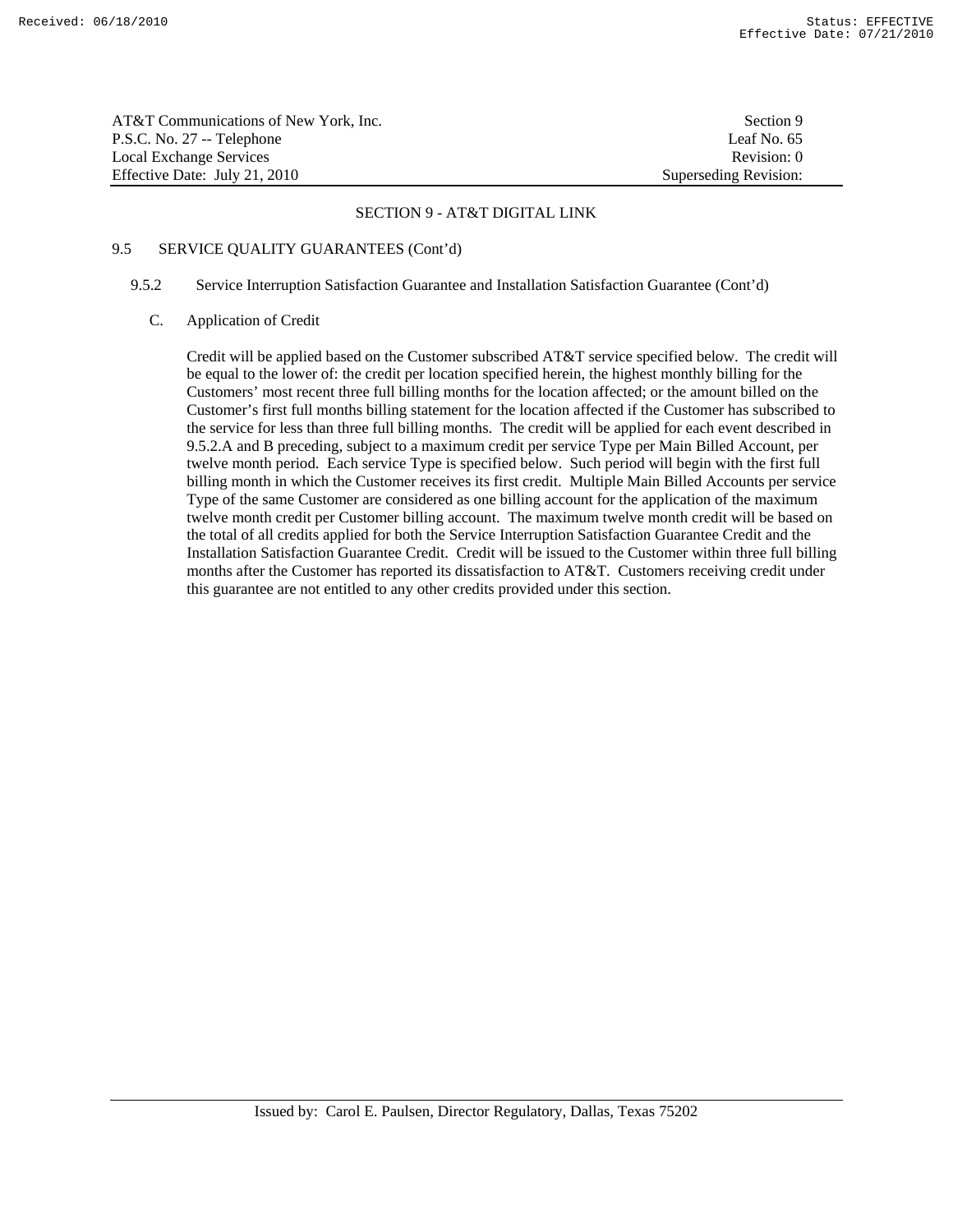| AT&T Communications of New York. Inc. | Section 9             |
|---------------------------------------|-----------------------|
| P.S.C. No. 27 -- Telephone            | Leaf No. 66           |
| Local Exchange Services               | Revision: 0           |
| Effective Date: July 21, 2010         | Superseding Revision: |

# 9.5 SERVICE QUALITY GUARANTEES (Cont'd)

# 9.5.2 Service Interruption Satisfaction Guarantee and Installation Satisfaction Guarantee (Cont'd)

C. Application of Credit (Cont'd)

 Following is the schedule of credit applicable to eligible services, per service type, per Main Billed Account

|                                                           | Maximum Credit<br>Per Service Type<br>Per Location Per Event           |
|-----------------------------------------------------------|------------------------------------------------------------------------|
| <b>AT&amp;T Service Type</b>                              |                                                                        |
| AT&T UniPlan<br>(Special Access)                          | \$300.00                                                               |
| AT&T Software Defined Network Service<br>(Special Access) | \$300.00                                                               |
| <b>AT&amp;T SDN OneNet Service</b>                        | \$300.00                                                               |
| <b>AT&amp;T Business Network Service</b>                  | \$300.00                                                               |
| <b>AT&amp;T CustomNet Service</b>                         | \$25.00                                                                |
|                                                           | Maximum 12 Month Credit<br>Per Service Type<br>for Main Billed Account |
| <b>AT&amp;T Service Type</b>                              |                                                                        |
| AT&T UniPlan<br>(Special Access)                          | \$2,000.00                                                             |
| AT&T Software Defined Network Service<br>(Special Access) | \$5,100.00                                                             |
| <b>AT&amp;T SDN OneNet Service</b>                        | \$5,100.00                                                             |
| <b>AT&amp;T Business Network Service</b>                  | \$2,000.00                                                             |
| <b>AT&amp;T CustomNet Service</b>                         | \$ 300.00                                                              |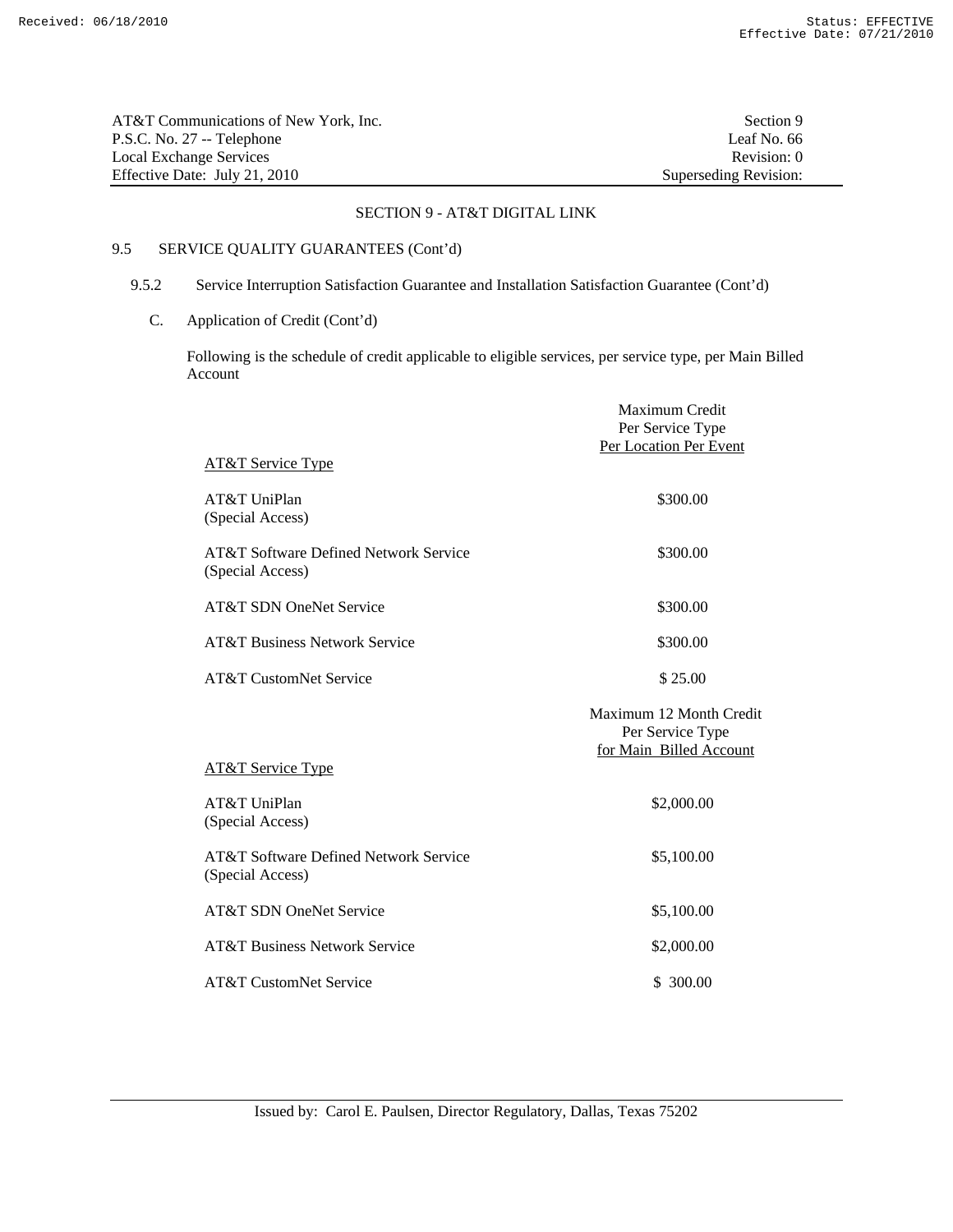AT&T Communications of New York, Inc. Section 9 P.S.C. No. 27 -- Telephone Leaf No. 67 Local Exchange Services **Revision:** 0 Effective Date: July 21, 2010 Superseding Revision:

### SECTION 9 - AT&T DIGITAL LINK

# 9.5 SERVICE QUALITY GUARANTEES (Cont'd)

#### 9.5.3 AT&T FAX Performance Guarantee

A. General

 AT&T will provide the Fax Performance Guarantee (FPG) to AT&T Digital Link Customers who have encountered a failure to transmit a Fax utilizing AT&T Digital Link Service. The FPG which provides for delivery of the Customer's local FAX transmission utilizing AT&T's domestic switched network or by way of an alternative method (as described in 9.5.3.D following), if deemed appropriate, in order to meet the Customer's business needs. AT&T's domestic switched network is defined as the collection of network facilities and equipment used to transport AT&T's domestic calls, excluding Customer Premise Equipment (CPE) and Enhanced Services.

B. Eligibility

 The FPG applies to Customers who subscribe to AT&T UniPlan Service. The FPG will not apply to calls placed by means of wireless access (including but not limited to cellular access).

 Customers who receive credit under the Service Interruption Satisfaction Guarantee Credit or the Installation Satisfaction Guarantee Credit specified in Section 9.5.2.A and B preceding, are not eligible for this guarantee. However, Customers who take advantage of the FPG remain eligible for the Call Satisfaction Credit specified in 9.5.1.A.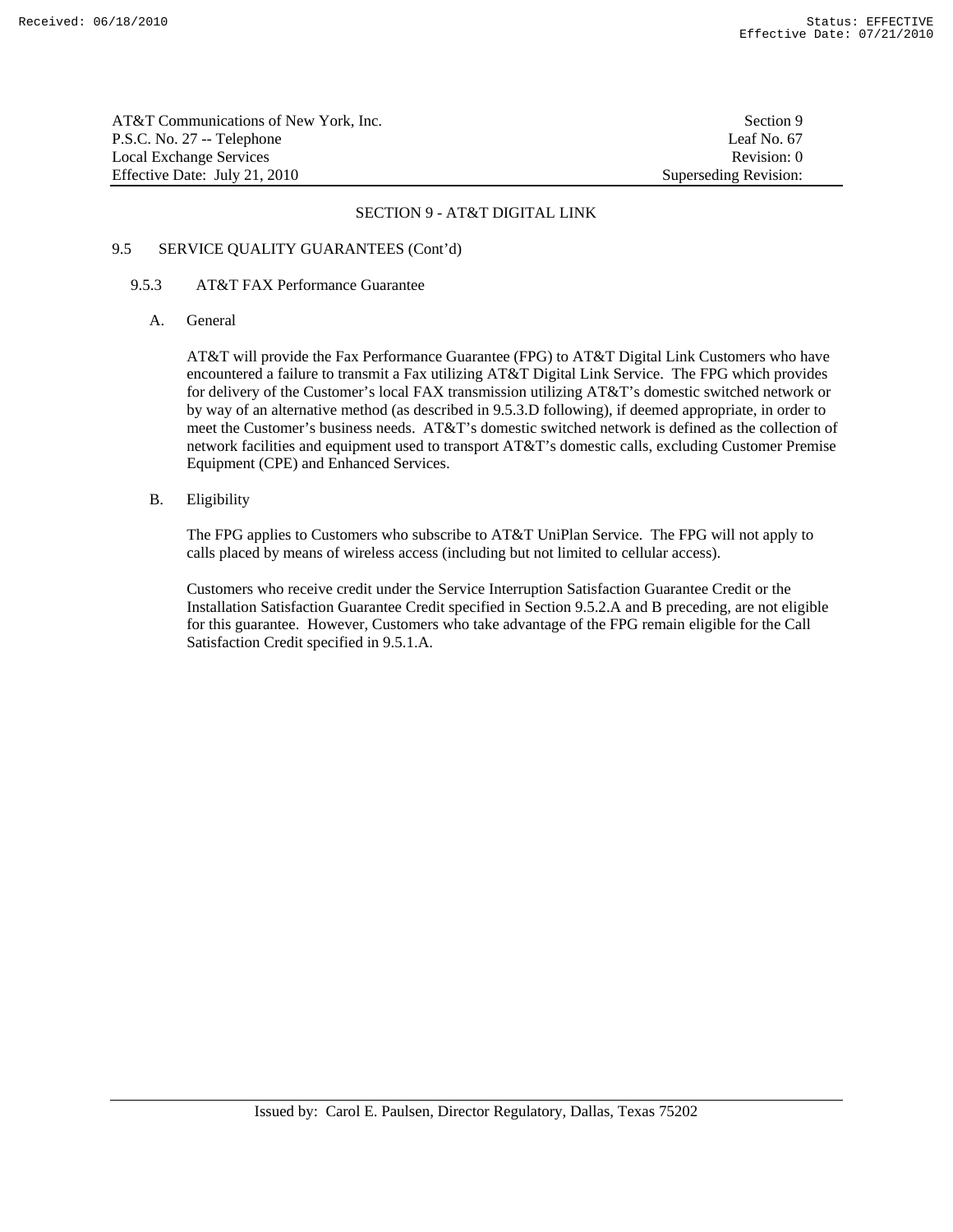AT&T Communications of New York, Inc. Section 9 P.S.C. No. 27 -- Telephone Leaf No. 68<br>
Local Exchange Services 
Revision: 0 Local Exchange Services Effective Date: July 21, 2010 Superseding Revision:

#### SECTION 9 - AT&T DIGITAL LINK

# 9.5 SERVICE QUALITY GUARANTEES (Cont'd)

#### 9.5.3 AT&T FAX Performance Guarantee (Cont'd)

#### C. Description

 If an eligible FAX call, as described above fails, the FPG will provide Customer assistance through the Domestic FAX Service center (DFSC) twenty-four hours a day, seven days a week. Access to the DFSC is by way of a toll-free number at no cost to the Customer. The DFSC provides an analyst who will work with the Customer to isolate and resolve the trouble. Unless it is determined that the cause of the problem is Customer premise equipment related, the DFSC will initially attempt to re-FAX the document via AT&T equipment. If that fails, the DFSC will offer to place the Customer in touch with a Domestic Express Delivery Service of AT&T's choice, to deliver the FAX in accordance with the arrangements agreed to by the Customer and the Domestic Express Delivery Service, at AT&T's expense up to the annual maximum number of documents per Customer per calendar year, as specified in 9.5.3.D. following, for the type of AT&T service on which the FAX delivery trouble occurred. The value of the Domestic Express Delivery service will not exceed \$50.00 per document.

 A Customer document is defined as printed material containing text and/or graphics, of up to 50 pages, 8 1/2" x 11" in size. Larger numbers of pages shall be considered multiple documents.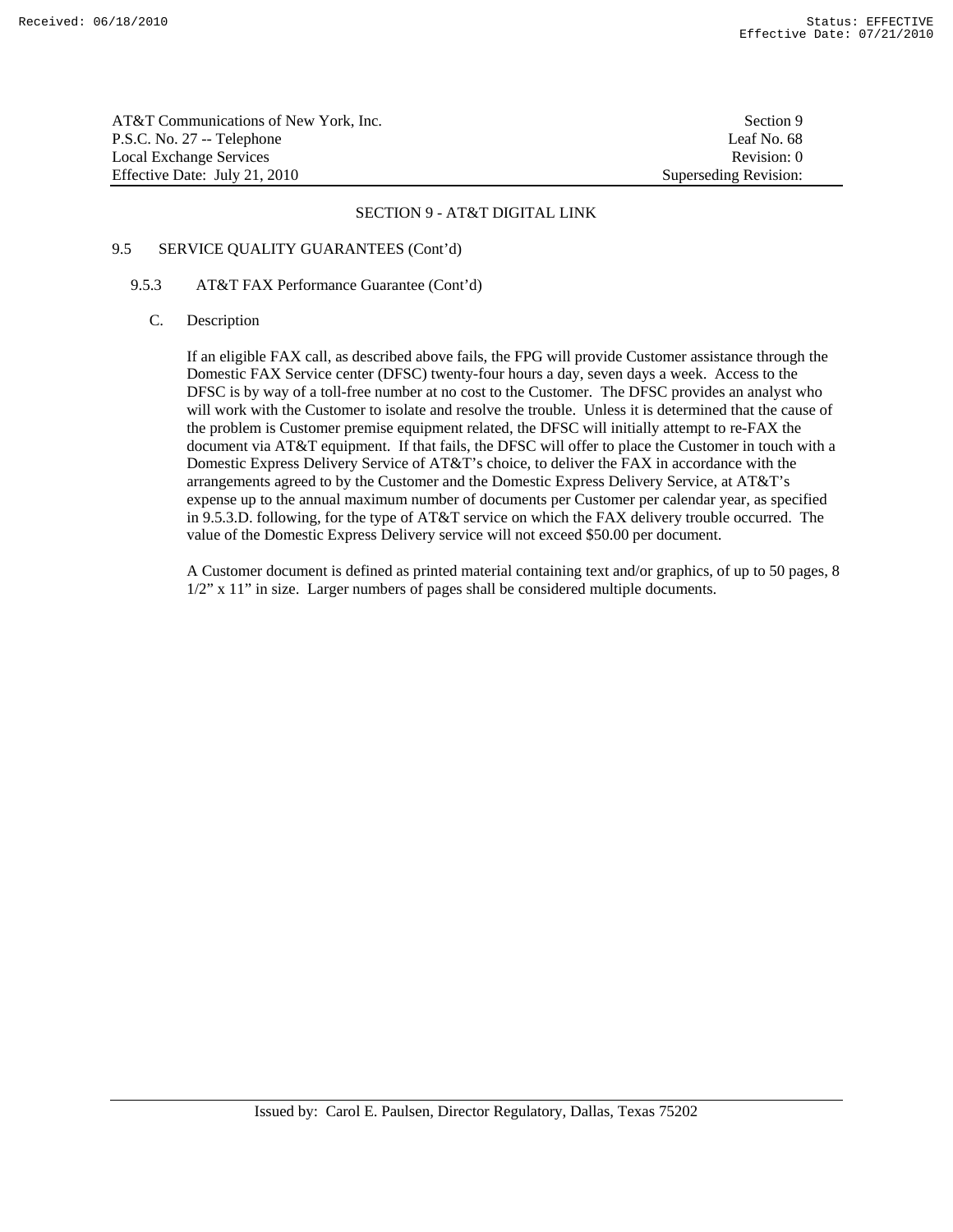AT&T Communications of New York, Inc. Section 9 P.S.C. No. 27 -- Telephone Leaf No. 69 Local Exchange Services Revision: 0 Effective Date: July 21, 2010 Superseding Revision:

#### SECTION 9 - AT&T DIGITAL LINK

# 9.5 SERVICE QUALITY GUARANTEES (Cont'd)

#### 9.5.3 AT&T FAX Performance Guarantee (Cont'd)

D. Domestic Express Delivery Alternative

 The maximum annual number of documents to be offered to any Customer per calendar year under Section 9.5.3.C. preceding, for the listed AT&T service on which the FAX delivery trouble occurred, will be as follows:

| AT&T Service                             | Maximum Documents Per Customer<br>Per Calendar Year |
|------------------------------------------|-----------------------------------------------------|
| AT&T UniPlan Service<br>(Special Access) | 8                                                   |
| <b>AT&amp;T Business Network Service</b> | 8                                                   |
| AT&T CustomNet Service                   |                                                     |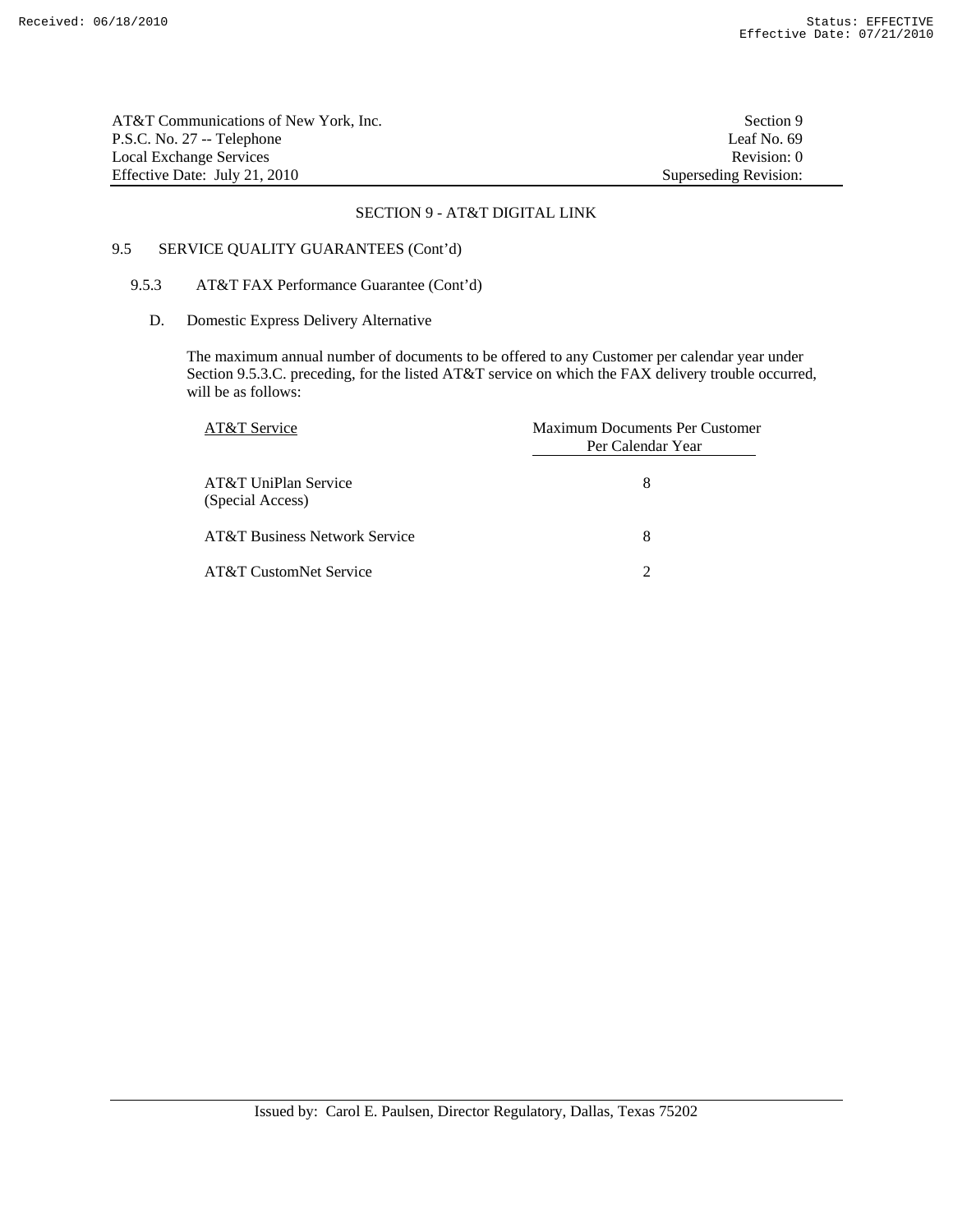AT&T Communications of New York, Inc. Section 9 P.S.C. No. 27 -- Telephone Leaf No. 70 Local Exchange Services **Revision:** 0 Effective Date: July 21, 2010 Superseding Revision:

### SECTION 9 - AT&T DIGITAL LINK

# 9.5 SERVICE QUALITY GUARANTEES (Cont'd)

# 9.5.4 Regulations

### A. Customer Satisfaction Price Guarantee

 AT&T will provide a Customer Satisfaction Price Guarantee Credit to eligible AT&T Digital Link Customers who also subscribe to AT&T UniPlan service. Specifically, an eligible AT&T Customer may contact AT&T and participate in a single, brief discussion with an AT&T representative which compares AT&T services and comparable services of other carriers. Comparable services are those services with similar access types, features, functionality and term and revenue commitments, if any, applicable on a consistent basis, to the same Customer usage group. Eligible AT&T Customer data will come from recent usage records. The eligible AT&T Customer will judge whether AT&T's price for comparable service is competitive, i.e., that it is a price the Customer would consider attractive for comparable services. If the eligible AT&T Customer is not satisfied that the prices for the discussed AT&T services are competitive, and requests satisfaction under this guarantee, then AT&T will apply the Customer Satisfaction Guarantee Credit described below. Eligible AT&T Customers will be made aware that any credits due will be applied at their request.

 For purposes of the Customer Satisfaction Price Guarantee, an eligible Customer means a Customer of the AT&T services specified in 9.5.4.B following.